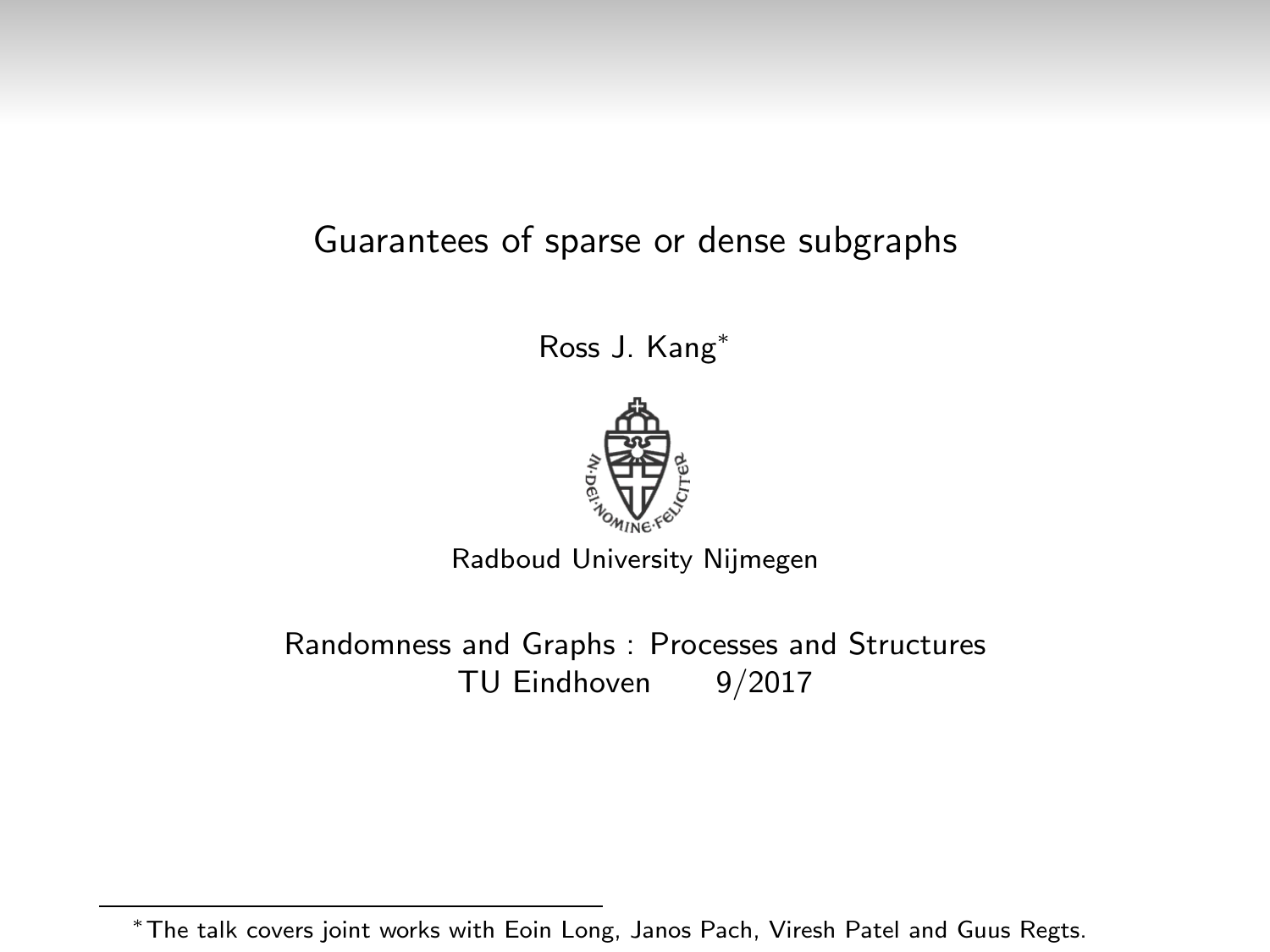#### $\alpha$  and  $\omega$



A clique has all possible edges and a stable set has none.

The clique number  $\omega$  is the size of a largest clique. The *stability number*  $\alpha$  is the size of a largest stable set.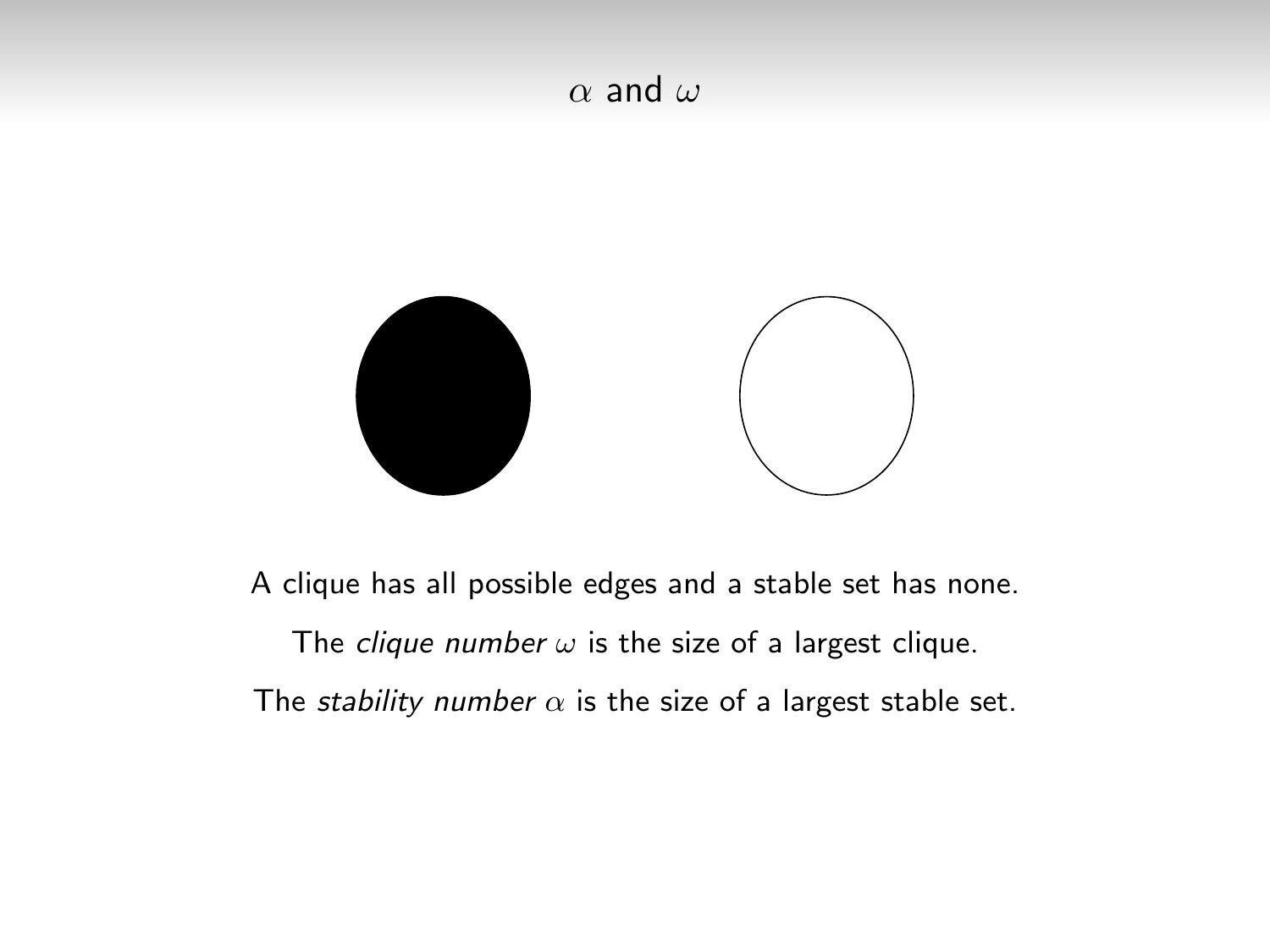Consider sets "close" to cliques or stable sets, tuned by a parameter<sup>†</sup>  $c \in [0,1]$ .

 $\dagger$ Note (or foreshadowing): for now consider  $c$  as fixed.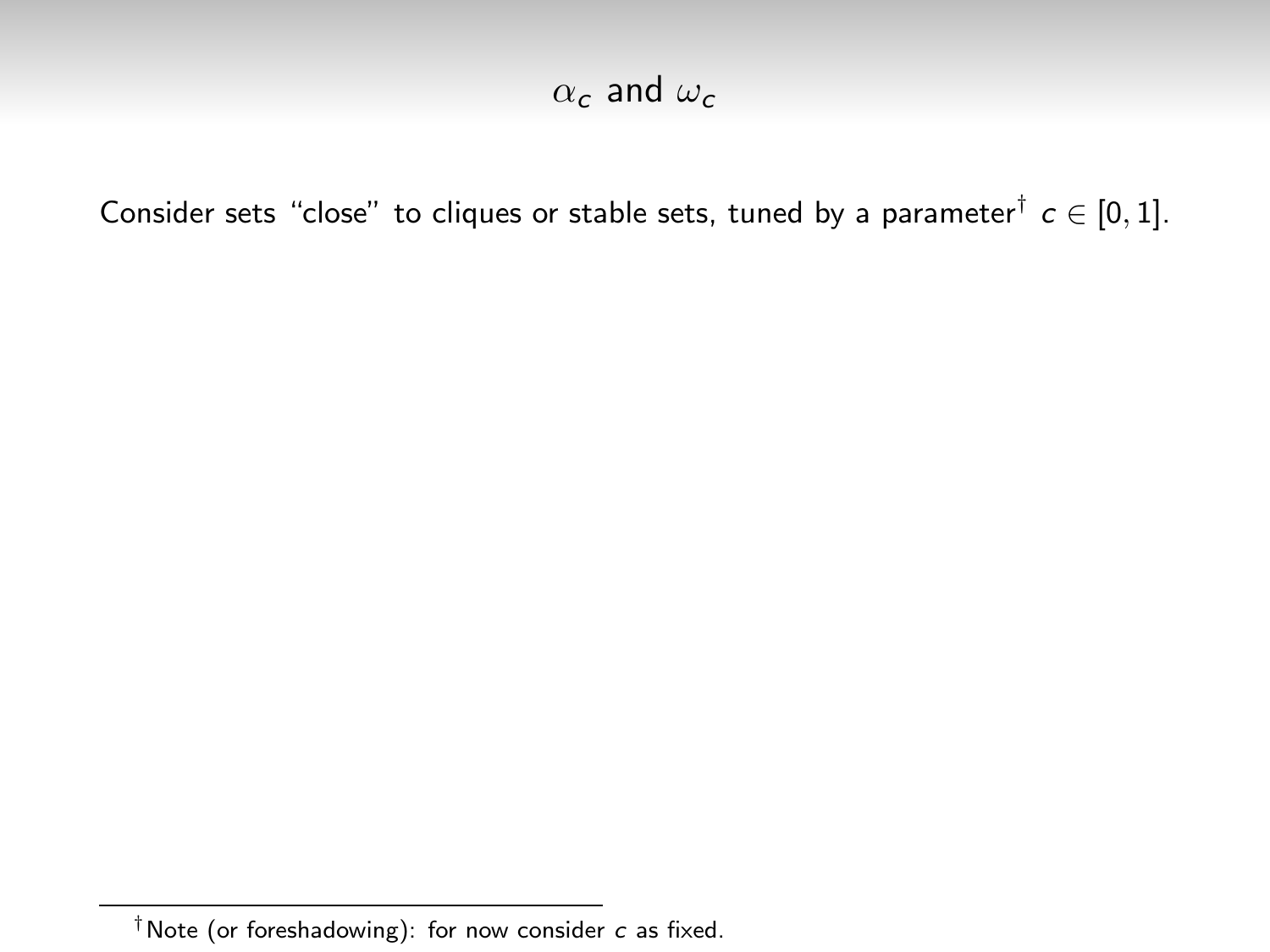Consider sets "close" to cliques or stable sets, tuned by a parameter<sup>†</sup>  $c \in [0,1]$ .

A vertex subset with  $\ell$  vertices of minimum degree  $\geq c(\ell - 1)$  is called a c-clique; of maximum degree  $\leq (1 - c)(\ell - 1)$  is called a c-stable set.





 $\omega_c$  is size of a largest c-clique.  $\alpha_c$  is size of a largest c-stable set.

 $\dagger$ Note (or foreshadowing): for now consider  $c$  as fixed.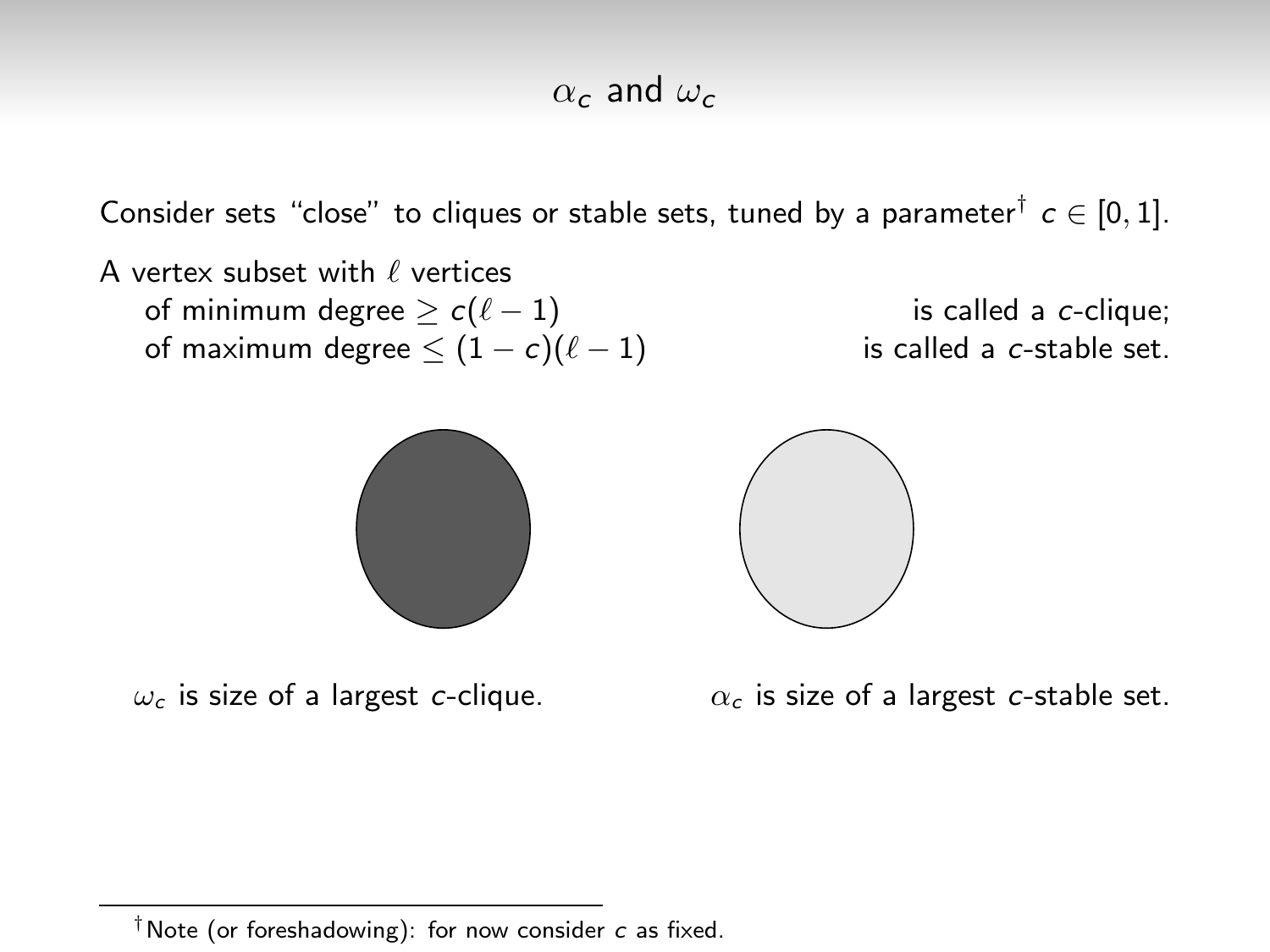Consider sets "close" to cliques or stable sets, tuned by a parameter<sup>†</sup>  $c \in [0,1]$ .

A vertex subset with  $\ell$  vertices of minimum degree  $\geq c(\ell - 1)$  is called a c-clique; of maximum degree  $\leq (1 - c)(\ell - 1)$  is called a c-stable set.



 $\omega_c$  is size of a largest c-clique.  $\alpha_c$  is size of a largest c-stable set.

How does the behaviour change as we tune c between 0 and 1?

 $\dagger$ Note (or foreshadowing): for now consider c as fixed.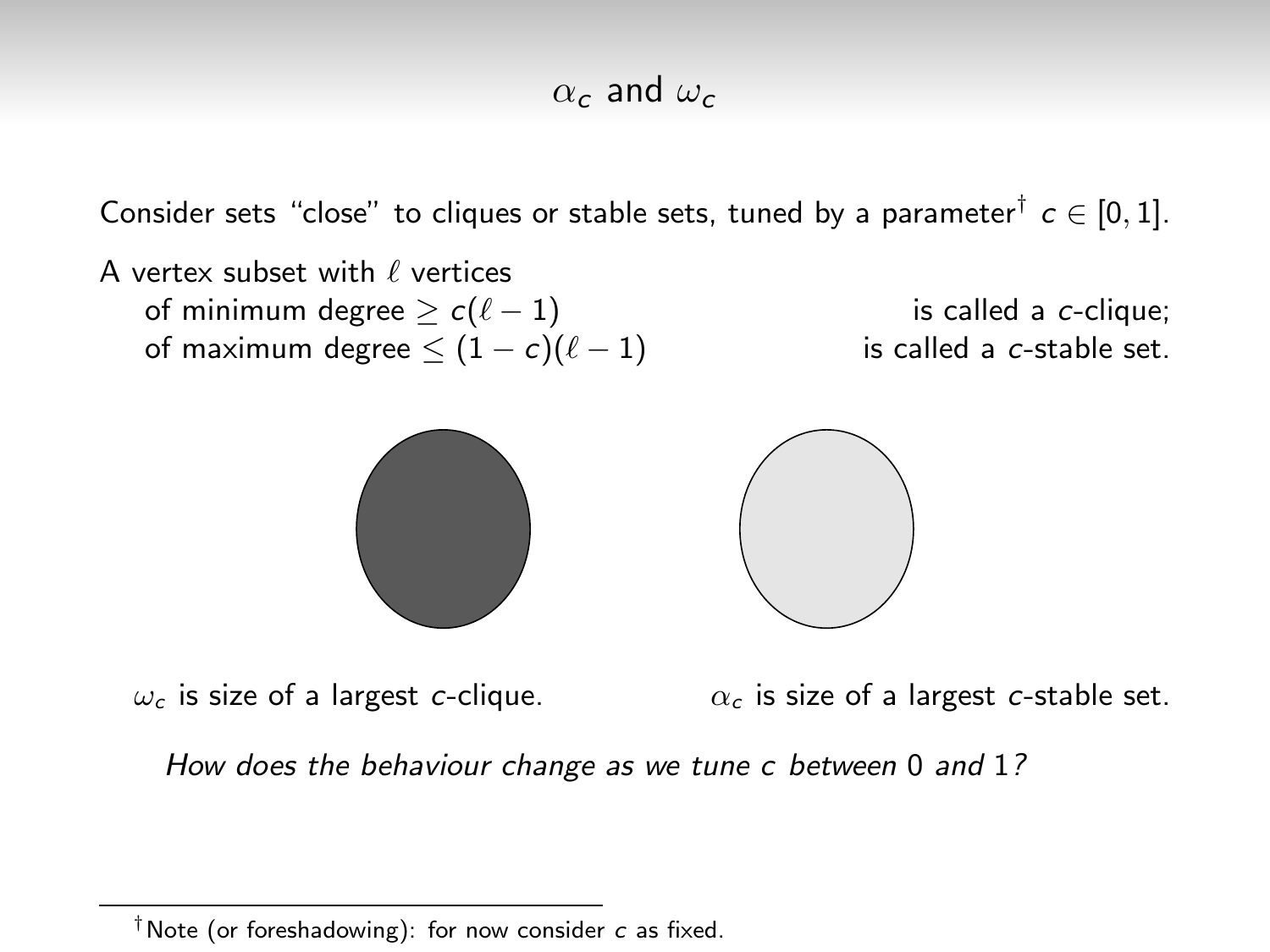# Ramsey numbers‡



Ramsey (1930) proved the existence of

$$
R(k) = \min \{ n : |V(G)| = n \Rightarrow \max \{ \alpha(G), \omega(G) \} = k \}.
$$

<sup>‡</sup>Picture borrowed from the cover of Soifer (2009).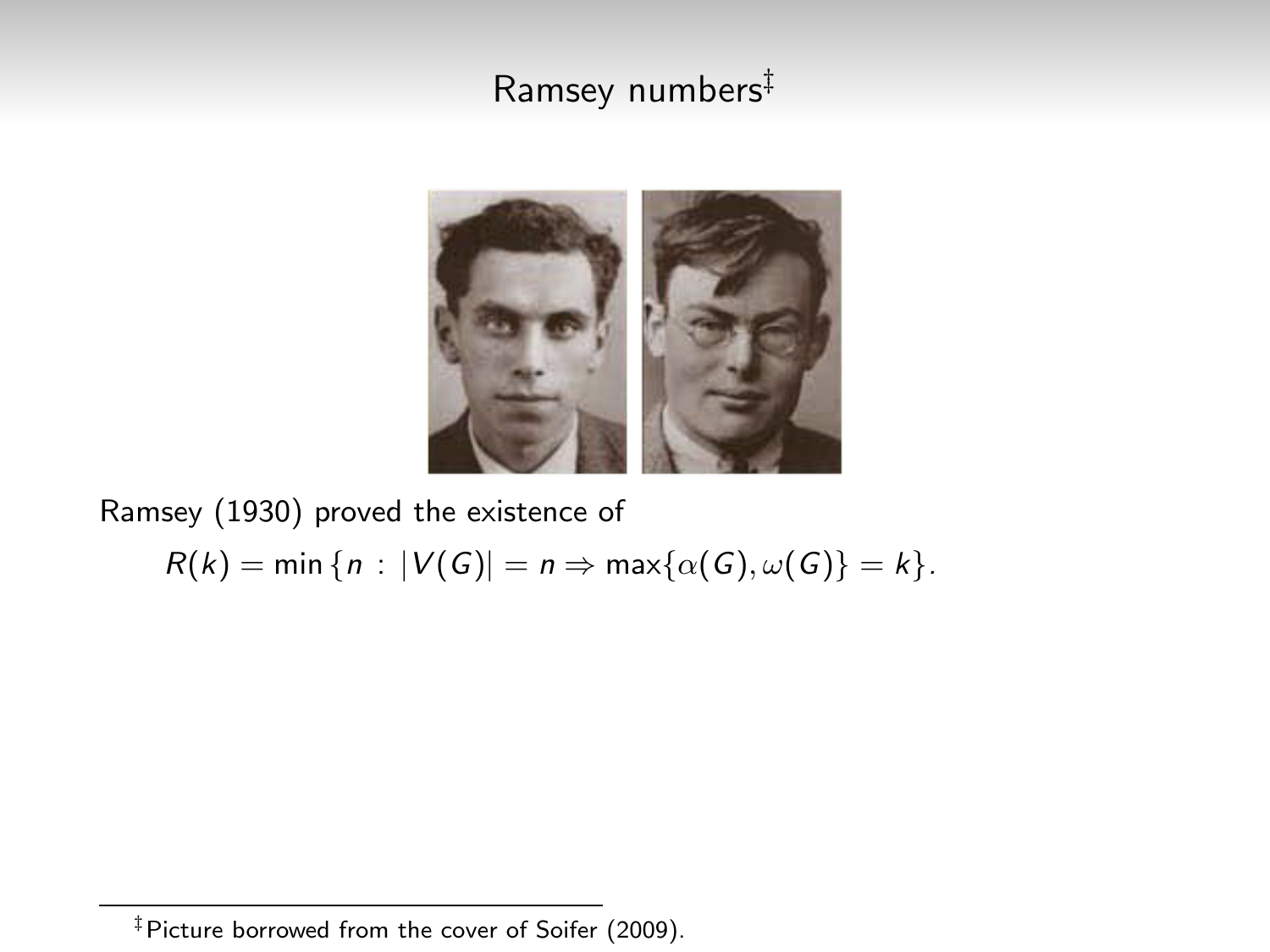## Ramsey numbers‡



Ramsey (1930) proved the existence of

 $R(k) = \min \{n : |V(G)| = n \Rightarrow \max \{\alpha(G), \omega(G)\} = k\}.$ 

Theorem (Erdős 1947, Erdős and Szekeres 1935)

$$
\sqrt{2}^{k+o(k)} \leq R(k) \leq 4^{k-o(k)} \text{ as } k \to \infty.
$$

<sup>‡</sup>Picture borrowed from the cover of Soifer (2009).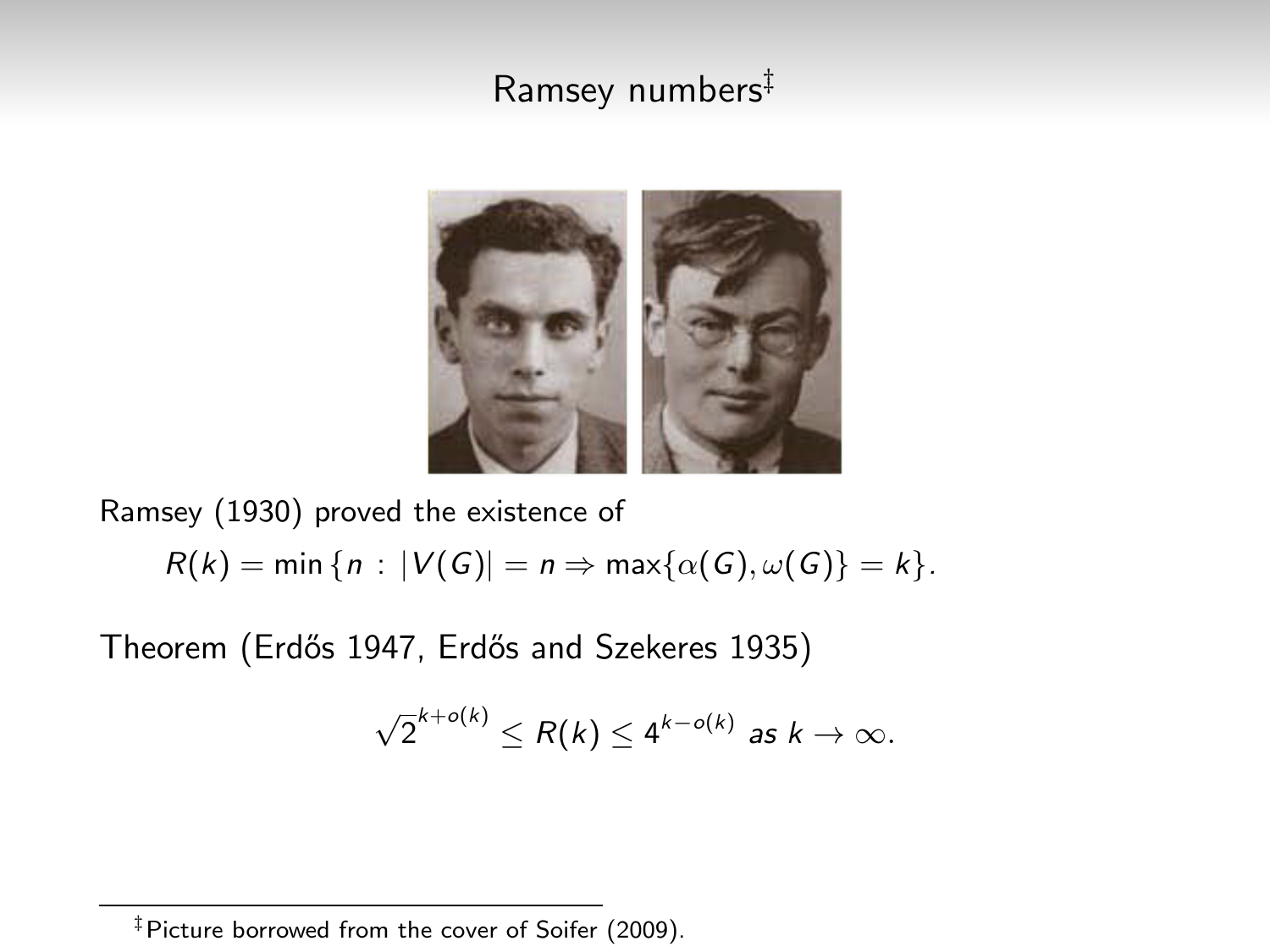## Ramsey numbers<sup>‡</sup>



Ramsey (1930) proved the existence of

$$
R(k) = \min \{ n : |V(G)| = n \Rightarrow \max \{ \alpha(G), \omega(G) \} = k \}.
$$

Theorem (Spencer 1977, Conlon 2009)

$$
\sqrt{2}^{k+o(k)} \leq R(k) \leq 4^{k-o(k)} \text{ as } k \to \infty.
$$

<sup>‡</sup>Pictures borrowed from the cover of Soifer (2009) and homepages.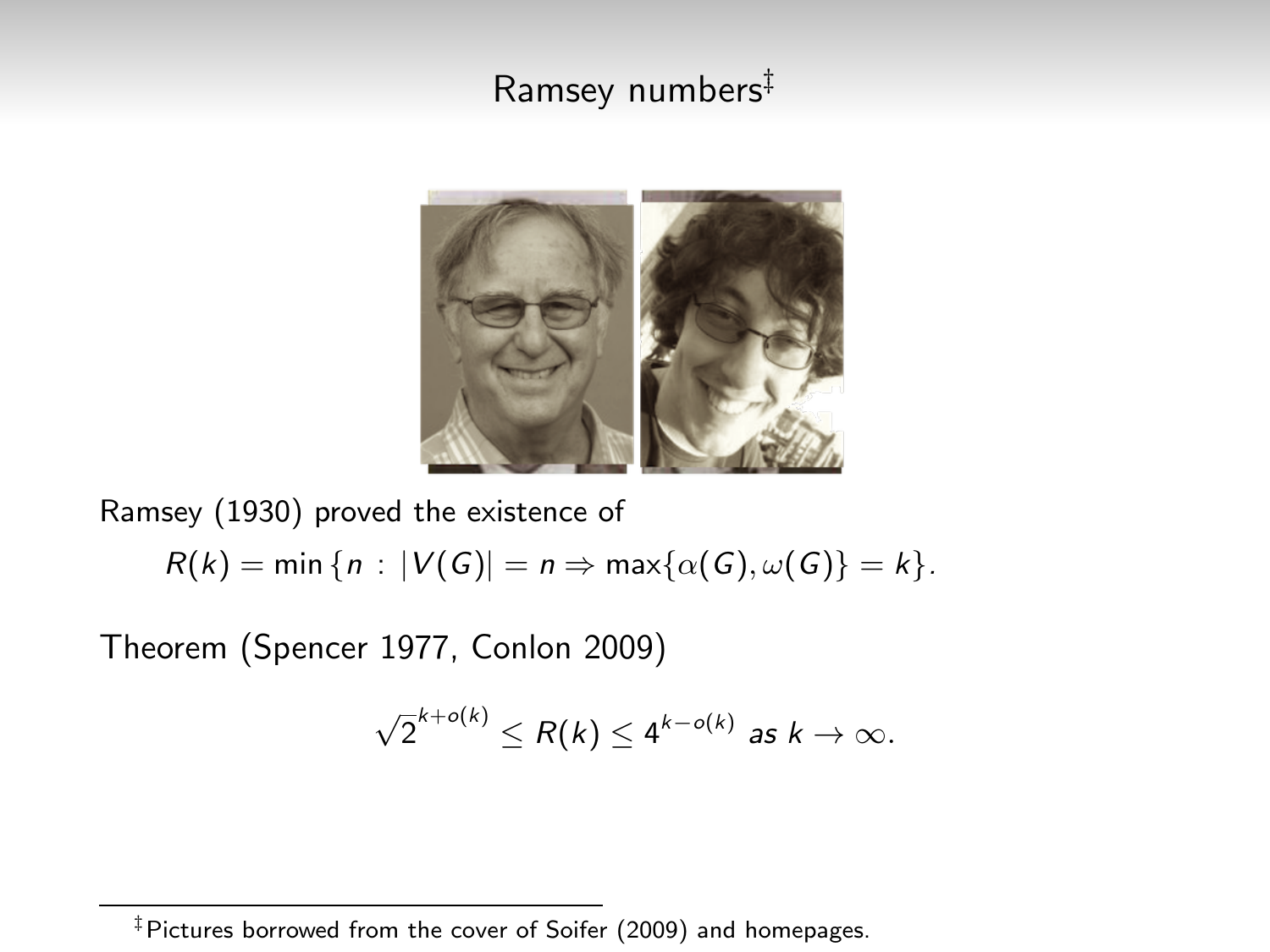

Ramsey (1930) still implies, for any  $c \in [0,1]$ , the existence of  $R_c^*(k) = \min \{ n : |V(G)| = n \Rightarrow \max \{ \alpha_c(G), \omega_c(G) \} = k \}$  and  $R_c(k) = \min\{n : |V(G)| = n \Rightarrow \max\{\alpha_c(G), \omega_c(G)\} \ge k\}.$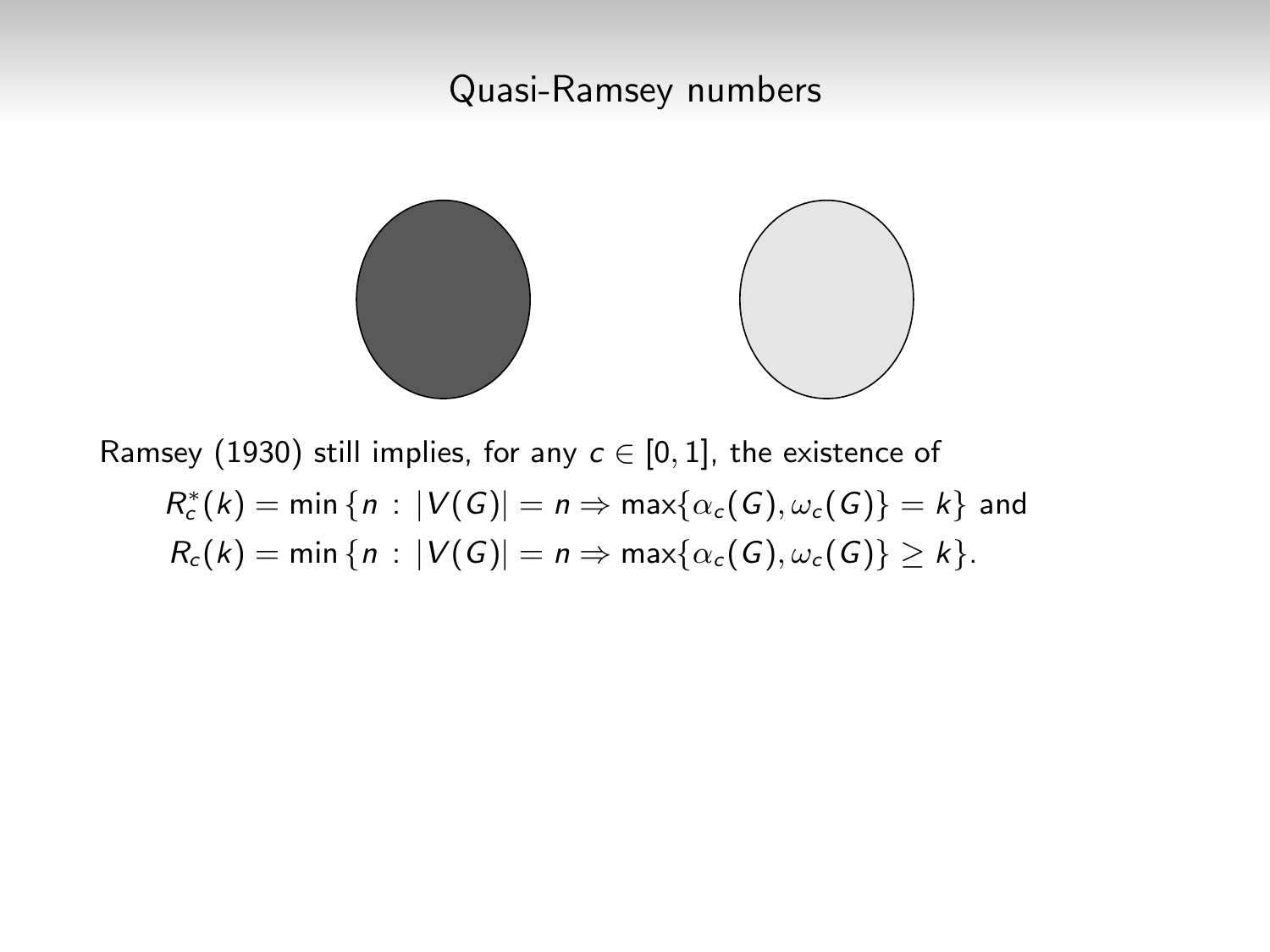

Ramsey (1930) still implies, for any  $c \in [0,1]$ , the existence of

$$
R_c^*(k) = \min \{ n : |V(G)| = n \Rightarrow \max \{ \alpha_c(G), \omega_c(G) \} = k \}
$$
 and  

$$
R_c(k) = \min \{ n : |V(G)| = n \Rightarrow \max \{ \alpha_c(G), \omega_c(G) \} \ge k \}.
$$

Note that  $R_c^*(k) \geq R_c(k)$  always, and both parameters are monotone in  $c$ . Moreover,  $R_0(k) = R_0^*(k) = k$  and  $R_1(k) = R_1^*(k) = R(k) = \exp(\Theta(k)).$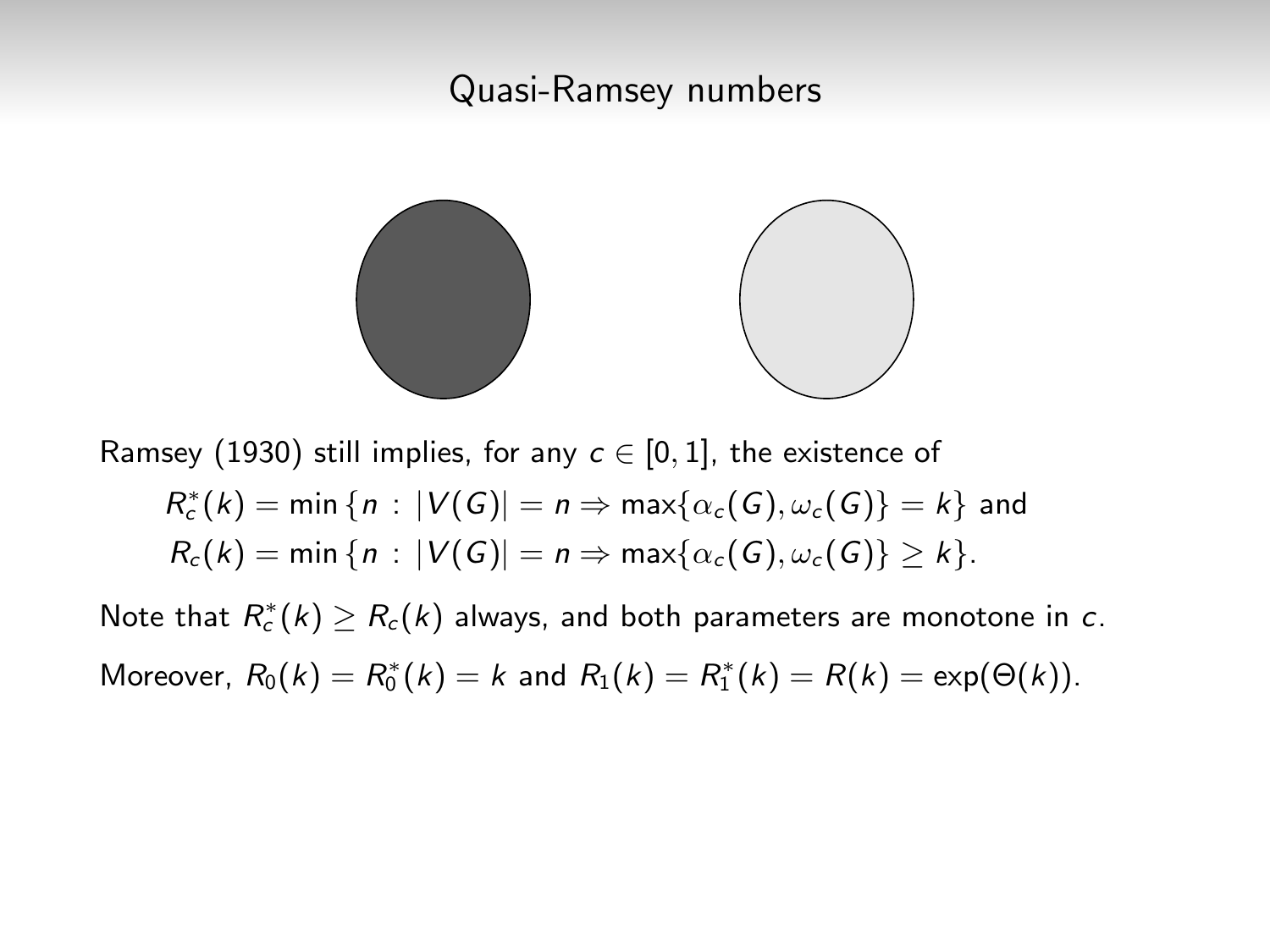

Ramsey (1930) still implies, for any  $c \in [0,1]$ , the existence of  $R_c^*(k) = \min \{ n : |V(G)| = n \Rightarrow \max \{ \alpha_c(G), \omega_c(G) \} = k \}$  and  $R_c(k) = \min\{n : |V(G)| = n \Rightarrow \max\{\alpha_c(G), \omega_c(G)\} \ge k\}.$ 

Note that  $R_c^*(k) \geq R_c(k)$  always, and both parameters are monotone in  $c$ . Moreover,  $R_0(k) = R_0^*(k) = k$  and  $R_1(k) = R_1^*(k) = R(k) = \exp(\Theta(k)).$ 

As we tune c between 0 and 1, how does  $R_c^*(k)$  or  $R_c(k)$  change?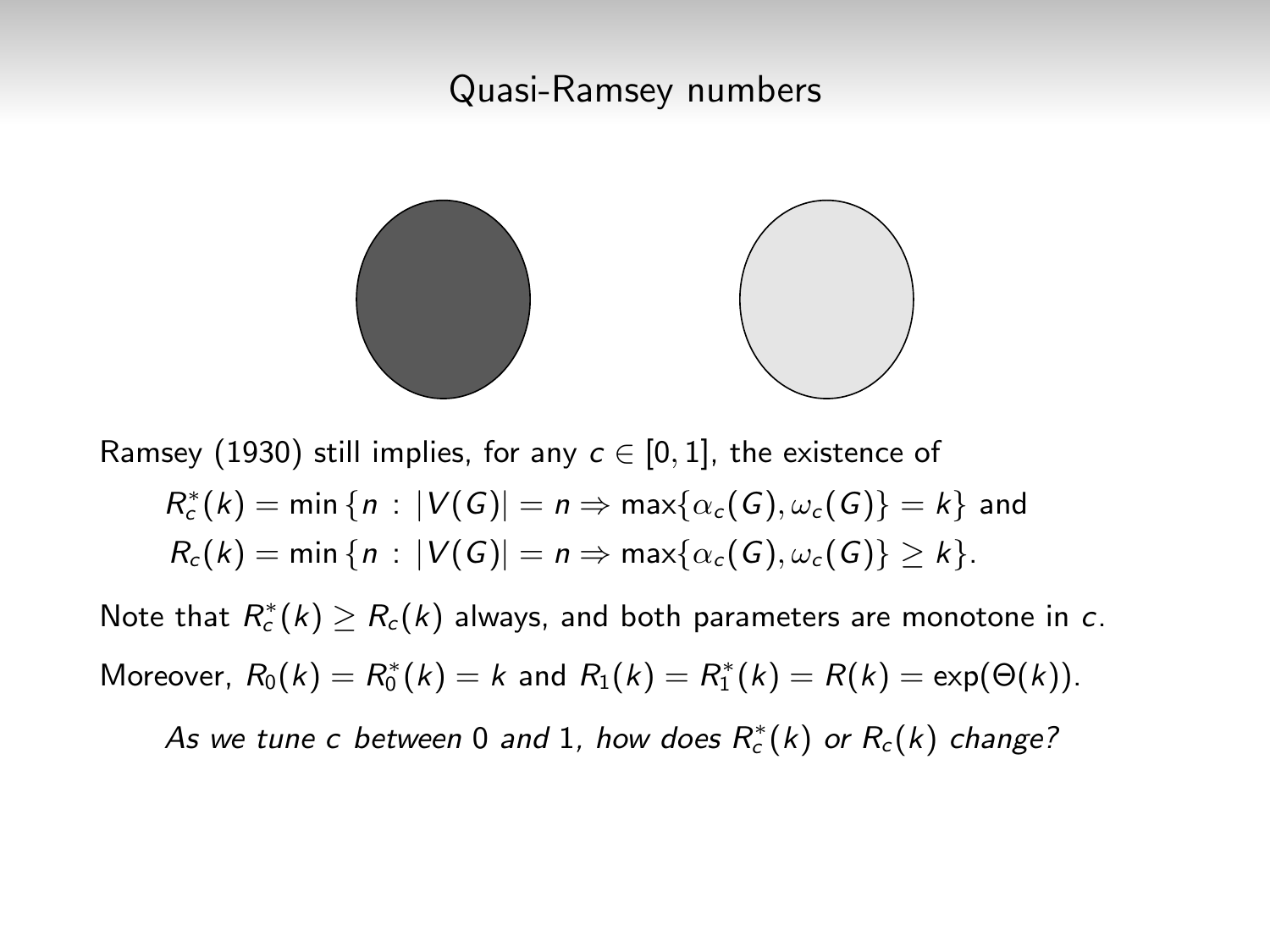

Ramsey (1930) still implies, for any  $c \in [0,1]$ , the existence of

$$
R_c^*(k) = \min \{ n : |V(G)| = n \Rightarrow \max \{ \alpha_c(G), \omega_c(G) \} = k \}
$$
 and  

$$
R_c(k) = \min \{ n : |V(G)| = n \Rightarrow \max \{ \alpha_c(G), \omega_c(G) \} \ge k \}.
$$

Note that  $R_c^*(k) \geq R_c(k)$  always, and both parameters are monotone in  $c$ . Moreover,  $R_0(k) = R_0^*(k) = k$  and  $R_1(k) = R_1^*(k) = R(k) = \exp(\Theta(k)).$ 

As we tune c between 0 and 1, how does  $R_c^*(k)$  or  $R_c(k)$  change? From when is it superlinear in k? . . . superpolynomial? . . . exponential?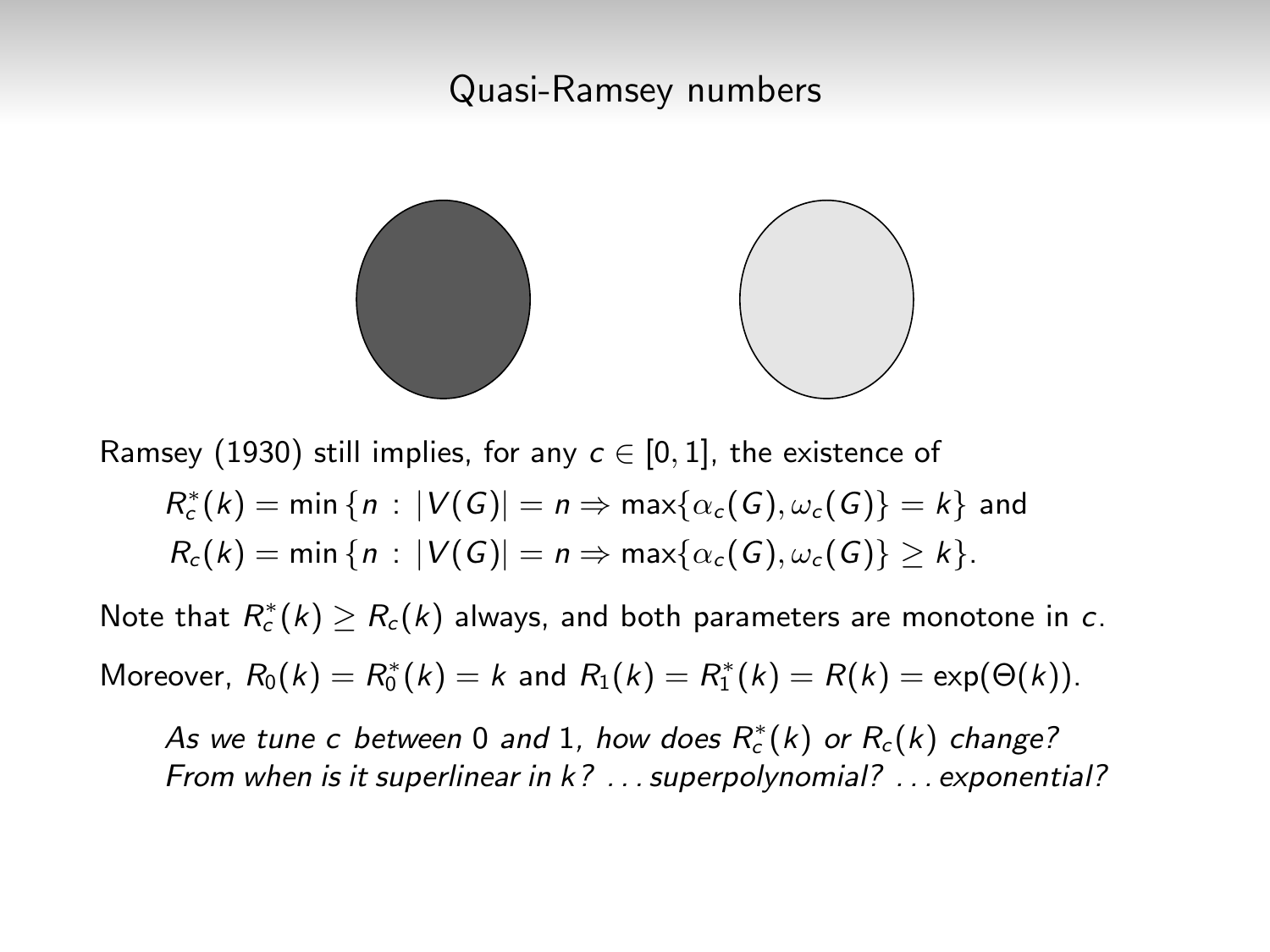$$
R_c^*(k) = \min \{ n : |V(G)| = n \Rightarrow \max \{ \alpha_c(G), \omega_c(G) \} = k \}
$$
 and  

$$
R_c(k) = \min \{ n : |V(G)| = n \Rightarrow \max \{ \alpha_c(G), \omega_c(G) \} \ge k \}.
$$

As we tune c between 0 and 1, how does  $R_c^*(k)$  or  $R_c(k)$  change? From when is it superlinear in k? . . . superpolynomial? . . . exponential?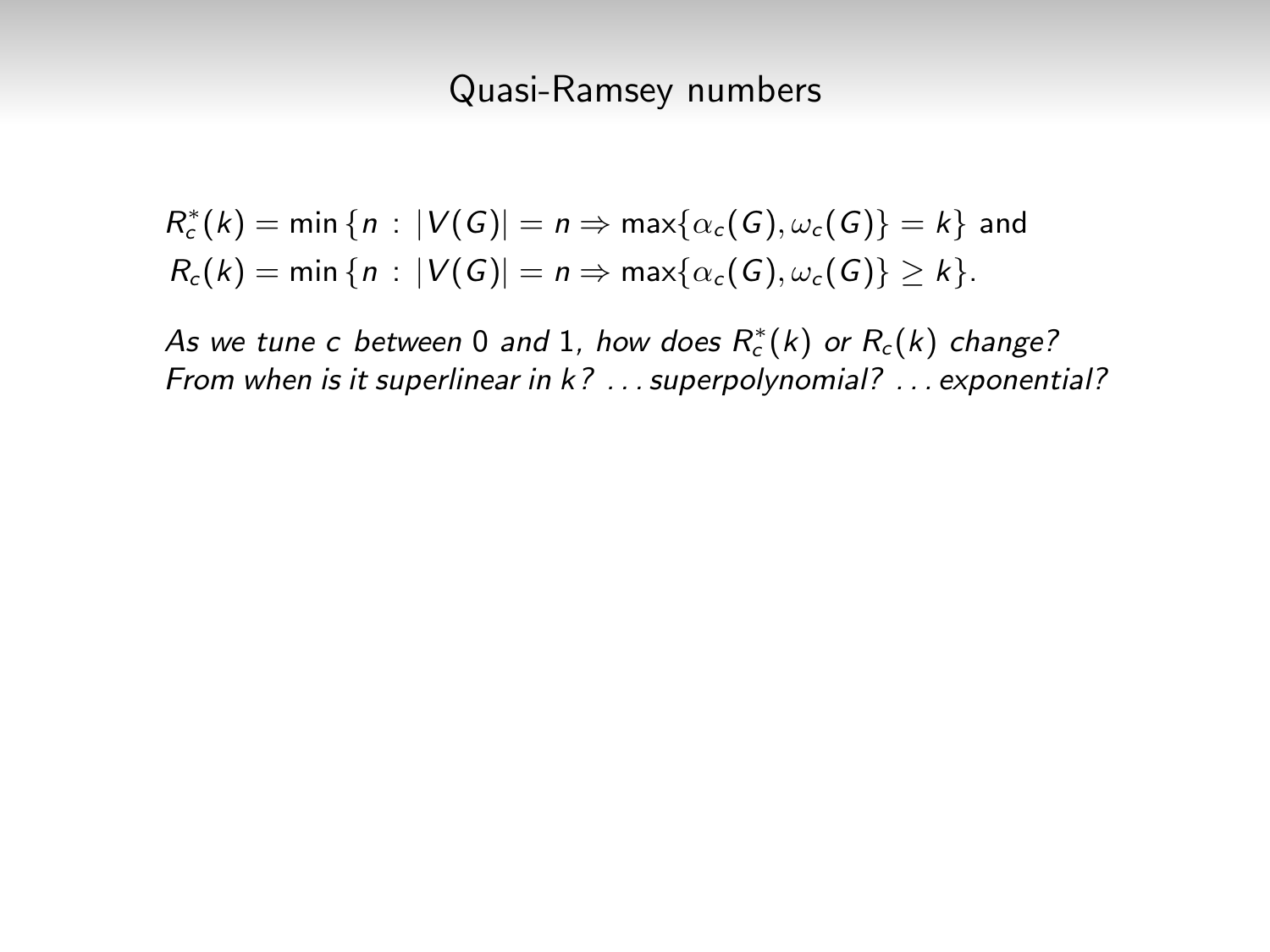$$
R_c^*(k) = \min \{ n : |V(G)| = n \Rightarrow \max \{ \alpha_c(G), \omega_c(G) \} = k \}
$$
 and  

$$
R_c(k) = \min \{ n : |V(G)| = n \Rightarrow \max \{ \alpha_c(G), \omega_c(G) \} \ge k \}.
$$

As we tune c between 0 and 1, how does  $R_c^*(k)$  or  $R_c(k)$  change? From when is it superlinear in k? . . . superpolynomial? . . . exponential?

Proposition (Erdős and Pach 1983) Fix  $c \in [0, 1]$ .

- If  $c < 1/2$ , then  $R_c^*(k) = \Theta(k)$ .
- If  $c > 1/2$ , then  $R_c(k) = \exp(\Theta(k))$ .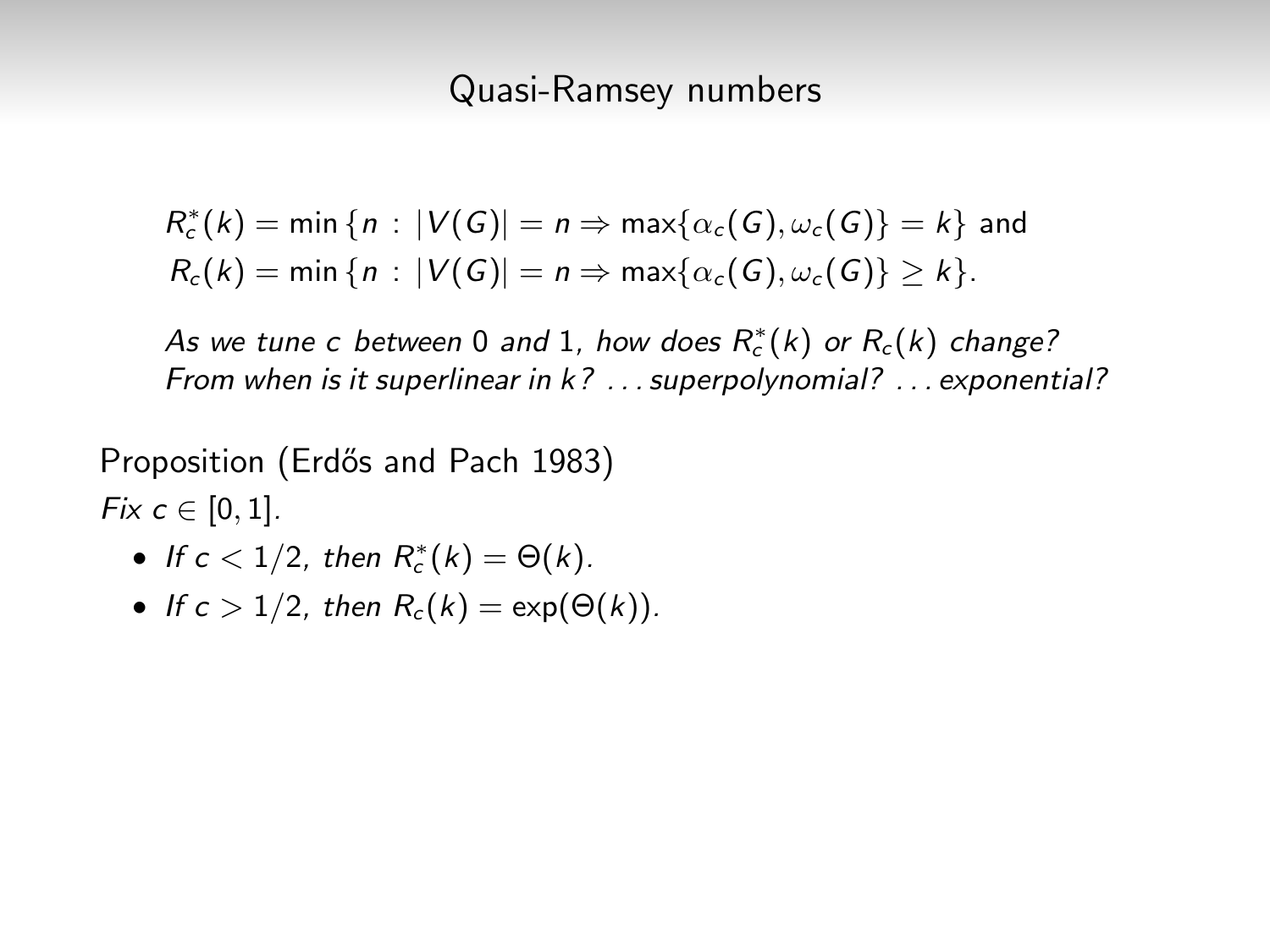$$
R_c^*(k) = \min \{ n : |V(G)| = n \Rightarrow \max \{ \alpha_c(G), \omega_c(G) \} = k \}
$$
 and  

$$
R_c(k) = \min \{ n : |V(G)| = n \Rightarrow \max \{ \alpha_c(G), \omega_c(G) \} \ge k \}.
$$

As we tune c between 0 and 1, how does  $R_c^*(k)$  or  $R_c(k)$  change? From when is it superlinear in k? . . . superpolynomial? . . . exponential?

Proposition (Erdős and Pach 1983) Fix  $c \in [0, 1]$ .

- If  $c < 1/2$ , then  $R_c^*(k) = \Theta(k)$ .
- If  $c > 1/2$ , then  $R_c(k) = \exp(\Theta(k))$ .

An intuition for this transition comes from  $\max{\{\alpha_c(G_{n,1/2}), \omega_c(G_{n,1/2})\}}$ .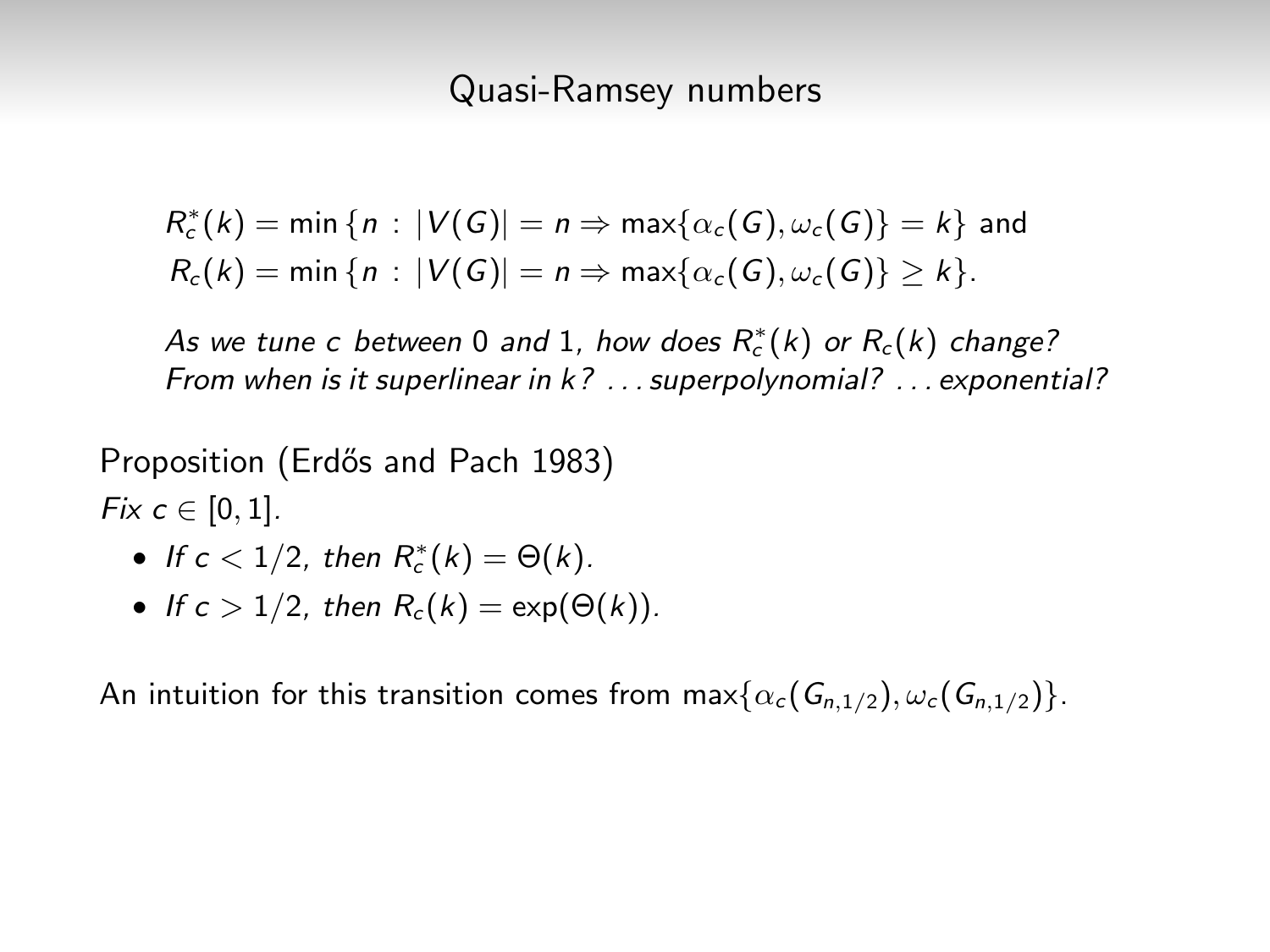$$
R_c^*(k) = \min \{ n : |V(G)| = n \Rightarrow \max \{ \alpha_c(G), \omega_c(G) \} = k \}
$$
 and  

$$
R_c(k) = \min \{ n : |V(G)| = n \Rightarrow \max \{ \alpha_c(G), \omega_c(G) \} \ge k \}.
$$

As we tune c between 0 and 1, how does  $R_c^*(k)$  or  $R_c(k)$  change? From when is it superlinear in k? . . . superpolynomial? . . . exponential?

Proposition (Erdős and Pach 1983) Fix  $c \in [0, 1]$ .

- If  $c < 1/2$ , then  $R_c^*(k) = \Theta(k)$ .
- If  $c > 1/2$ , then  $R_c(k) = \exp(\Theta(k))$ .

An intuition for this transition comes from  $\max{\{\alpha_c(G_{n,1/2}), \omega_c(G_{n,1/2})\}}$ .

What happens at  $c = 1/2$ ?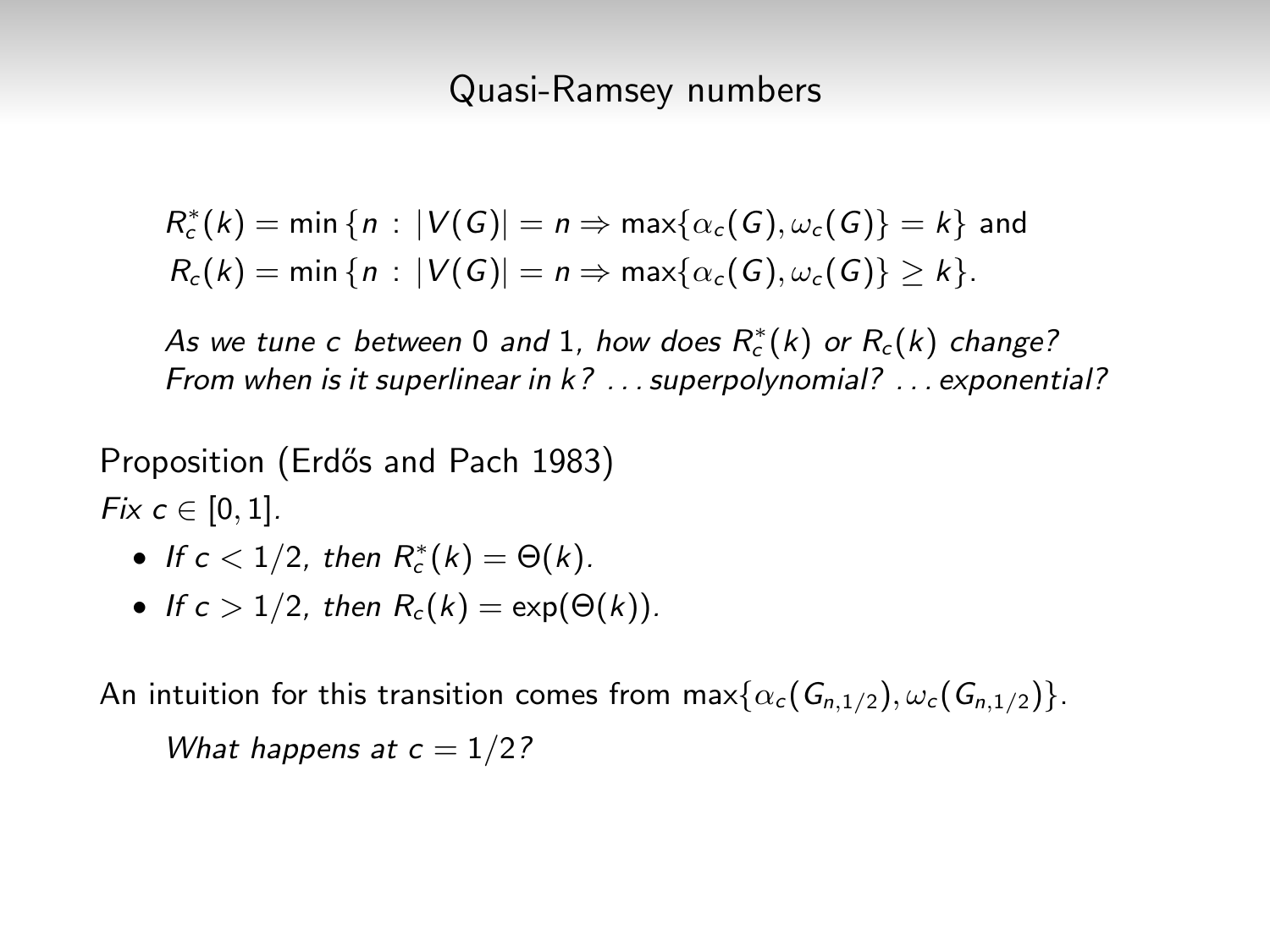### Magnification

What happens at  $c = 1/2$ ? From when is it superlinear in k? . . . superpolynomial? . . . exponential?

A vertex subset with  $\ell$  vertices of minimum degree  $\geq c(\ell - 1)$  is called a c-clique; of maximum degree  $\leq (1 - c)(\ell - 1)$  is called a c-stable set.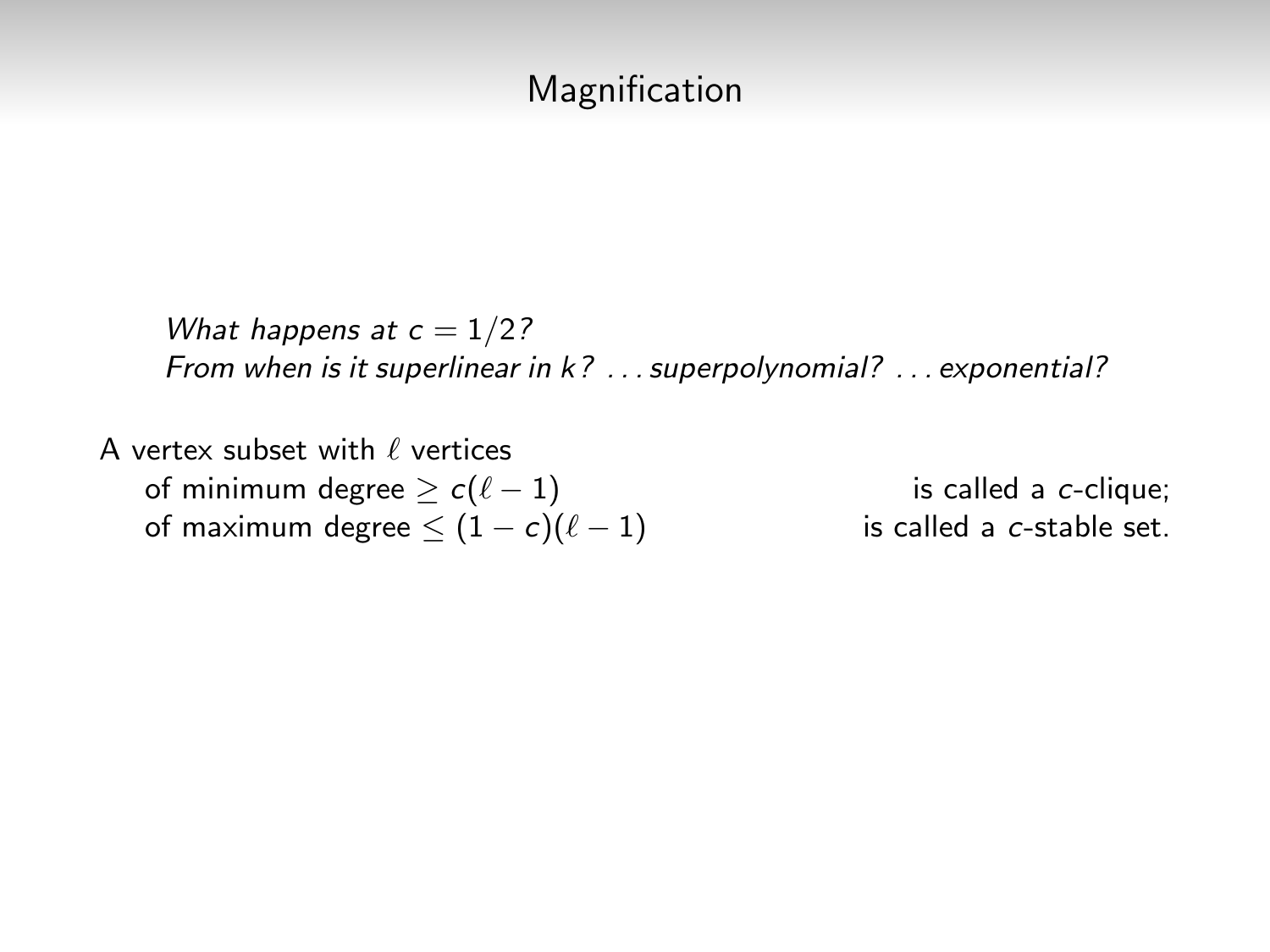### Magnification

What happens at  $c = 1/2$ ? From when is it superlinear in k? . . . superpolynomial? . . . exponential?

A vertex subset with  $\ell$  vertices of minimum degree  $\geq c(\ell - 1)$  is called a c-clique; of maximum degree  $\leq (1 - c)(\ell - 1)$  is called a c-stable set.

Consider  $c = 1/2 + \varepsilon$  where  $\varepsilon = \varepsilon(\ell)$  is a real function tending to 0 as  $\ell \to \infty$ .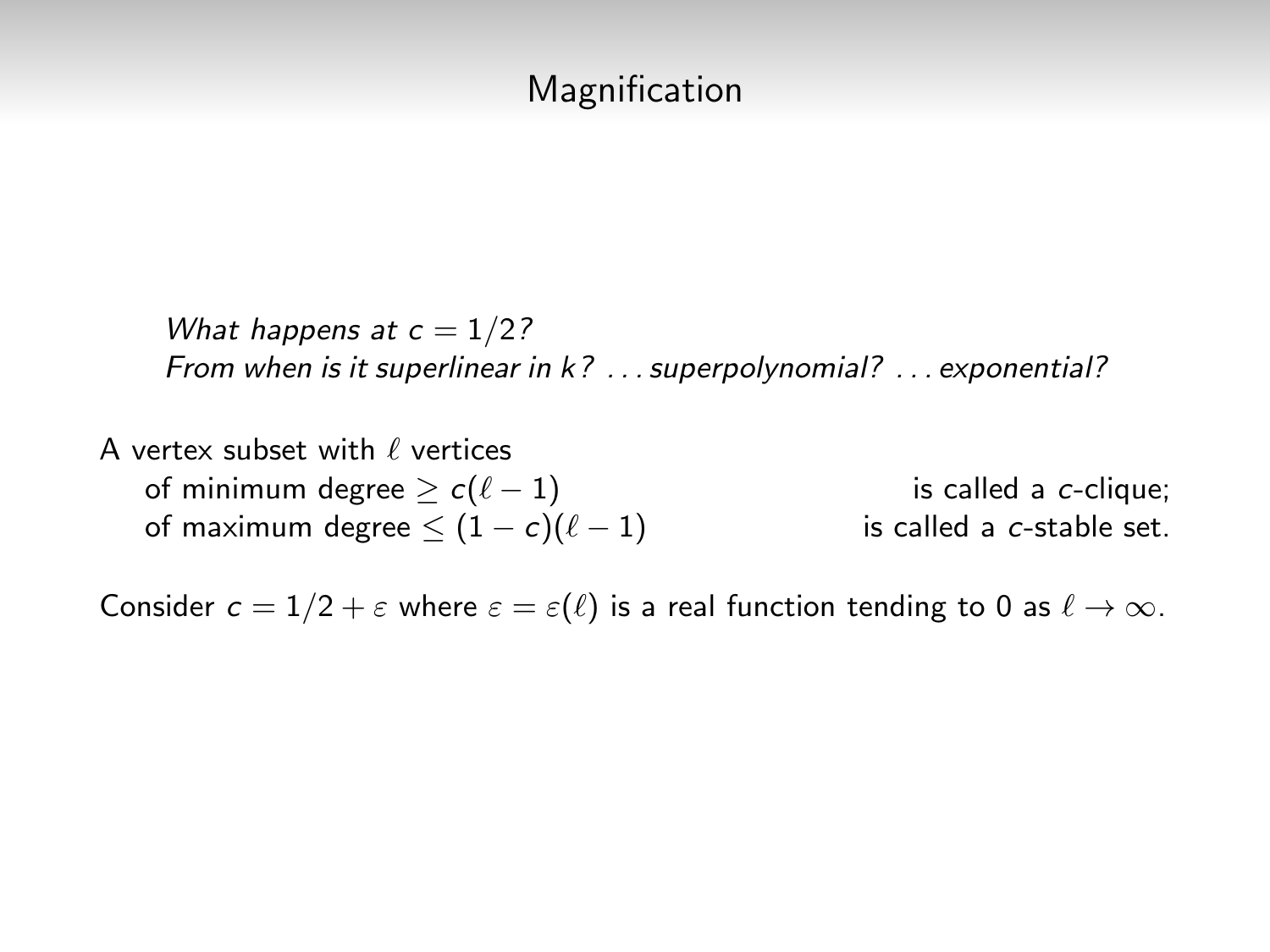The "variable" quasi-Ramsey numbers

$$
R_c(k) = \min \{ n : |V(G)| = n \Rightarrow \max \{ \alpha_c(G), \omega_c(G) \} \ge k \}.
$$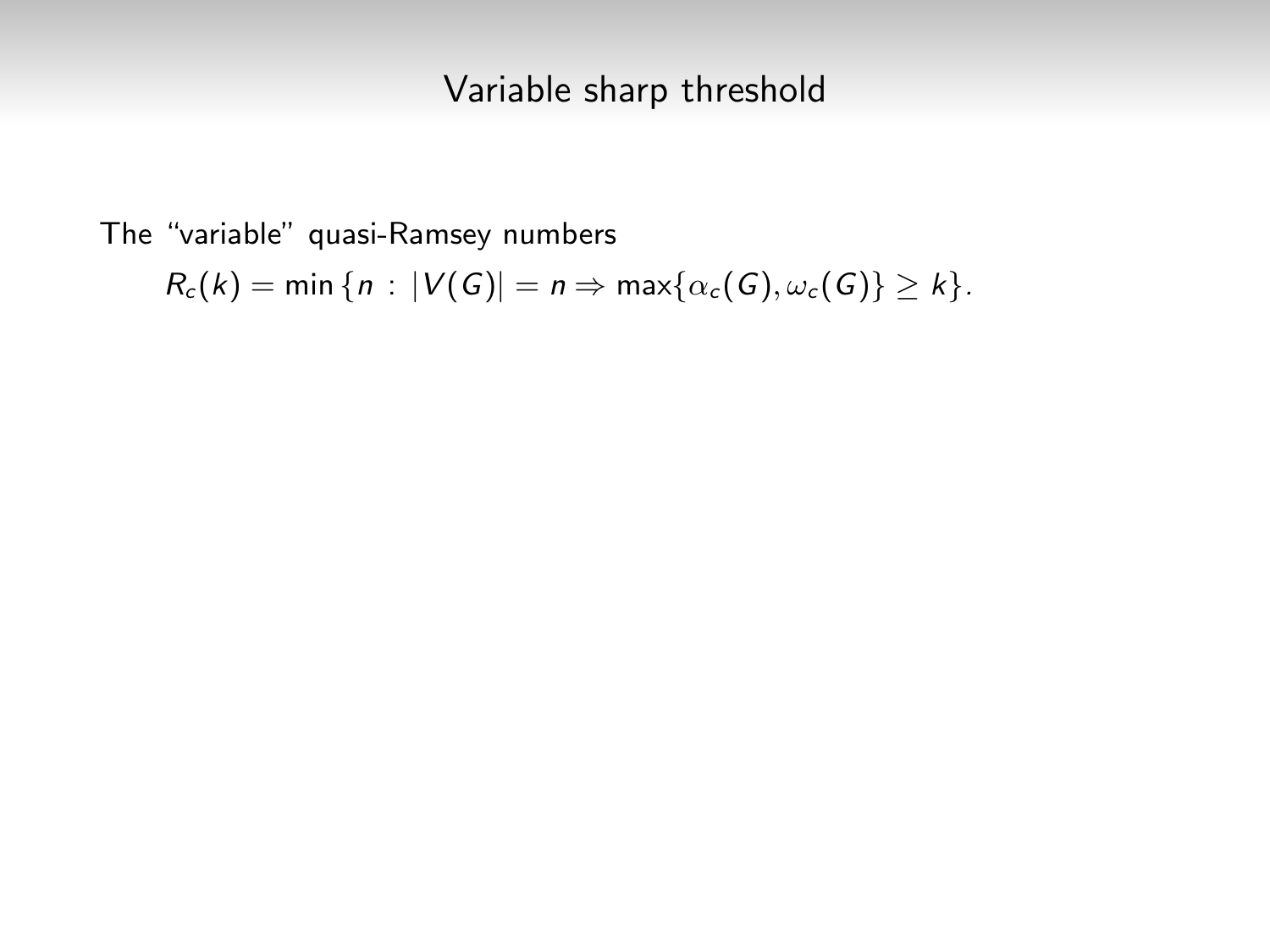The "variable" quasi-Ramsey numbers

 $R_c(k) = \min \{ n : |V(G)| = n \Rightarrow \max \{ \alpha_c(G), \omega_c(G) \} \ge k \}.$ 

Theorem (Erdős and Pach 1983)  $R_{1/2}(k) = O(k \log k)$  and  $R_{1/2}(k) = \Omega(k \log k / \log \log k)$ .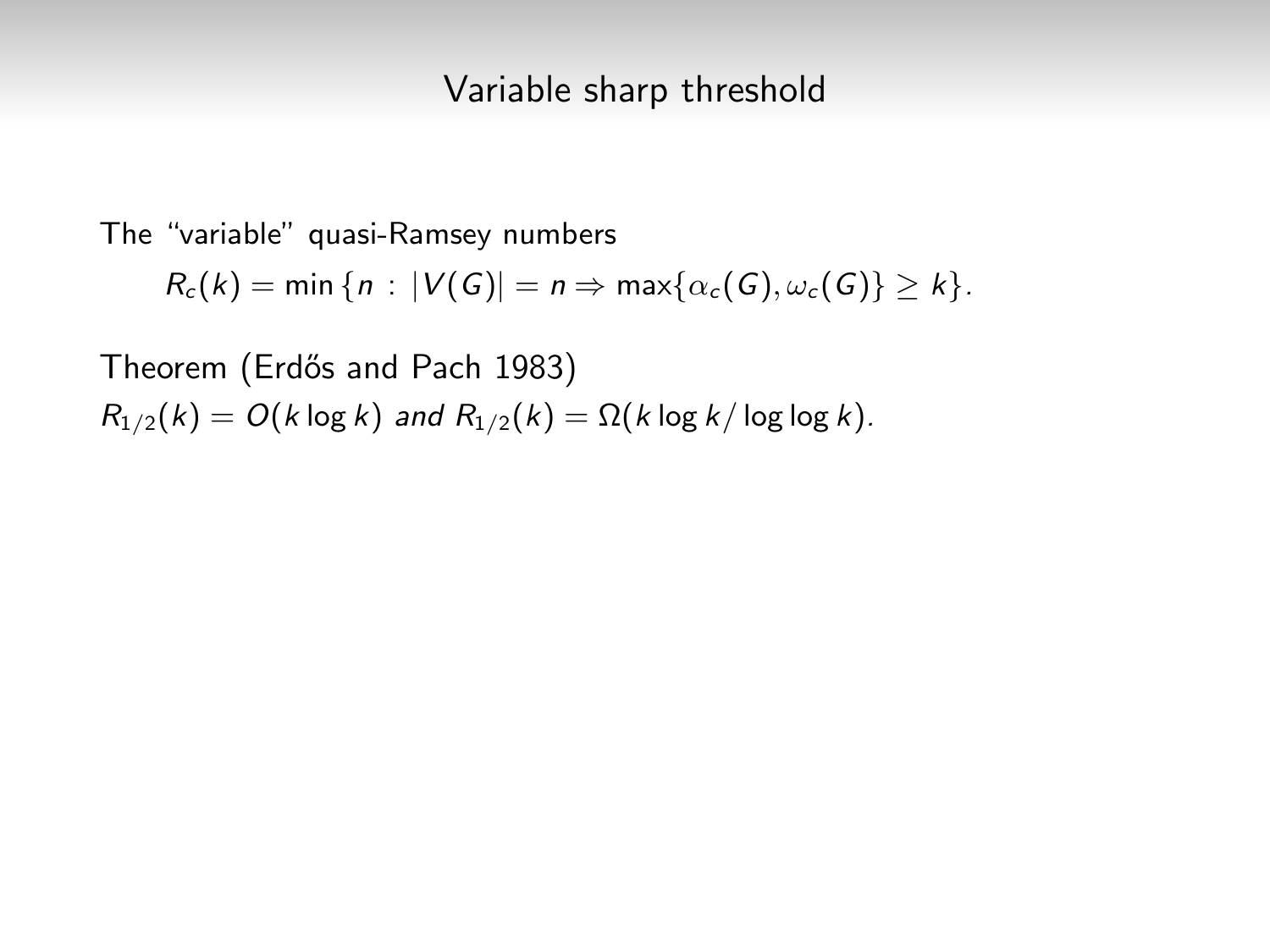The "variable" quasi-Ramsey numbers

 $R_c(k) = \min\{n : |V(G)| = n \Rightarrow \max\{\alpha_c(G), \omega_c(G)\} > k\}.$ 

Theorem (Erdős and Pach 1983)  $R_{1/2}(k) = O(k \log k)$  and  $R_{1/2}(k) = \Omega(k \log k / \log \log k)$ .

Theorem (Kang, Pach, Patel and Regts 2015) For some nonnegative real function  $\nu = \nu(\ell)$ , let  $c = 1/2 + \nu \sqrt{\log \ell/\ell}$ .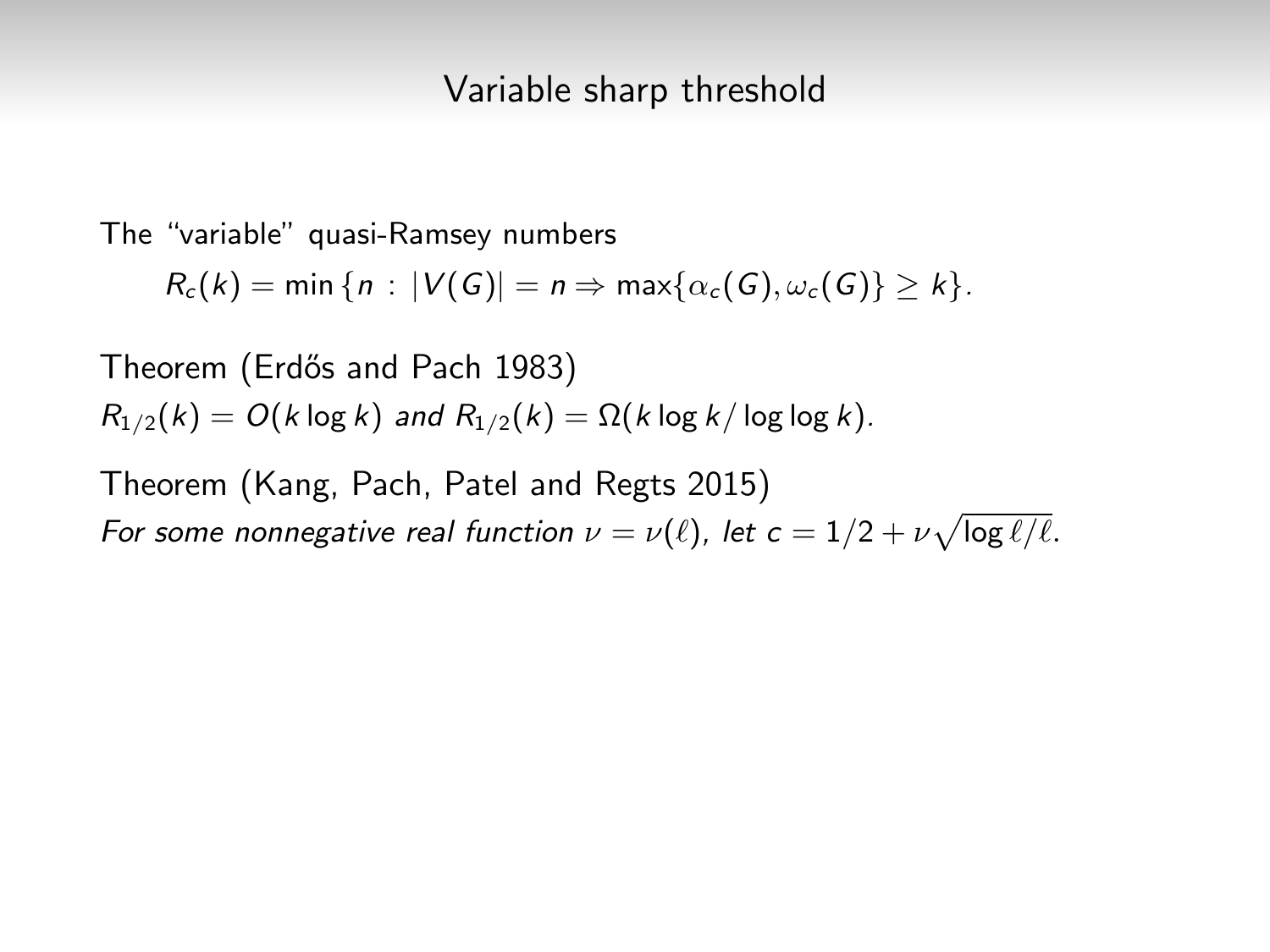The "variable" quasi-Ramsey numbers

 $R_c(k) = \min \{n : |V(G)| = n \Rightarrow \max \{\alpha_c(G), \omega_c(G)\} > k\}.$ 

Theorem (Erdős and Pach 1983)  $R_{1/2}(k) = O(k \log k)$  and  $R_{1/2}(k) = \Omega(k \log k / \log \log k)$ .

Theorem (Kang, Pach, Patel and Regts 2015) For some nonnegative real function  $\nu = \nu(\ell)$ , let  $c = 1/2 + \nu \sqrt{\log \ell/\ell}$ .

• If 
$$
\nu = o(1)
$$
 as  $\ell \to \infty$ , then  $R_c(k) = k^{1+o(1)}$  as  $k \to \infty$ .

- $\bullet$  If  $\nu=\Theta(1)$  as  $\ell\to\infty$ , then  $R_c(k)=k^{\Theta(1)}$  as  $k\to\infty.$
- $\bullet$  If  $\nu = \omega(1)$  as  $\ell \to \infty$ , then  $R_c(k) = k^{\omega(1)}$  as  $k \to \infty.$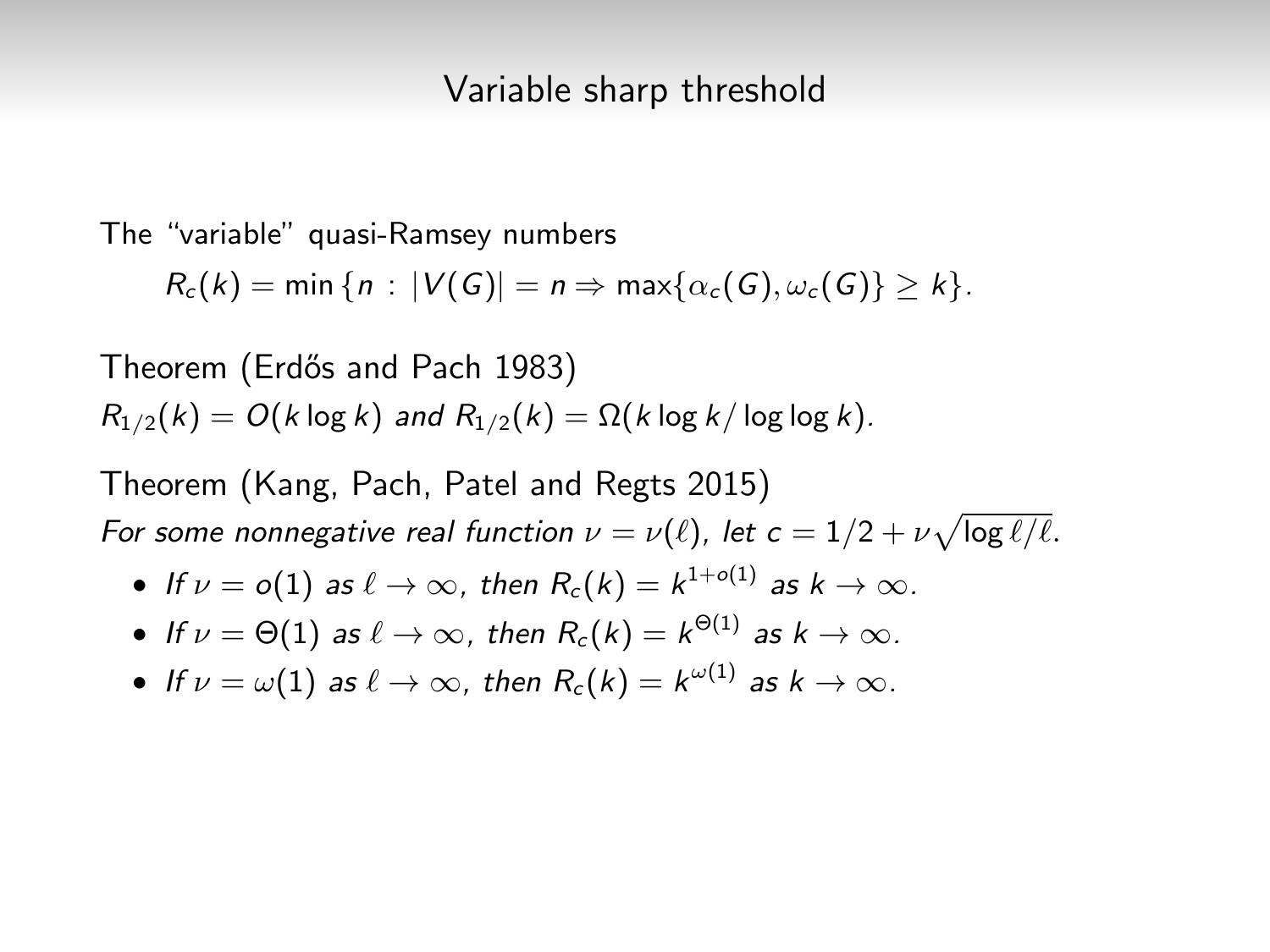The "variable" quasi-Ramsey numbers

 $R_c(k) = \min \{n : |V(G)| = n \Rightarrow \max \{\alpha_c(G), \omega_c(G)\} > k\}.$ 

Theorem (Erdős and Pach 1983)  $R_{1/2}(k) = O(k \log k)$  and  $R_{1/2}(k) = \Omega(k \log k / \log \log k)$ .

Theorem (Kang, Pach, Patel and Regts 2015) For some nonnegative real function  $\nu = \nu(\ell)$ , let  $c = 1/2 + \nu \sqrt{\log \ell/\ell}$ .

• If 
$$
\nu = o(1)
$$
 as  $\ell \to \infty$ , then  $R_c(k) = k^{1+o(1)}$  as  $k \to \infty$ .

- $\bullet$  If  $\nu=\Theta(1)$  as  $\ell\to\infty$ , then  $R_c(k)=k^{\Theta(1)}$  as  $k\to\infty.$
- $\bullet$  If  $\nu = \omega(1)$  as  $\ell \to \infty$ , then  $R_c(k) = k^{\omega(1)}$  as  $k \to \infty.$

Again an intuition for this transition comes from  $\max{\{\alpha_c(G_{n,1/2}), \omega_c(G_{n,1/2})\}}$ .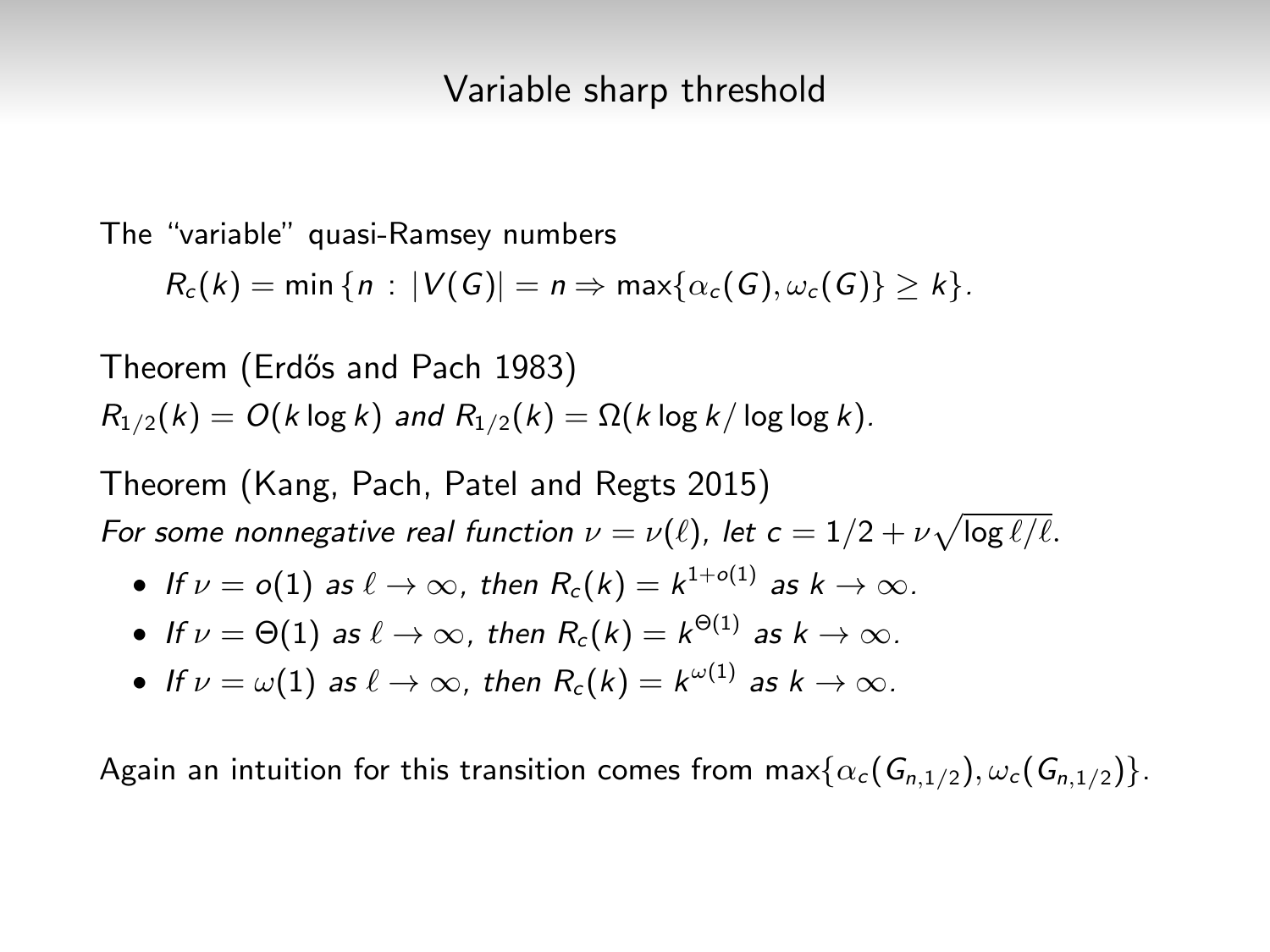# Fixed exactly halfway

The "fixed" quasi-Ramsey numbers:

$$
R_c^*(k) = \min \{ n : |V(G)| = n \Rightarrow \max \{ \alpha_c(G), \omega_c(G) \} = k \}.
$$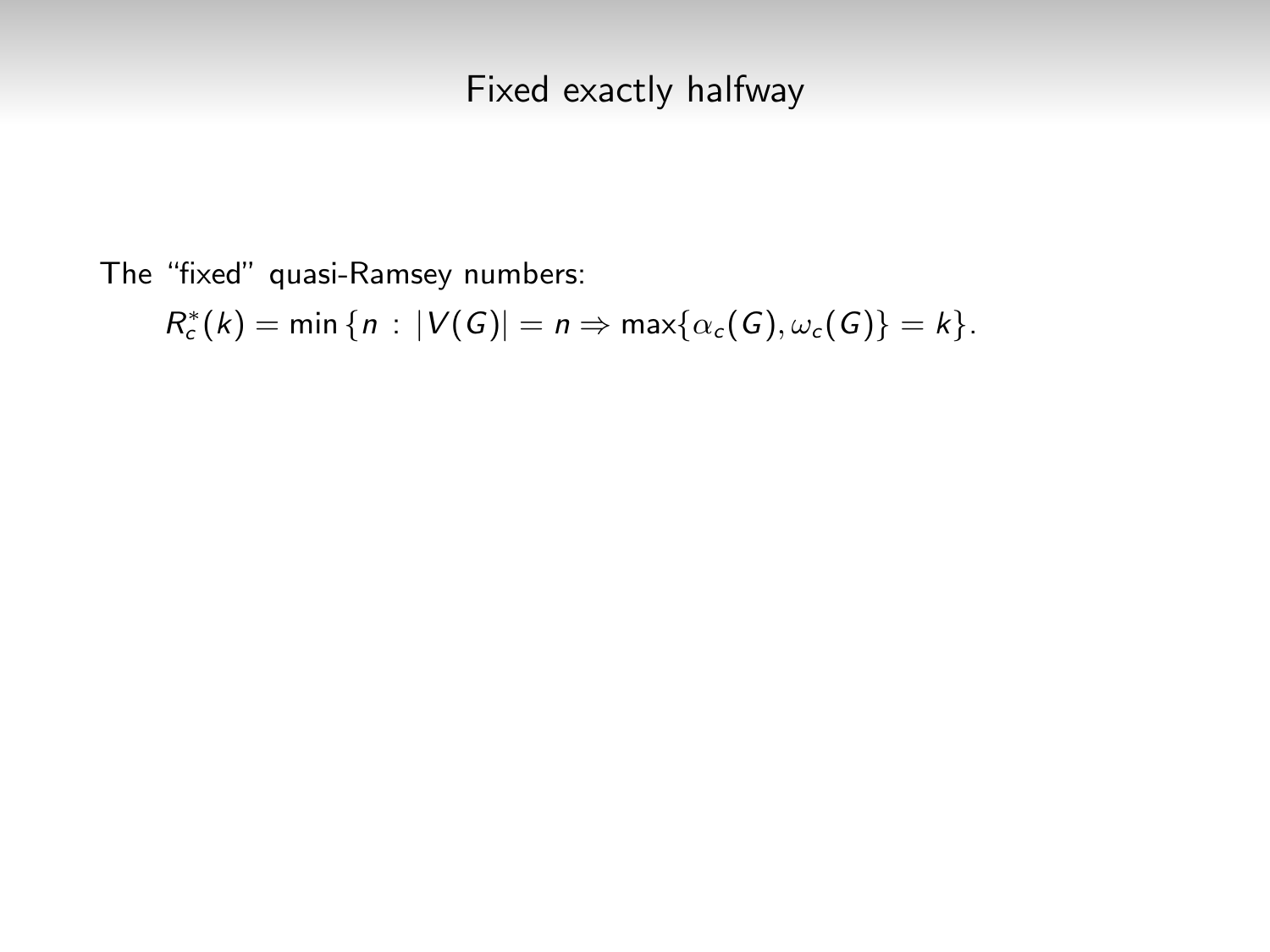The "fixed" quasi-Ramsey numbers:

$$
R_c^*(k) = \min \{ n : |V(G)| = n \Rightarrow \max \{ \alpha_c(G), \omega_c(G) \} = k \}.
$$

Theorem (Erdős and Pach 1983)  $R^*_{1/2}(k) = O(k^2)$ .  $(R^*_{1/2}(k) = \Omega(k \log k / \log \log k)$  by previous.)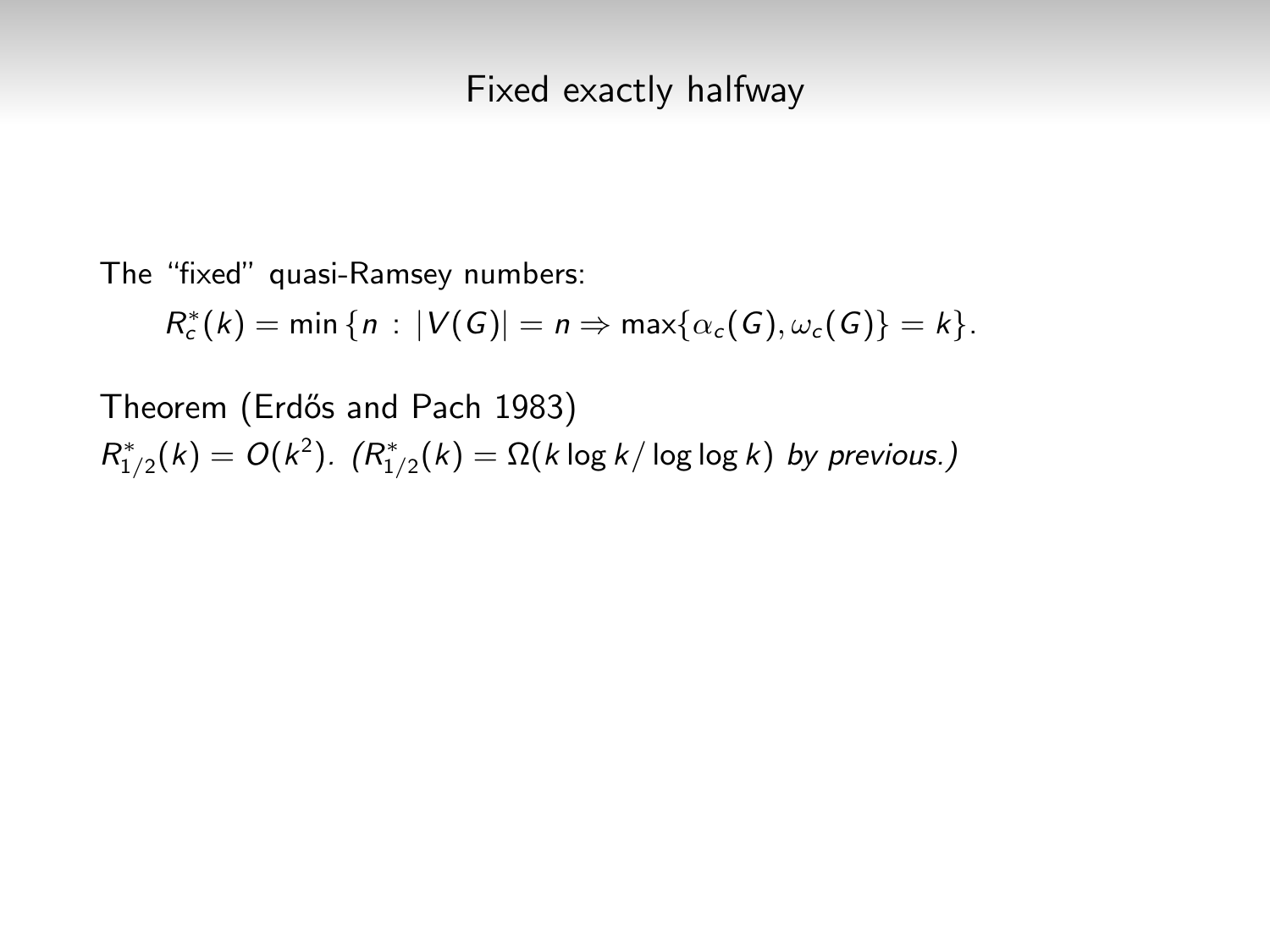The "fixed" quasi-Ramsey numbers:

$$
R_c^*(k) = \min \{ n : |V(G)| = n \Rightarrow \max \{ \alpha_c(G), \omega_c(G) \} = k \}.
$$

Theorem (Erdős and Pach 1983)  $R^*_{1/2}(k) = O(k^2)$ .  $(R^*_{1/2}(k) = \Omega(k \log k / \log \log k)$  by previous.)

Problem (Erdős and Pach 1983)

"We suspect that the order of magnitude of  $R^*_{1/2}(k)$  is in fact close to k log k."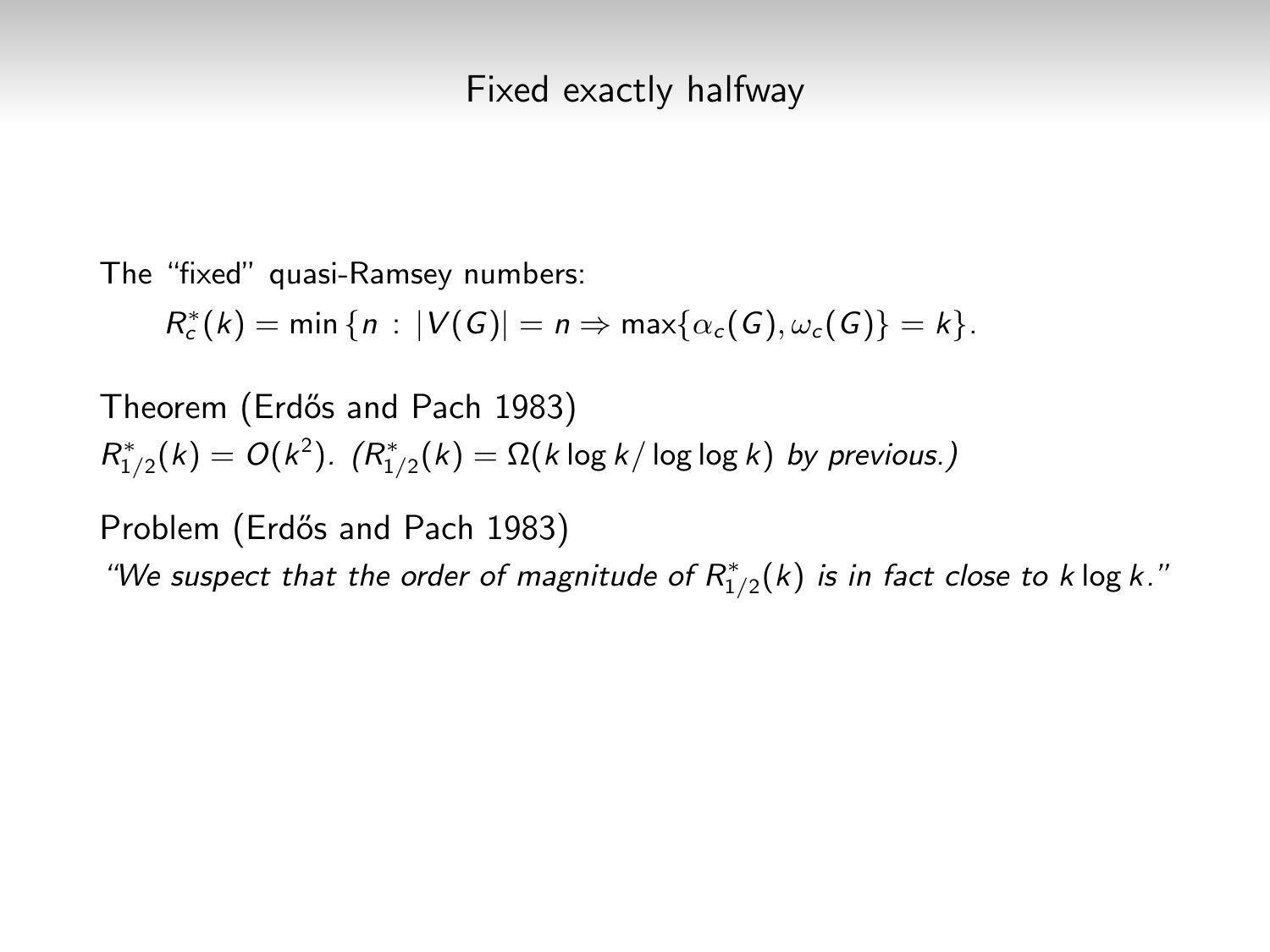The "fixed" quasi-Ramsey numbers:

$$
R_c^*(k) = \min \{ n : |V(G)| = n \Rightarrow \max \{ \alpha_c(G), \omega_c(G) \} = k \}.
$$

Theorem (Erd˝os and Pach 1983)  $R^*_{1/2}(k) = O(k^2)$ .  $(R^*_{1/2}(k) = \Omega(k \log k / \log \log k)$  by previous.)

Problem (Erdős and Pach 1983) "We suspect that the order of magnitude of  $R^*_{1/2}(k)$  is in fact close to k log k."

Theorem (Kang, Long, Patel and Regts 2016+)  $R_{1/2}^*(k) = O(k \log k).$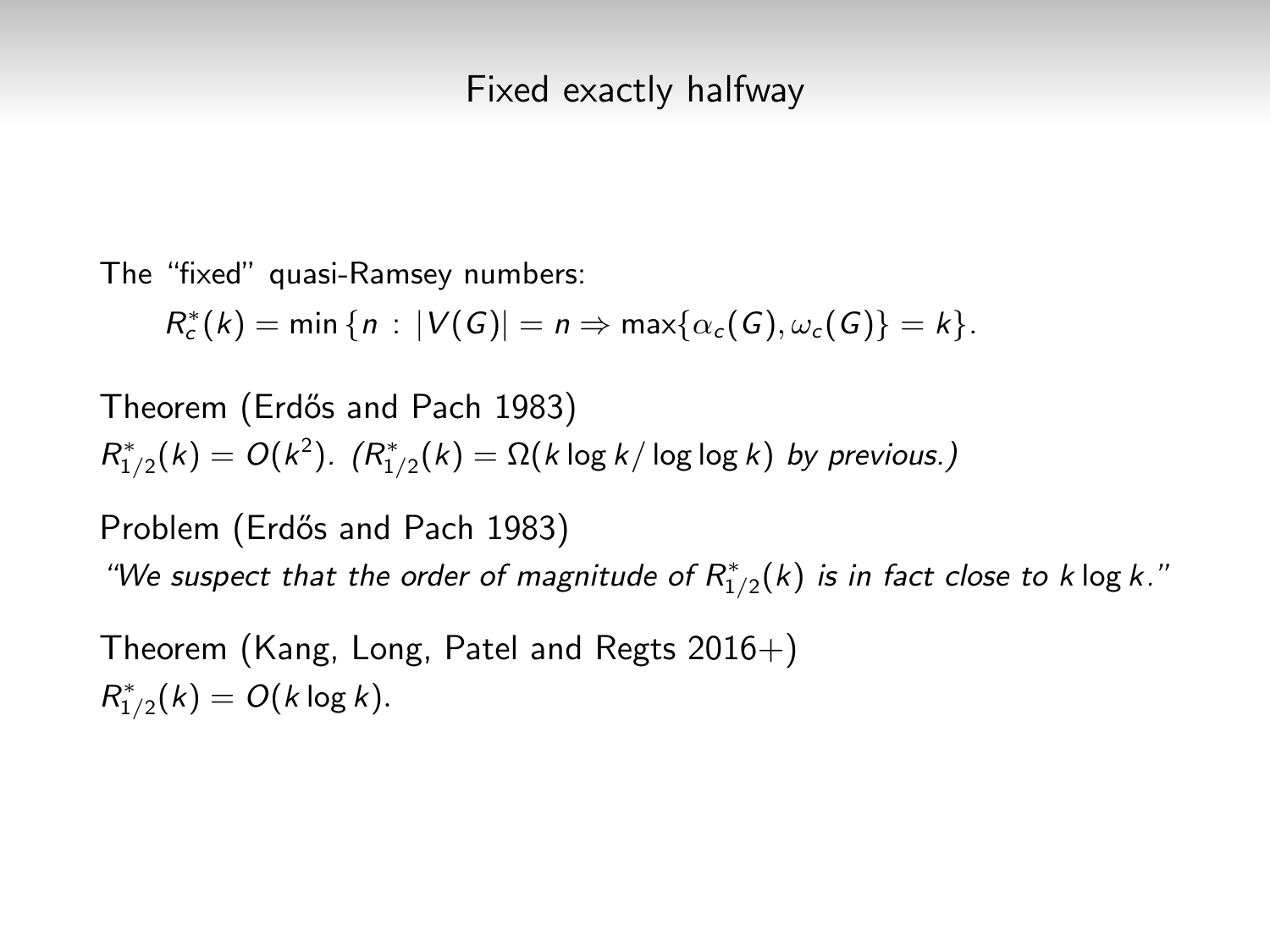Theorem (Kang, Long, Patel and Regts  $2016+$ )

For some  $C > 0$ , in any graph on Ck log k vertices there is a set of k vertices inducing minimum degree  $k/2 + \Omega(\sqrt{k/\log k})$  in the graph or complement.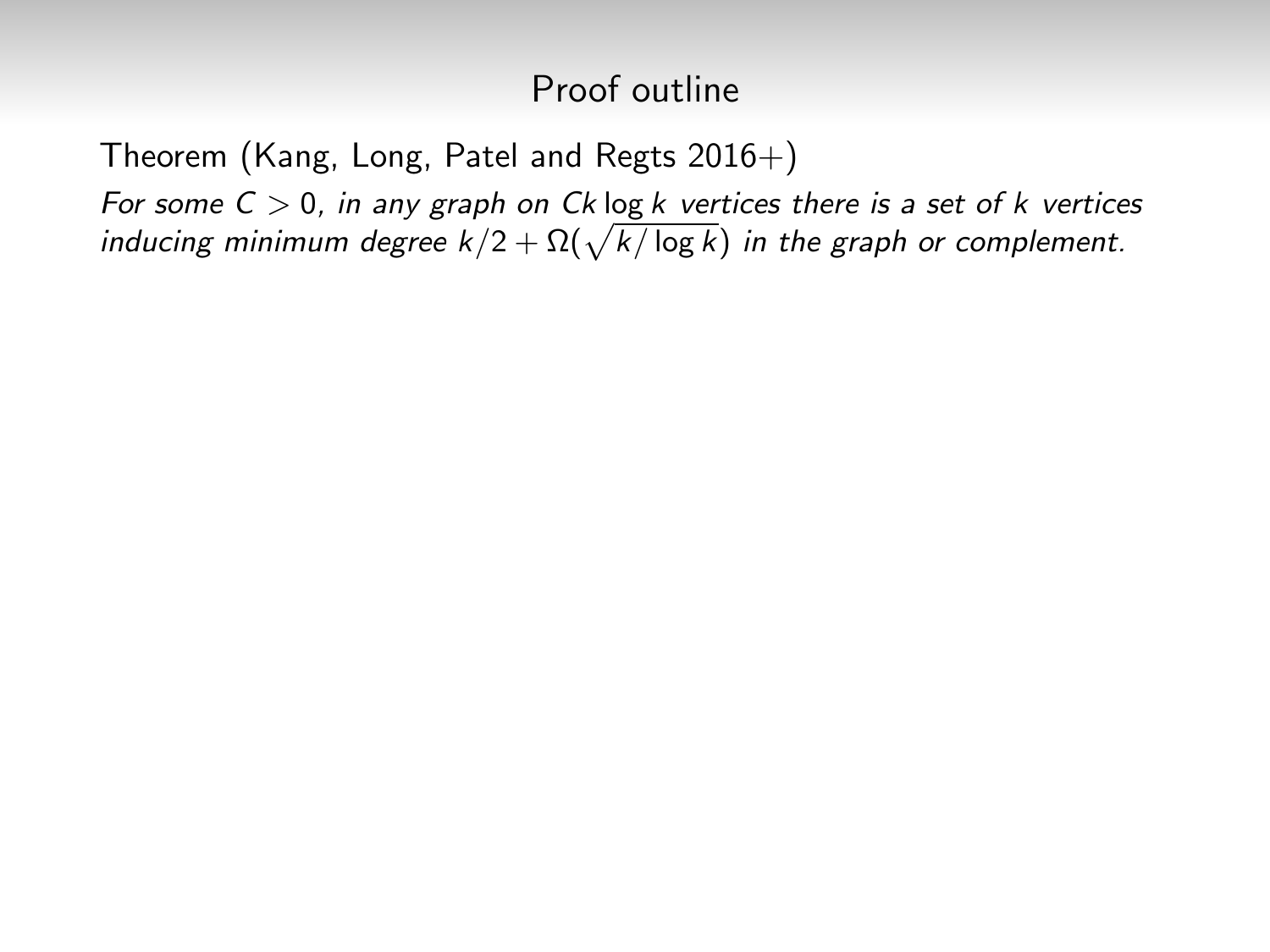Theorem (Kang, Long, Patel and Regts 2016+)

For some  $C > 0$ , in any graph on Ck log k vertices there is a set of k vertices inducing minimum degree  $k/2 + \Omega(\sqrt{k/\log k})$  in the graph or complement.

Call a subset of  $\ell$  vertices excessive if it induces minimum degree  $\geq \frac{1}{2}(\ell-1)+\zeta$  for some excess  $\zeta \geq 0$ .

Beginning with Ck log k vertices, here are the rough proof ingredients.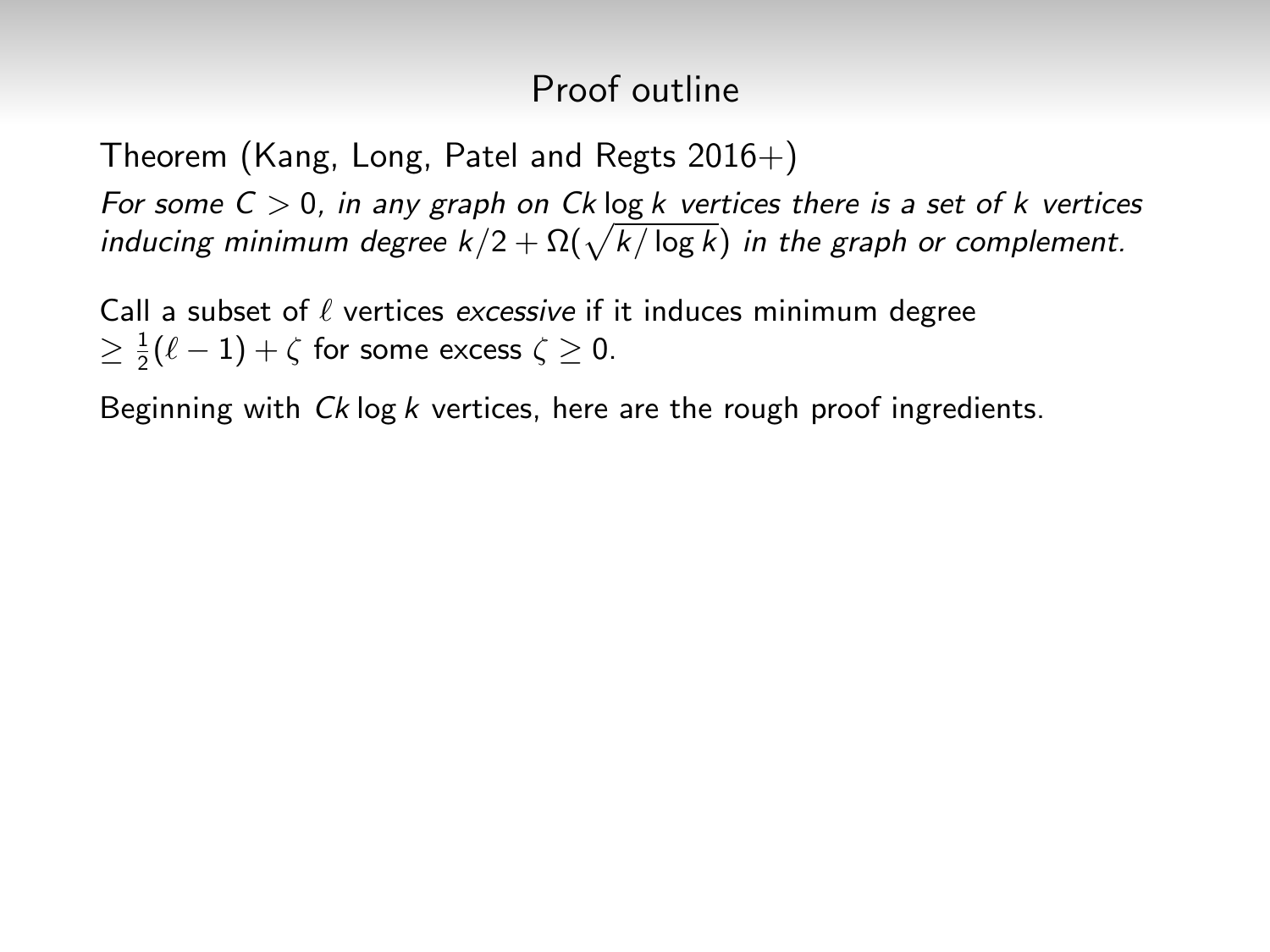Theorem (Kang, Long, Patel and Regts 2016+)

For some  $C > 0$ , in any graph on Ck log k vertices there is a set of k vertices inducing minimum degree  $k/2 + \Omega(\sqrt{k/\log k})$  in the graph or complement.

Call a subset of  $\ell$  vertices excessive if it induces minimum degree  $\geq \frac{1}{2}(\ell-1)+\zeta$  for some excess  $\zeta \geq 0$ .

Beginning with  $C_k$  log k vertices, here are the rough proof ingredients.

1. A "variable" quasi-Ramsey bound to produce a set of  $\ell > 2k$  vertices that A variable quasi-Ramsey bound to produce a set or<br>is  $\Omega(\sqrt{\ell})$  excessive either in the graph or complement.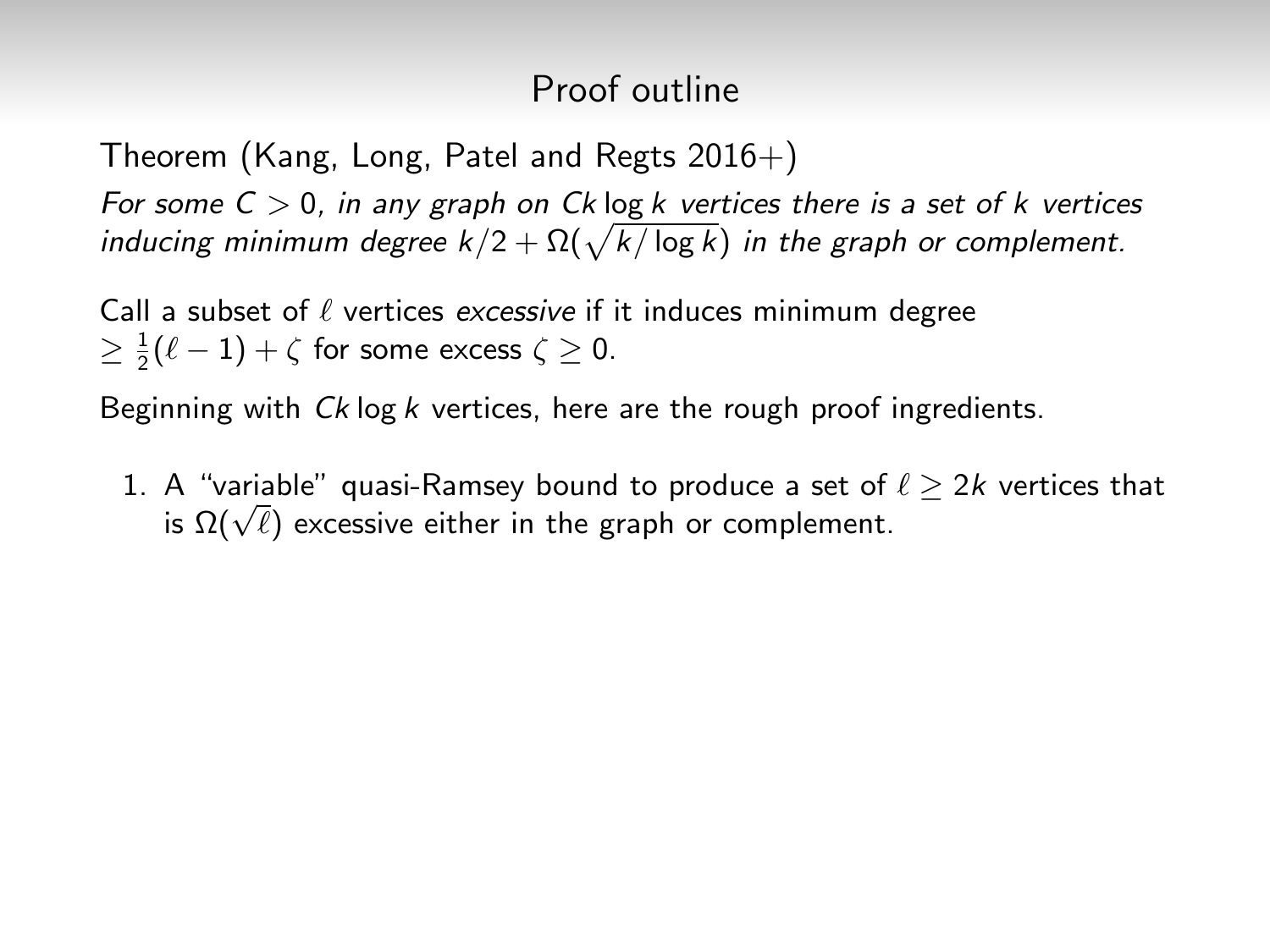Theorem (Kang, Long, Patel and Regts  $2016+$ )

For some  $C > 0$ , in any graph on Ck log k vertices there is a set of k vertices inducing minimum degree  $k/2 + \Omega(\sqrt{k/\log k})$  in the graph or complement.

Call a subset of  $\ell$  vertices excessive if it induces minimum degree  $\geq \frac{1}{2}(\ell-1)+\zeta$  for some excess  $\zeta \geq 0$ .

Beginning with  $C_k$  log k vertices, here are the rough proof ingredients.

- 1. A "variable" quasi-Ramsey bound to produce a set of  $\ell > 2k$  vertices that A variable quasi-Ramsey bound to produce a set or<br>is  $\Omega(\sqrt{\ell})$  excessive either in the graph or complement.
- $2.$  Reduction from a  $\Omega(\sqrt{\ell})$  excessive set of Dk vertices,  $D > 1$  fixed, to an excessive set of exactly k vertices.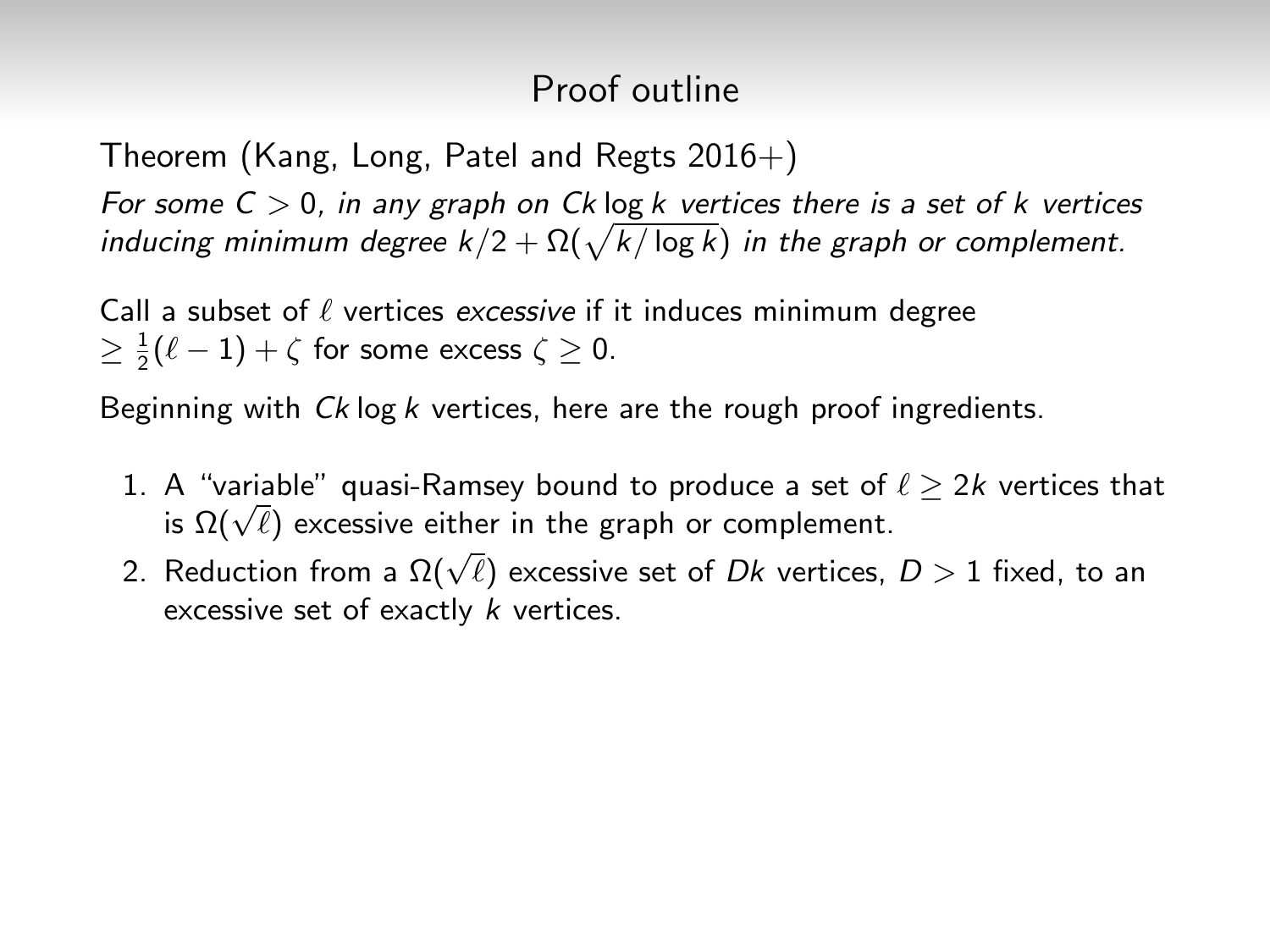Theorem (Kang, Long, Patel and Regts  $2016+$ )

For some  $C > 0$ , in any graph on Ck log k vertices there is a set of k vertices inducing minimum degree  $k/2 + \Omega(\sqrt{k/\log k})$  in the graph or complement.

Call a subset of  $\ell$  vertices excessive if it induces minimum degree  $\geq \frac{1}{2}(\ell-1)+\zeta$  for some excess  $\zeta \geq 0$ .

Beginning with  $C_k$  log k vertices, here are the rough proof ingredients.

- 1. A "variable" quasi-Ramsey bound to produce a set of  $\ell > 2k$  vertices that A variable quasi-Ramsey bound to produce a set or<br>is  $\Omega(\sqrt{\ell})$  excessive either in the graph or complement.
- $2.$  Reduction from a  $\Omega(\sqrt{\ell})$  excessive set of Dk vertices,  $D > 1$  fixed, to an excessive set of exactly k vertices.
- 3. Partition of an excessive set into two parts of prescribed size at least one of which is excessive.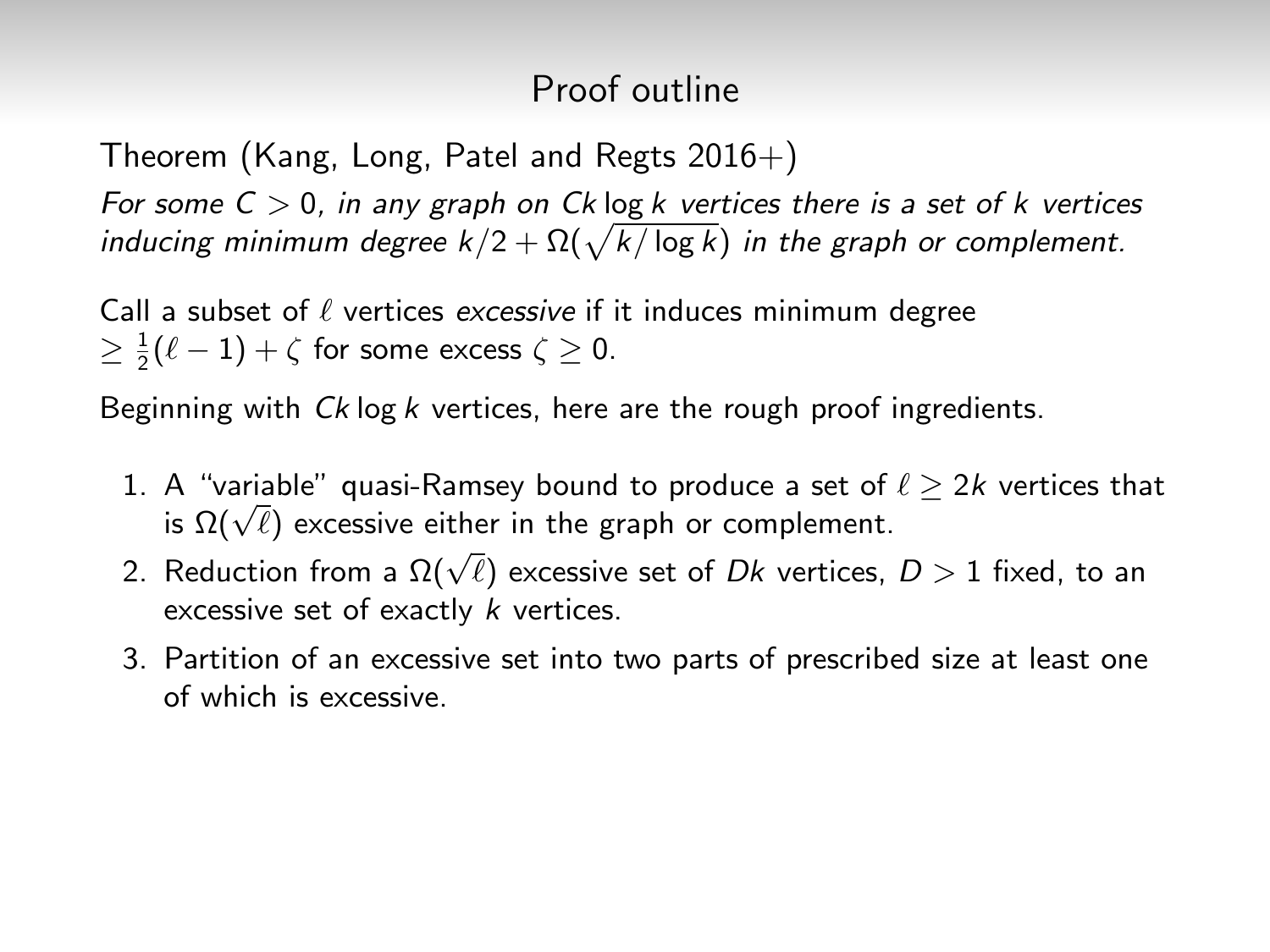Lemma (1) For fixed  $\nu \geq 0$ , let  $c = 1/2 + \nu/\sqrt{\ell - 1}$ . Then  $R_c(k) = O(k \log k)$ .

For some  $C > 0$ , in any graph on Ck log k vertices there is a set of  $\ell \geq k$ For some C > 0, in any graph on Ck log k vertices there is a set or  $\ell \geq \kappa$ <br>vertices inducing minimum degree  $\ell/2 + \Omega(\sqrt{\ell})$  in the graph or complement.

⇐⇒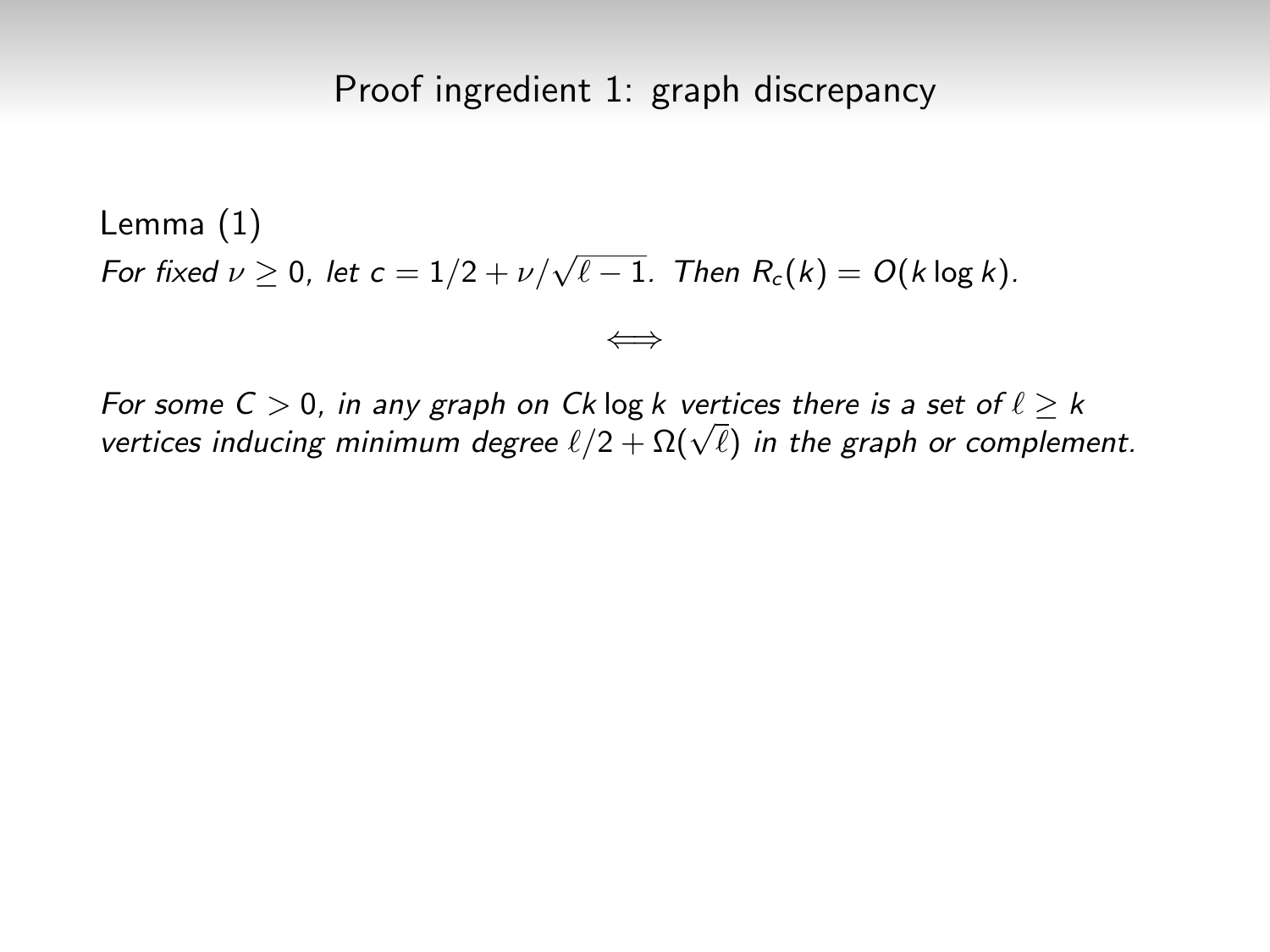Lemma (1) For fixed  $\nu \geq 0$ , let  $c = 1/2 + \nu/\sqrt{\ell - 1}$ . Then  $R_c(k) = O(k \log k)$ .

For some  $C > 0$ , in any graph on Ck log k vertices there is a set of  $\ell \geq k$ For some C > 0, in any graph on Ck log k vertices there is a set or  $\ell \geq \kappa$ <br>vertices inducing minimum degree  $\ell/2 + \Omega(\sqrt{\ell})$  in the graph or complement.

⇐⇒

*Note:* This improves on the Erdős and Pach bound  $R_{1/2}(k) = O(k \log k)$ .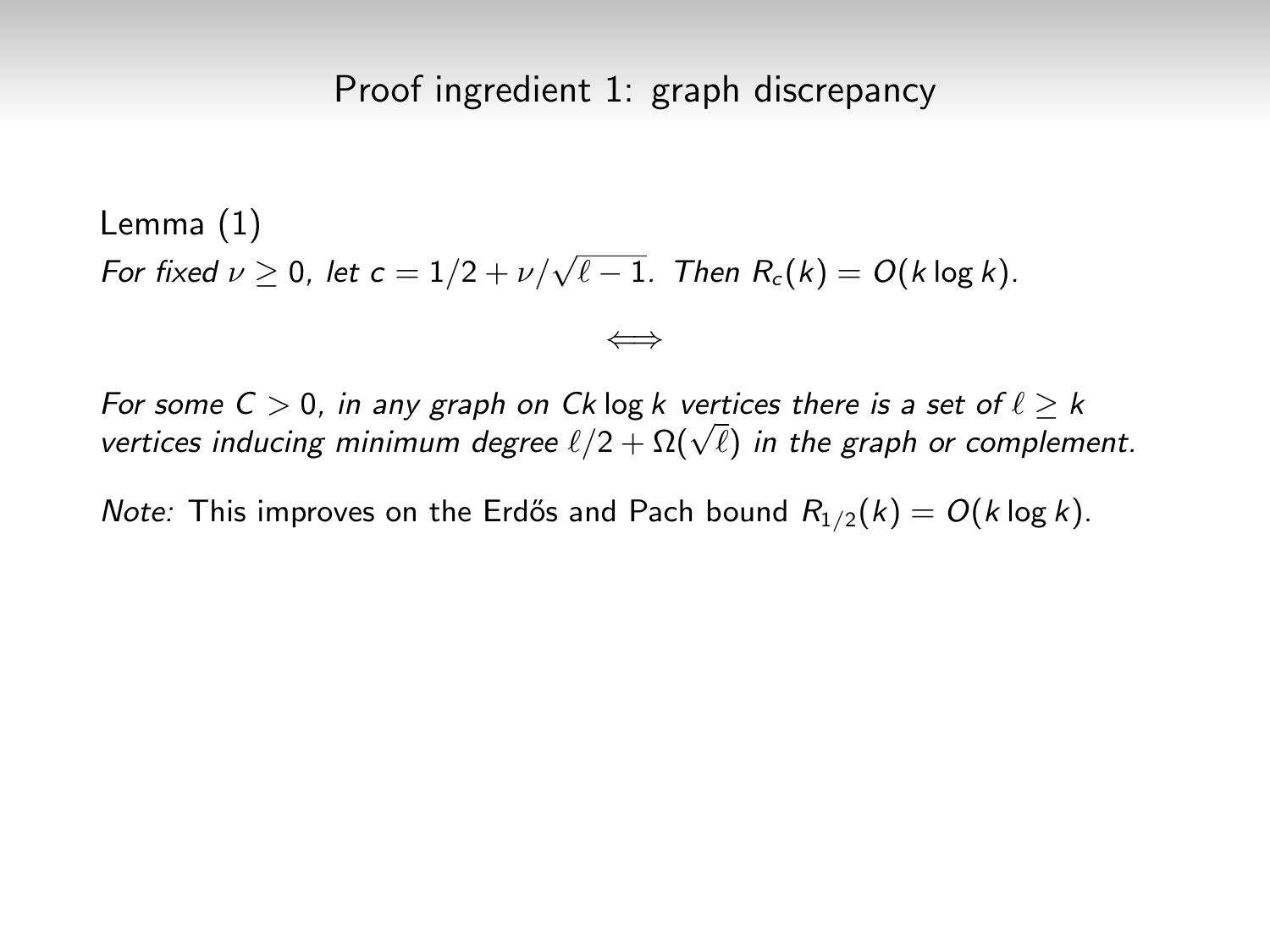Lemma (1) For fixed  $\nu \geq 0$ , let  $c = 1/2 + \nu/\sqrt{\ell - 1}$ . Then  $R_c(k) = O(k \log k)$ .

For some  $C > 0$ , in any graph on Ck log k vertices there is a set of  $\ell \geq k$ For some C > 0, in any graph on Ck log k vertices there is a set or  $\ell \geq \kappa$ <br>vertices inducing minimum degree  $\ell/2 + \Omega(\sqrt{\ell})$  in the graph or complement.

⇐⇒

*Note:* This improves on the Erdős and Pach bound  $R_{1/2}(k) = O(k \log k)$ . Theorem (Erdős and Spencer 1972)

$$
e(S) - \frac{1}{2}\binom{|S|}{2}
$$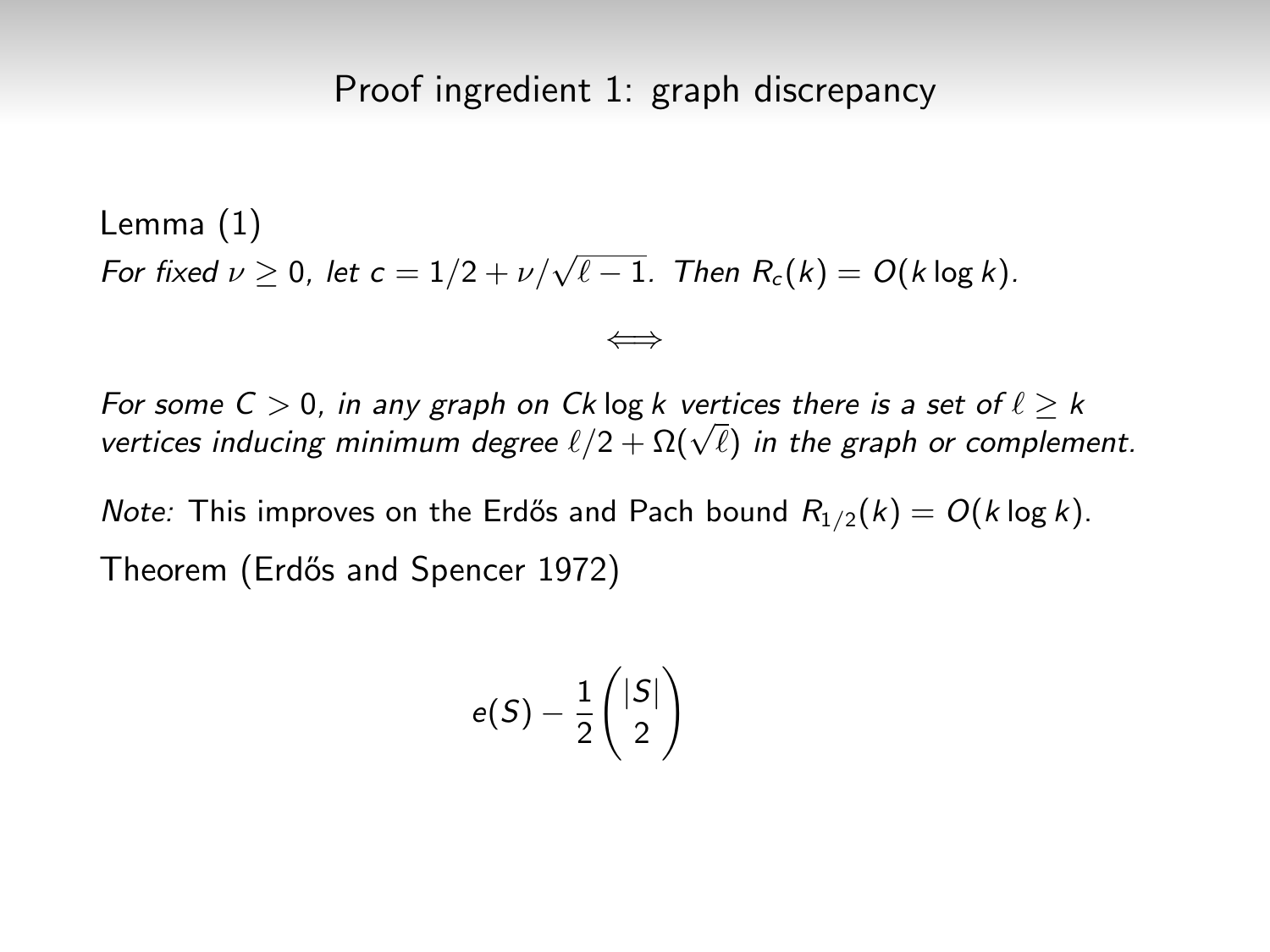Lemma (1) For fixed  $\nu \geq 0$ , let  $c = 1/2 + \nu/\sqrt{\ell - 1}$ . Then  $R_c(k) = O(k \log k)$ .

For some  $C > 0$ , in any graph on Ck log k vertices there is a set of  $\ell \geq k$ For some C > 0, in any graph on Ck log k vertices there is a set or  $\ell \geq \kappa$ <br>vertices inducing minimum degree  $\ell/2 + \Omega(\sqrt{\ell})$  in the graph or complement.

⇐⇒

*Note:* This improves on the Erdős and Pach bound  $R_{1/2}(k) = O(k \log k)$ . Theorem (Erdős and Spencer 1972) For n large any graph  $G = (V, E)$  with  $|V| = n$  has

$$
\max_{S \subseteq V} \left| e(S) - \frac{1}{2} \binom{|S|}{2} \right| = \Omega \left( n^{3/2} \right).
$$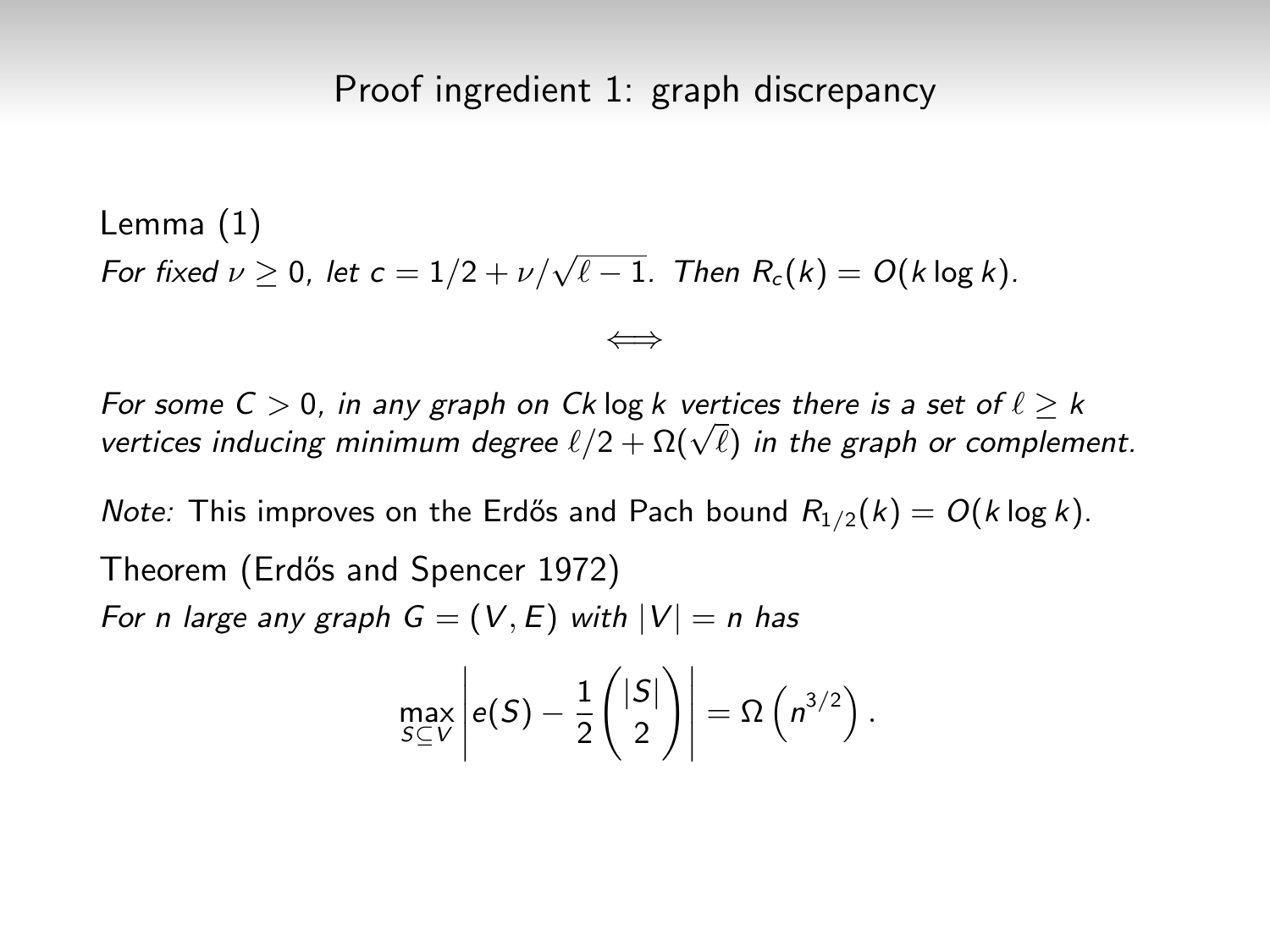### Proof ingredient 1: graph discrepancy

Lemma (1) For fixed  $\nu \geq 0$ , let  $c = 1/2 + \nu/\sqrt{\ell - 1}$ . Then  $R_c(k) = O(k \log k)$ .

For some  $C > 0$ , in any graph on Ck log k vertices there is a set of  $\ell > k$ For some  $c > 0$ , in any graph on Ck log k vertices there is a set or  $\ell \geq \kappa$ <br>vertices inducing minimum degree  $\ell/2 + \Omega(\sqrt{\ell})$  in the graph or complement.

⇐⇒

*Note:* This improves on the Erdős and Pach bound  $R_{1/2}(k) = O(k \log k)$ . Theorem (Erdős and Spencer 1974) For n large and  $\frac{1}{2} \log_2 n < t \le n$  any graph  $G = (V, E)$  with  $|V| = n$  has

$$
\max_{S \subseteq V, |S| \leq t} \left| e(S) - \frac{1}{2} \binom{|S|}{2} \right| = \Omega \left( t^{3/2} \sqrt{\log(n/t)} \right).
$$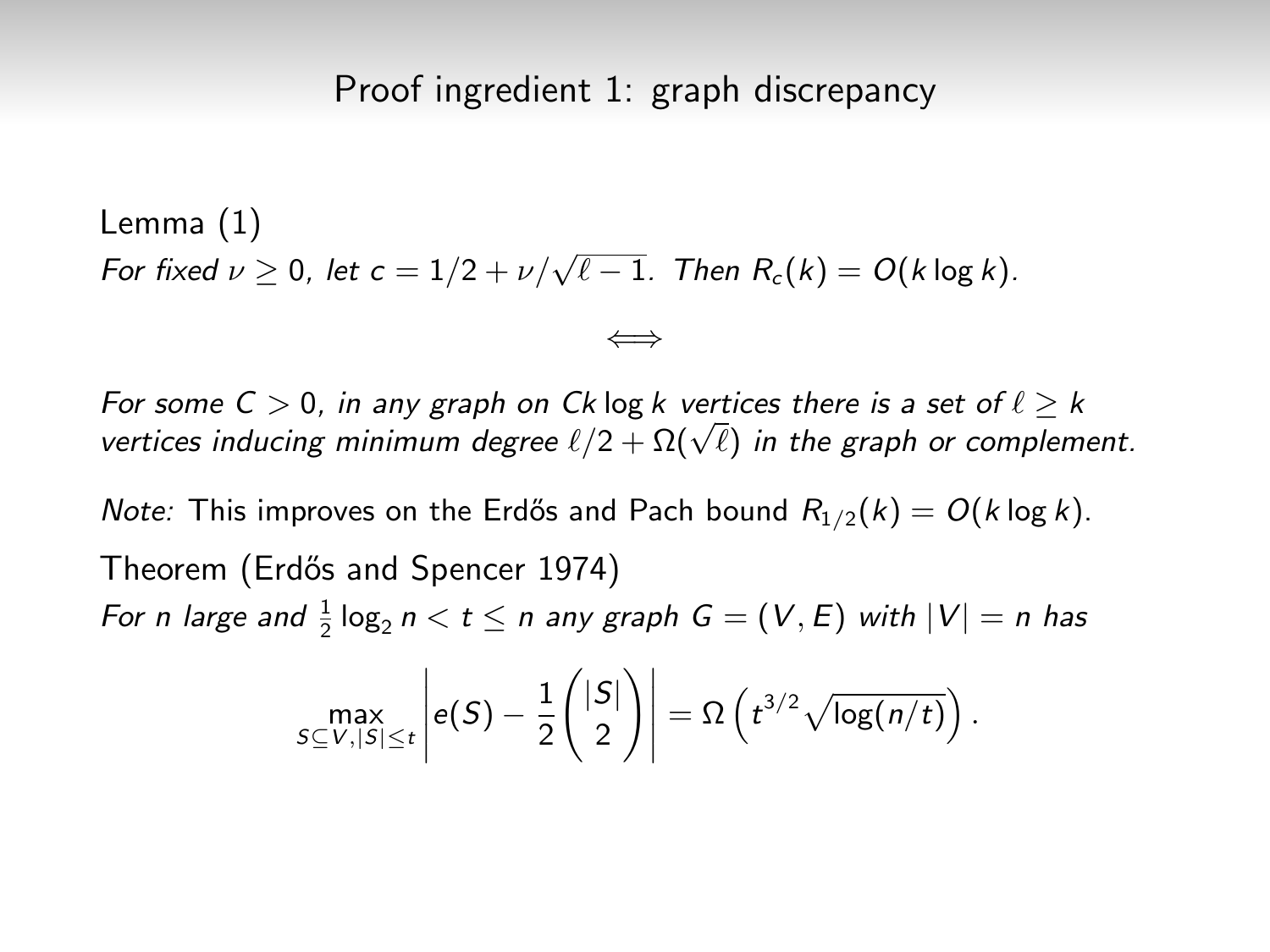Lemma (2)

 $\mathcal{S}$ uppose X is of size  $\ell = Dk$ ,  $D > 1$ , inducing minimum degree  $\geq \ell/2 + \nu\sqrt{\ell}.$ Suppose  $\lambda$  is or size  $\ell = D\kappa$ ,  $D > 1$ , inducing minimum degree  $\geq \ell/2 + \ell \sqrt{D} - 15\sqrt{D}\sqrt{\kappa}$ .<br>Some  $X' \subseteq X$  of size k induces minimum degree  $\geq k/2 + (\nu/\sqrt{D} - 15\sqrt{D})\sqrt{k}$ .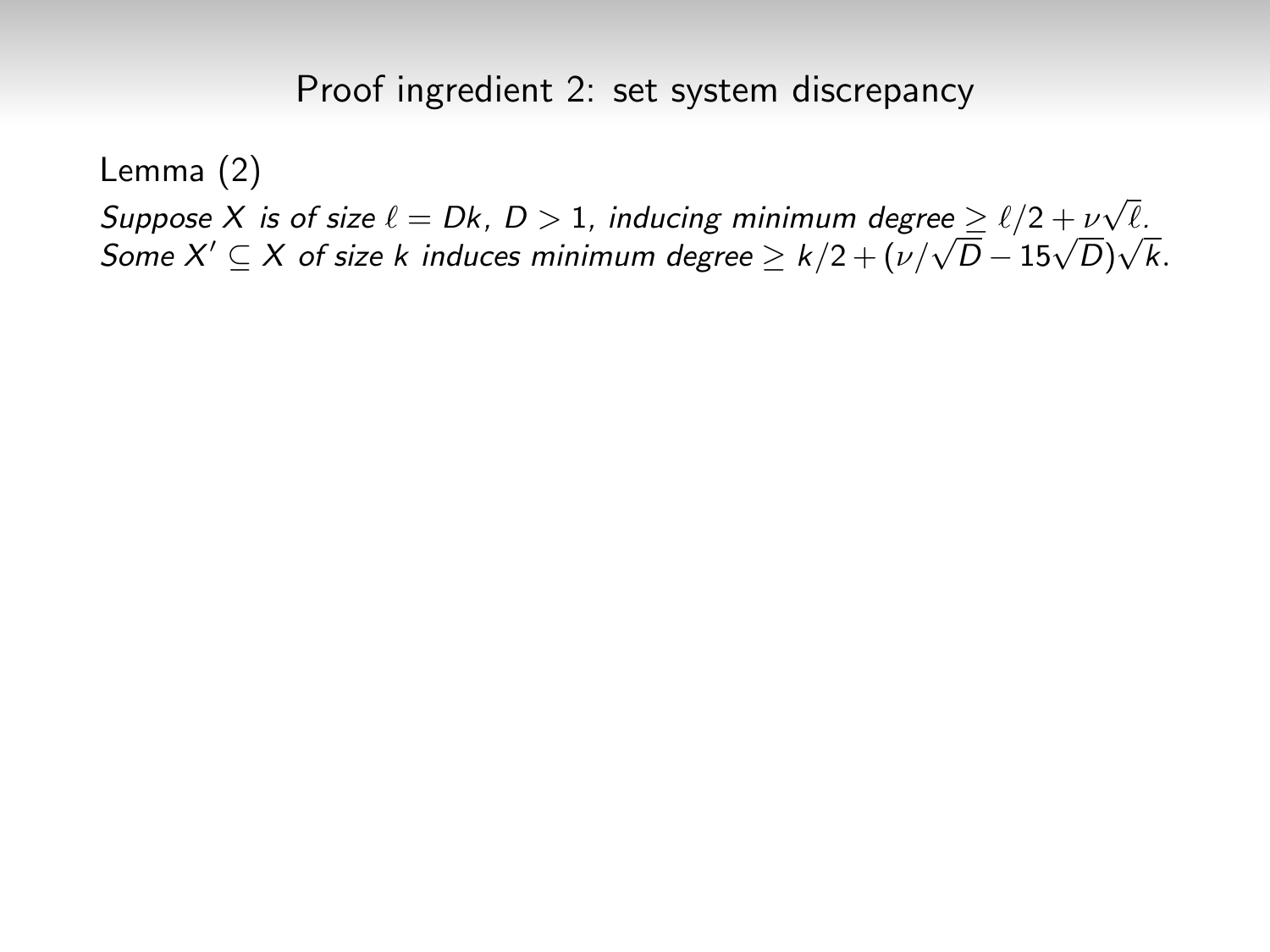Lemma (2)

 $\mathcal{S}$ uppose X is of size  $\ell = Dk$ ,  $D > 1$ , inducing minimum degree  $\geq \ell/2 + \nu\sqrt{\ell}.$ Suppose  $\lambda$  is or size  $\ell = D\kappa$ ,  $D > 1$ , inducing minimum degree  $\geq \ell/2 + \ell \sqrt{D} - 15\sqrt{D}\sqrt{\kappa}$ .<br>Some  $X' \subseteq X$  of size k induces minimum degree  $\geq k/2 + (\nu/\sqrt{D} - 15\sqrt{D})\sqrt{k}$ .

Theorem (Spencer 1985, Lovász, Spencer and Vesztergombi 1986) For  $A_1, \ldots, A_n \subseteq [n]$  and  $p \in [0,1]$ , there exists  $Y \subseteq [n]$  such that for all i  $||A_i \cap Y| - p|A_i|| \leq 6\sqrt{n}.$ 

"Six standard deviations suffice."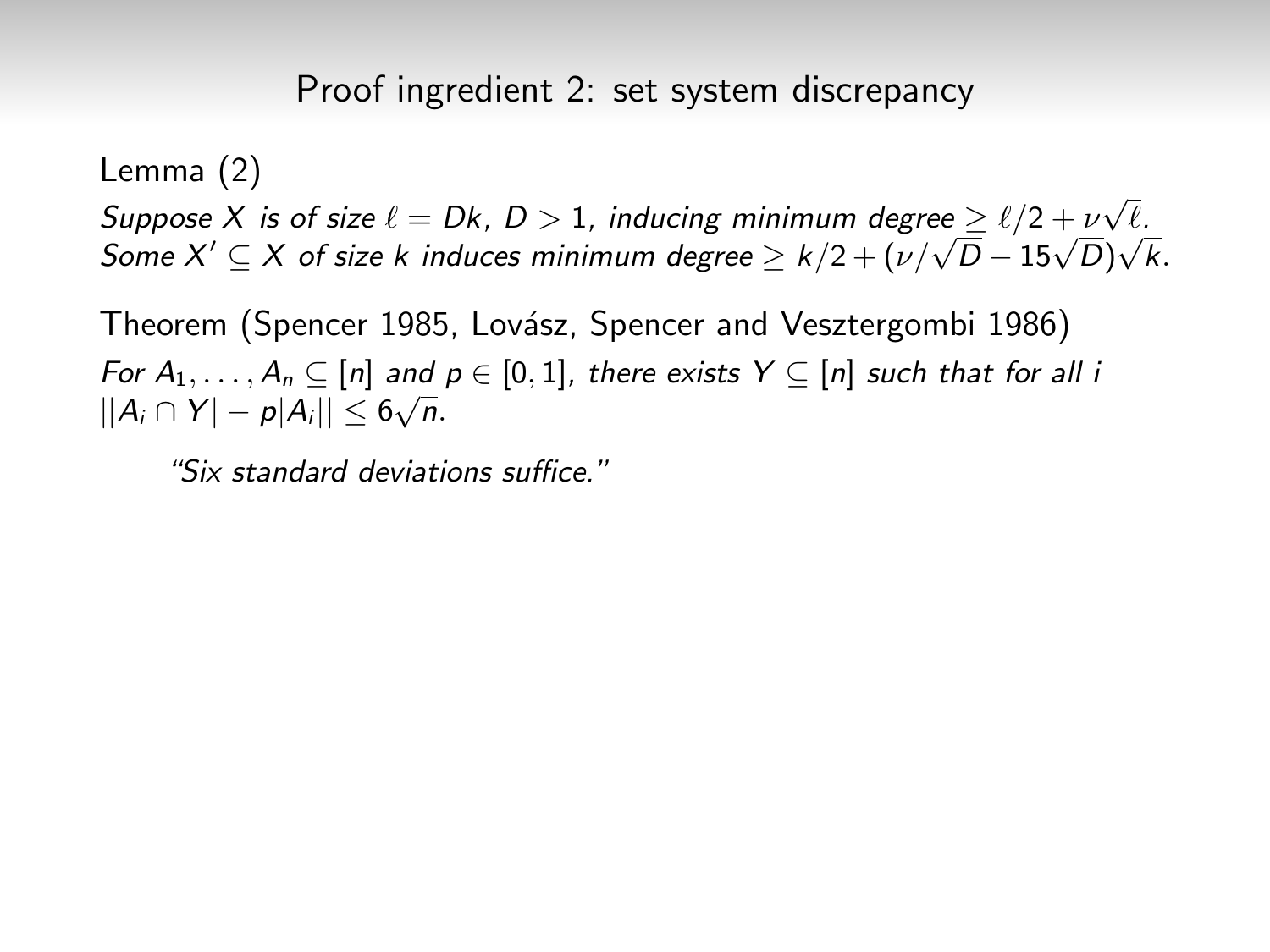Lemma (2)

 $\mathcal{S}$ uppose X is of size  $\ell = Dk$ ,  $D > 1$ , inducing minimum degree  $\geq \ell/2 + \nu\sqrt{\ell}.$ Suppose  $\lambda$  is or size  $\ell = D\kappa$ ,  $D > 1$ , inducing minimum degree  $\geq \ell/2 + \ell \sqrt{D} - 15\sqrt{D}\sqrt{\kappa}$ .<br>Some  $X' \subseteq X$  of size k induces minimum degree  $\geq k/2 + (\nu/\sqrt{D} - 15\sqrt{D})\sqrt{k}$ .

Theorem (Spencer 1985, Lovász, Spencer and Vesztergombi 1986) For  $A_1, \ldots, A_n \subseteq [n]$  and  $p \in [0,1]$ , there exists  $Y \subseteq [n]$  such that for all i  $||A_i \cap Y| - p|A_i|| \leq 6\sqrt{n}.$ 

"Six standard deviations suffice."

Proof of Lemma (2). Writing  $X = [\ell]$ , let  $A_i \subset X$  be neighbourhood  $N(i)$  of  $i \in [\ell - 1]$ , and  $A_\ell = X$ .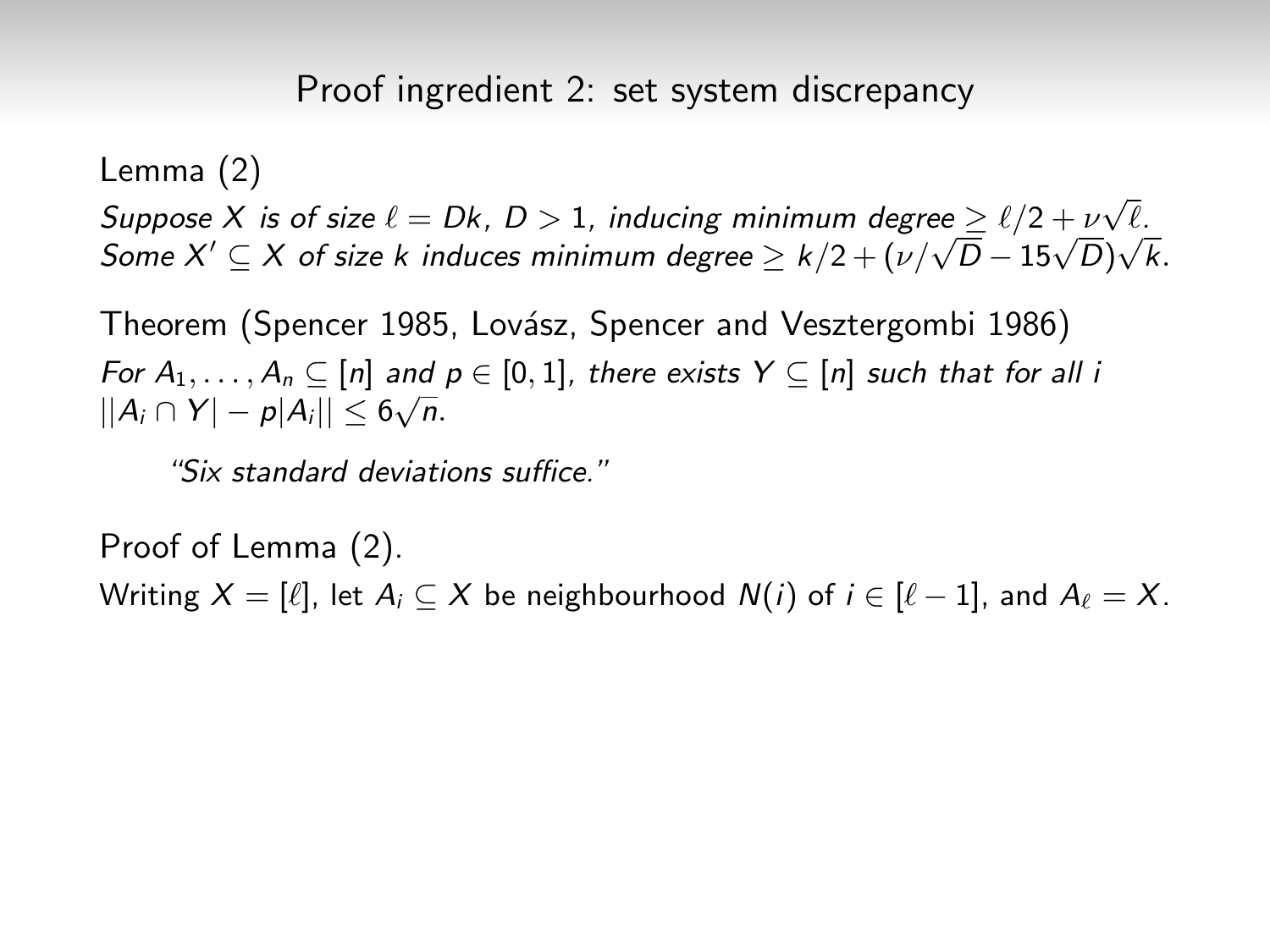Lemma (2)

 $\mathcal{S}$ uppose X is of size  $\ell = Dk$ ,  $D > 1$ , inducing minimum degree  $\geq \ell/2 + \nu\sqrt{\ell}.$ Suppose  $\lambda$  is or size  $\ell = D\kappa$ ,  $D > 1$ , inducing minimum degree  $\geq \ell/2 + \ell \sqrt{D} - 15\sqrt{D}\sqrt{\kappa}$ .<br>Some  $X' \subseteq X$  of size k induces minimum degree  $\geq k/2 + (\nu/\sqrt{D} - 15\sqrt{D})\sqrt{k}$ .

Theorem (Spencer 1985, Lovász, Spencer and Vesztergombi 1986) For  $A_1, \ldots, A_n \subseteq [n]$  and  $p \in [0,1]$ , there exists  $Y \subseteq [n]$  such that for all i  $||A_i \cap Y| - p|A_i|| \leq 6\sqrt{n}.$ 

"Six standard deviations suffice."

Proof of Lemma (2).

Writing  $X = [\ell]$ , let  $A_i \subseteq X$  be neighbourhood  $N(i)$  of  $i \in [\ell - 1]$ , and  $A_\ell = X$ . Writing  $\lambda = [\ell]$ , let  $A_i \subseteq \lambda$  be heighbourhood  $N(t)$  of  $t \in [\ell - 1]$ , and  $A$ <br>Apply Theorem to  $A_1, \ldots, A_\ell$  with  $p = (k + 1 + 6\sqrt{\ell})/\ell$  (done if  $p > 1$ ) to produce  $Y\subseteq [\ell]$  such that  $||A_i\cap Y|-p|A_i||\leq 6\sqrt{\ell}.$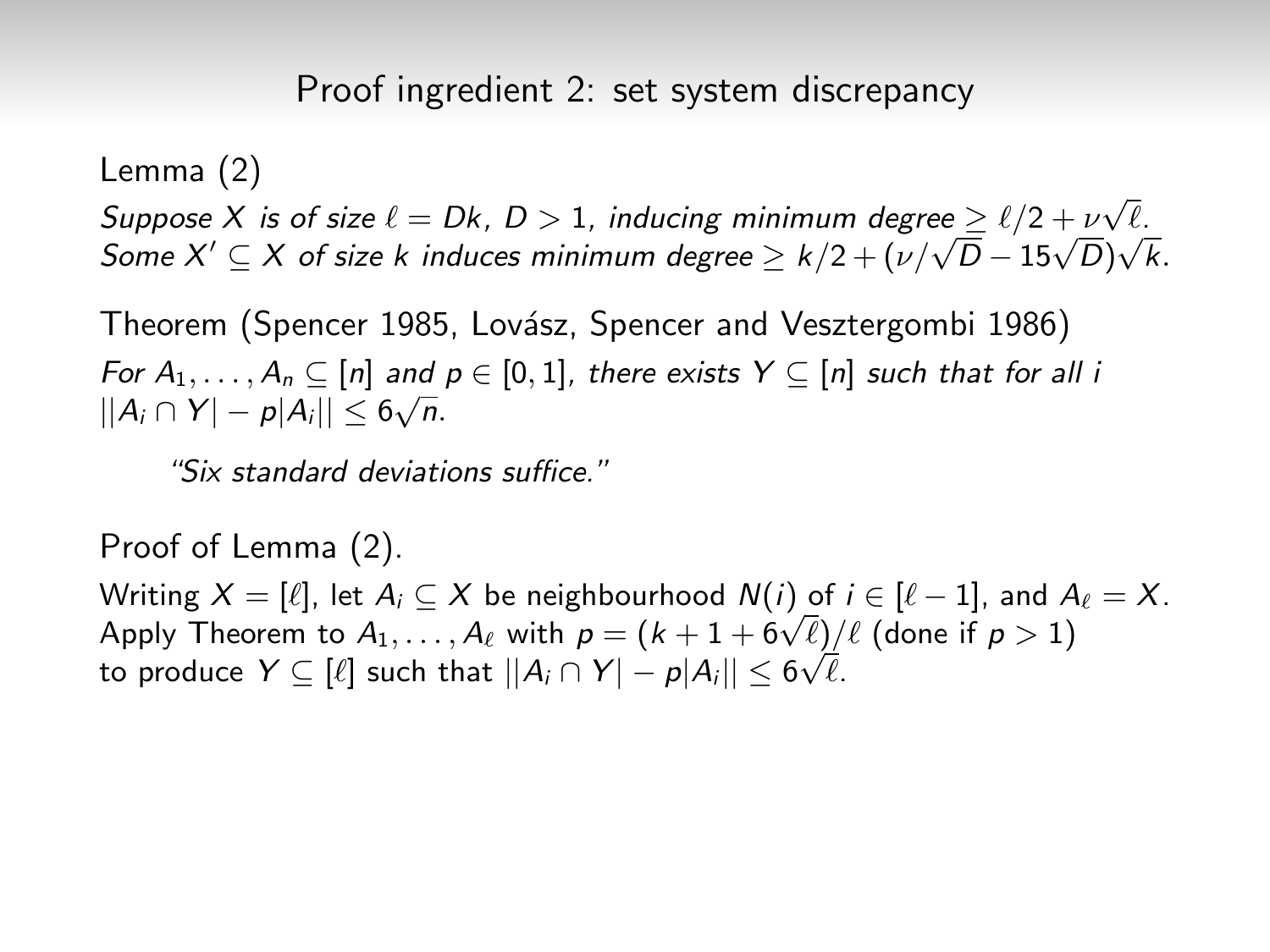Lemma (2)

Suppose X is of size  $\ell = Dk$ ,  $D > 1$ , inducing minimum degree  $\geq \ell/2 + \nu\sqrt{\ell}$ . Suppose  $\lambda$  is or size  $\ell = D\kappa$ ,  $D > 1$ , inducing minimum degree  $\geq \ell/2 + \ell \sqrt{D} - 15\sqrt{D}\sqrt{\kappa}$ .<br>Some  $X' \subseteq X$  of size k induces minimum degree  $\geq k/2 + (\nu/\sqrt{D} - 15\sqrt{D})\sqrt{k}$ .

Theorem (Spencer 1985, Lovász, Spencer and Vesztergombi 1986) For  $A_1, \ldots, A_n \subseteq [n]$  and  $p \in [0,1]$ , there exists  $Y \subseteq [n]$  such that for all i  $||A_i \cap Y| - p|A_i|| \leq 6\sqrt{n}.$ 

"Six standard deviations suffice."

Proof of Lemma (2).

Writing  $X = [\ell]$ , let  $A_i \subseteq X$  be neighbourhood  $N(i)$  of  $i \in [\ell - 1]$ , and  $A_\ell = X$ . Writing  $\lambda = [\ell]$ , let  $A_i \subseteq \lambda$  be heighbourhood  $N(t)$  of  $t \in [\ell - 1]$ , and  $A$ <br>Apply Theorem to  $A_1, \ldots, A_\ell$  with  $p = (k + 1 + 6\sqrt{\ell})/\ell$  (done if  $p > 1$ ) to produce  $Y\subseteq [\ell]$  such that  $||A_i\cap Y|-p|A_i||\leq 6\sqrt{\ell}.$  $i \in [\ell - 1] \implies |N(i) \cap Y| \geq p(\ell/2 + \nu\sqrt{\ell}) - 6\sqrt{\ell} \geq k/2 + \nu k/\sqrt{\ell} + 1 - 3\sqrt{\ell}.$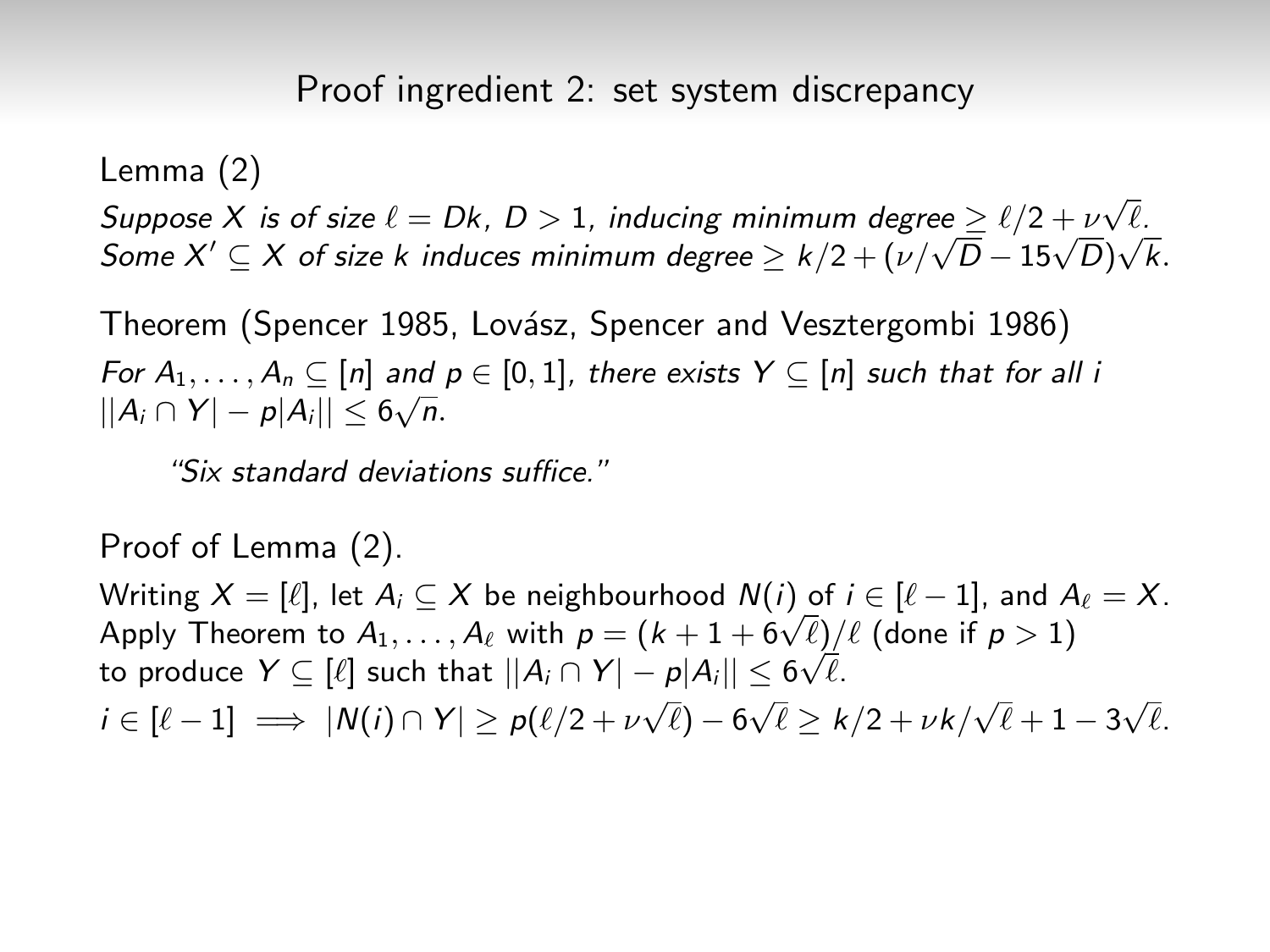Lemma (2)

Suppose X is of size  $\ell = Dk$ ,  $D > 1$ , inducing minimum degree  $\geq \ell/2 + \nu\sqrt{\ell}$ . Suppose  $\lambda$  is or size  $\ell = D\kappa$ ,  $D > 1$ , inducing minimum degree  $\geq \ell/2 + \ell \sqrt{D} - 15\sqrt{D}\sqrt{\kappa}$ .<br>Some  $X' \subseteq X$  of size k induces minimum degree  $\geq k/2 + (\nu/\sqrt{D} - 15\sqrt{D})\sqrt{k}$ .

Theorem (Spencer 1985, Lovász, Spencer and Vesztergombi 1986) For  $A_1, \ldots, A_n \subseteq [n]$  and  $p \in [0,1]$ , there exists  $Y \subseteq [n]$  such that for all i  $||A_i \cap Y| - p|A_i|| \leq 6\sqrt{n}.$ 

"Six standard deviations suffice."

Proof of Lemma (2).

Writing  $X = [\ell]$ , let  $A_i \subseteq X$  be neighbourhood  $N(i)$  of  $i \in [\ell - 1]$ , and  $A_\ell = X$ . Writing  $\lambda = [\ell]$ , let  $A_i \subseteq \lambda$  be heighbourhood  $N(t)$  of  $t \in [\ell - 1]$ , and  $A$ <br>Apply Theorem to  $A_1, \ldots, A_\ell$  with  $p = (k + 1 + 6\sqrt{\ell})/\ell$  (done if  $p > 1$ ) to produce  $Y\subseteq [\ell]$  such that  $||A_i\cap Y|-p|A_i||\leq 6\sqrt{\ell}.$  $i \in [\ell - 1] \implies |N(i) \cap Y| \geq p(\ell/2 + \nu\sqrt{\ell}) - 6\sqrt{\ell} \geq k/2 + \nu k/\sqrt{\ell} + 1 - 3\sqrt{\ell}.$  $i = \ell$   $\implies k + 1 = p\ell - 6\sqrt{\ell} \le |Y| \le p\ell + 6\sqrt{\ell} = k + 1 + 12\sqrt{\ell}.$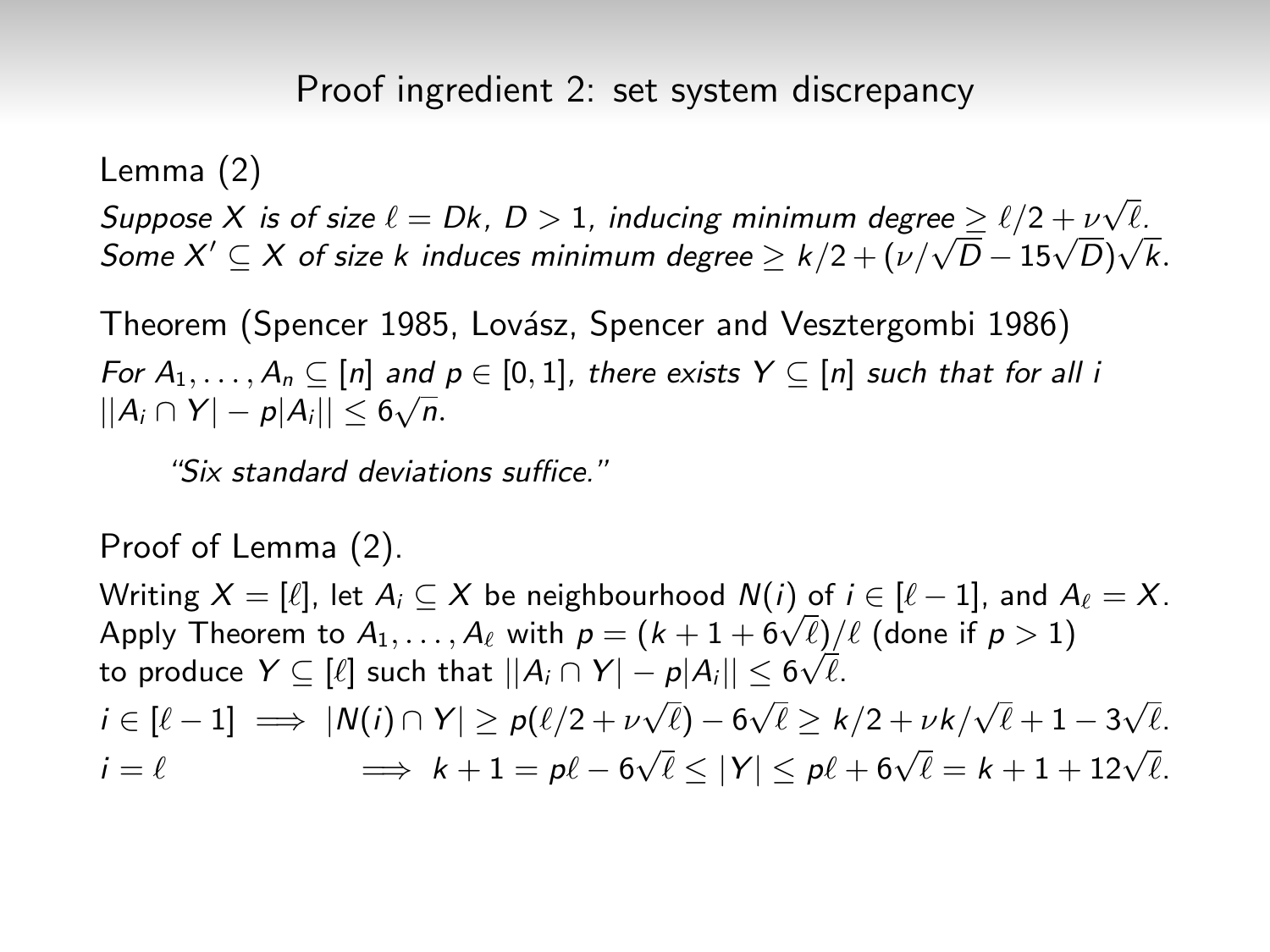Lemma (2)

Suppose X is of size  $\ell = Dk$ ,  $D > 1$ , inducing minimum degree  $\geq \ell/2 + \nu\sqrt{\ell}$ . Suppose  $\lambda$  is or size  $\ell = D\kappa$ ,  $D > 1$ , inducing minimum degree  $\geq \ell/2 + \ell \sqrt{D} - 15\sqrt{D}\sqrt{\kappa}$ .<br>Some  $X' \subseteq X$  of size k induces minimum degree  $\geq k/2 + (\nu/\sqrt{D} - 15\sqrt{D})\sqrt{k}$ .

Theorem (Spencer 1985, Lovász, Spencer and Vesztergombi 1986) For  $A_1, \ldots, A_n \subseteq [n]$  and  $p \in [0,1]$ , there exists  $Y \subseteq [n]$  such that for all i  $||A_i \cap Y| - p|A_i|| \leq 6\sqrt{n}.$ 

"Six standard deviations suffice."

Proof of Lemma (2).

Writing  $X = [\ell]$ , let  $A_i \subseteq X$  be neighbourhood  $N(i)$  of  $i \in [\ell - 1]$ , and  $A_\ell = X$ . Writing  $\lambda = [\ell]$ , let  $A_i \subseteq \lambda$  be heighbourhood  $N(t)$  of  $t \in [\ell - 1]$ , and  $A$ <br>Apply Theorem to  $A_1, \ldots, A_\ell$  with  $p = (k + 1 + 6\sqrt{\ell})/\ell$  (done if  $p > 1$ ) to produce  $Y\subseteq [\ell]$  such that  $||A_i\cap Y|-p|A_i||\leq 6\sqrt{\ell}.$  $i \in [\ell - 1] \implies |N(i) \cap Y| \geq p(\ell/2 + \nu\sqrt{\ell}) - 6\sqrt{\ell} \geq k/2 + \nu k/\sqrt{\ell} + 1 - 3\sqrt{\ell}.$  $i = \ell$   $\implies k + 1 = p\ell - 6\sqrt{\ell} \le |Y| \le p\ell + 6\sqrt{\ell} = k + 1 + 12\sqrt{\ell}.$ Take  $X' \subseteq [\ell - 1]$  arbitrary with  $|X'| = k$ . By the above, for all  $i \in X'$  $\vert N \vert \geq \vert \ell-1 \vert$  arbitrary with  $\vert A \vert = \vert K$ . By the above, for all  $I \in A$ <br> $\vert N(i) \cap X' \vert \geq k/2 + \nu k/\sqrt{\ell} - 15\sqrt{\ell} = k/2 + (\nu/\sqrt{D} - 15\sqrt{D})\sqrt{k}$ .  $\Box$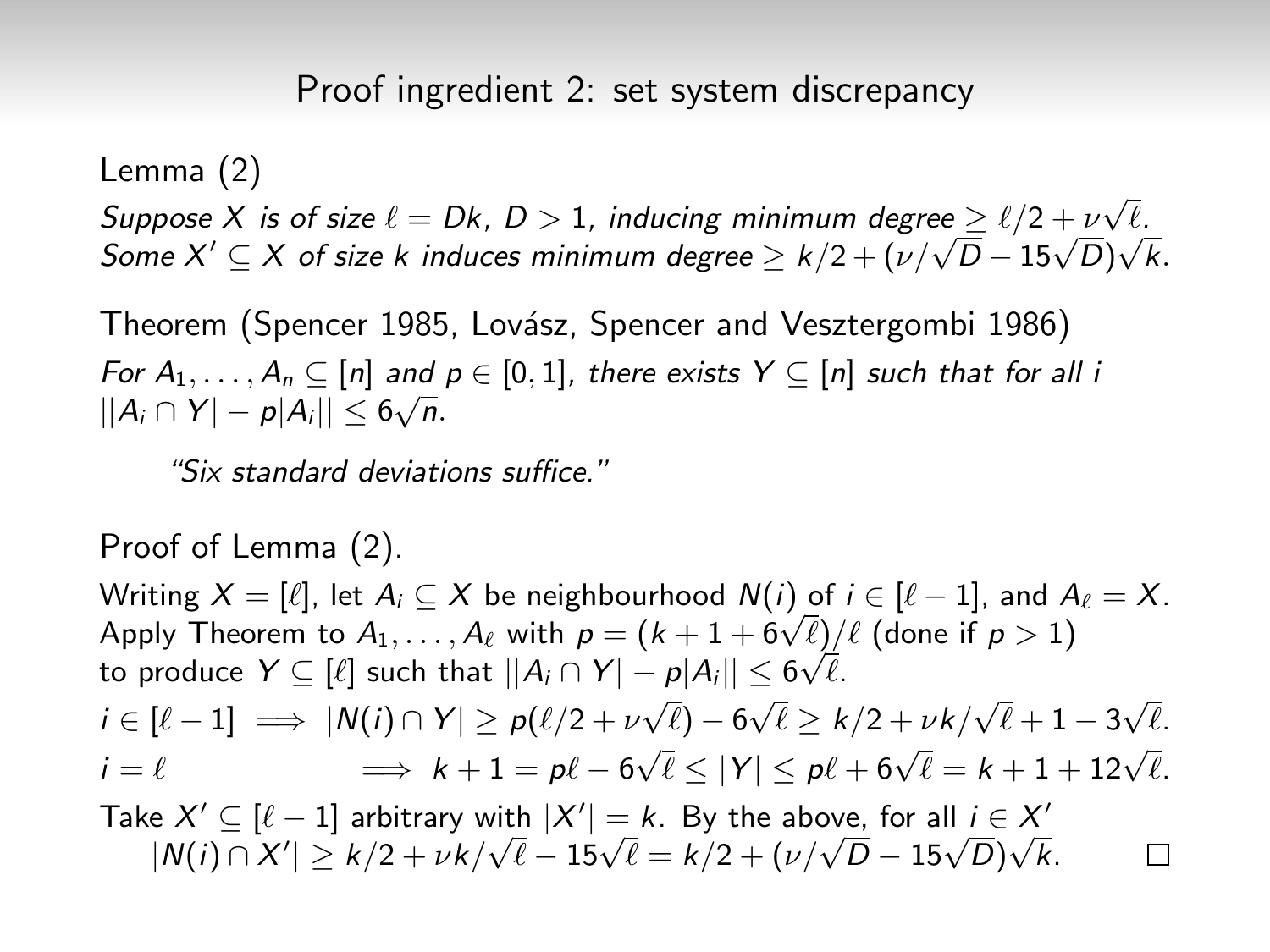Suppose X is of size  $\ell = \ell_1 + \ell_2$  inducing minimum degree  $\geq \delta = \delta_1 + \delta_2$ . Then there exists  $X_1, X_2 \subseteq X$  with  $|X_1| = \ell_1$  and  $|X_2| = \ell_2$  such that either  $X_1$  induces minimum degree  $> \delta_1$  or  $X_2$  induces minimum degree  $> \delta_2$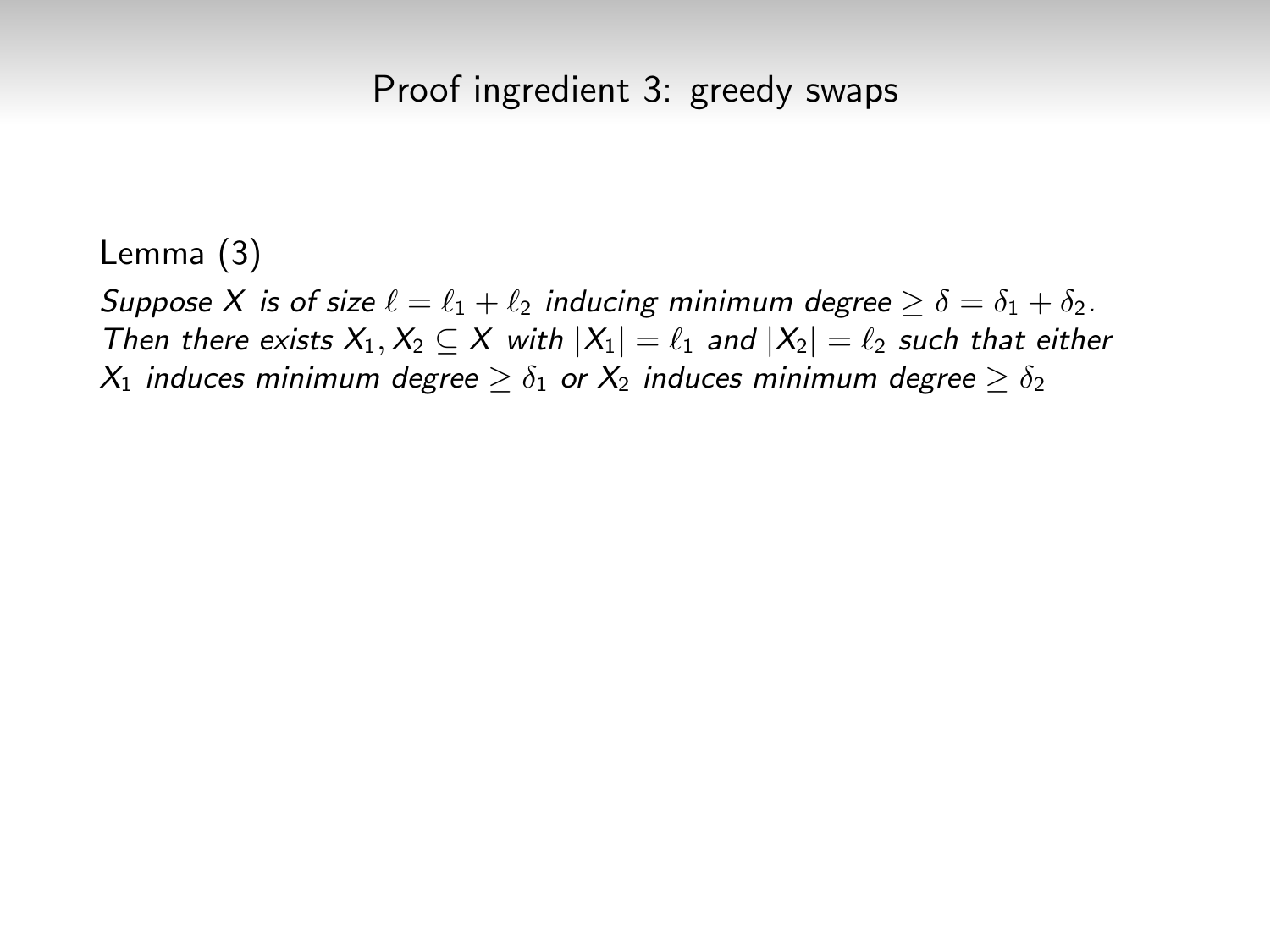Suppose X is of size  $\ell = \ell_1 + \ell_2$  inducing minimum degree  $\geq \delta = \delta_1 + \delta_2$ . Then there exists  $X_1, X_2 \subseteq X$  with  $|X_1| = \ell_1$  and  $|X_2| = \ell_2$  such that either  $X_1$  induces minimum degree  $\geq \delta_1$  or  $X_2$  induces minimum degree  $\geq \delta_2$ 

#### Proof.

Start with  $X_1, X_2$  an arbitrary partition of X with  $|X_1| = \ell_1$  and  $|X_2| = \ell_2$ .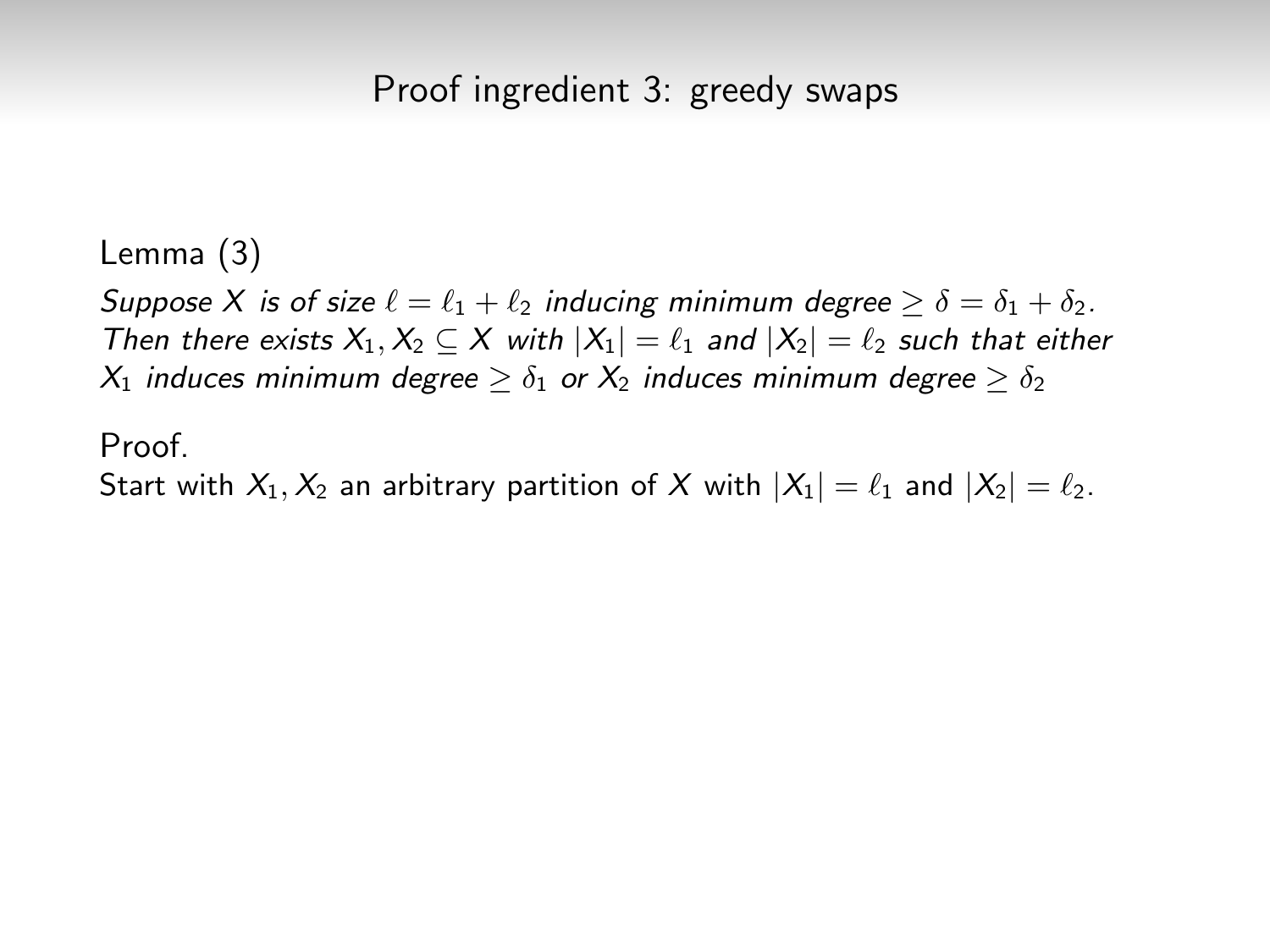Suppose X is of size  $\ell = \ell_1 + \ell_2$  inducing minimum degree  $\geq \delta = \delta_1 + \delta_2$ . Then there exists  $X_1, X_2 \subseteq X$  with  $|X_1| = \ell_1$  and  $|X_2| = \ell_2$  such that either  $X_1$  induces minimum degree  $\geq \delta_1$  or  $X_2$  induces minimum degree  $\geq \delta_2$ 

### Proof.

Start with  $X_1, X_2$  an arbitrary partition of X with  $|X_1| = \ell_1$  and  $|X_2| = \ell_2$ . If  $a\in X_1$  has  $\deg_{X_1}(a)\leq \delta_1-1$  and  $b\in X_2$  has  $\deg_{X_2}(b)\leq \delta_2-1$ , swap them.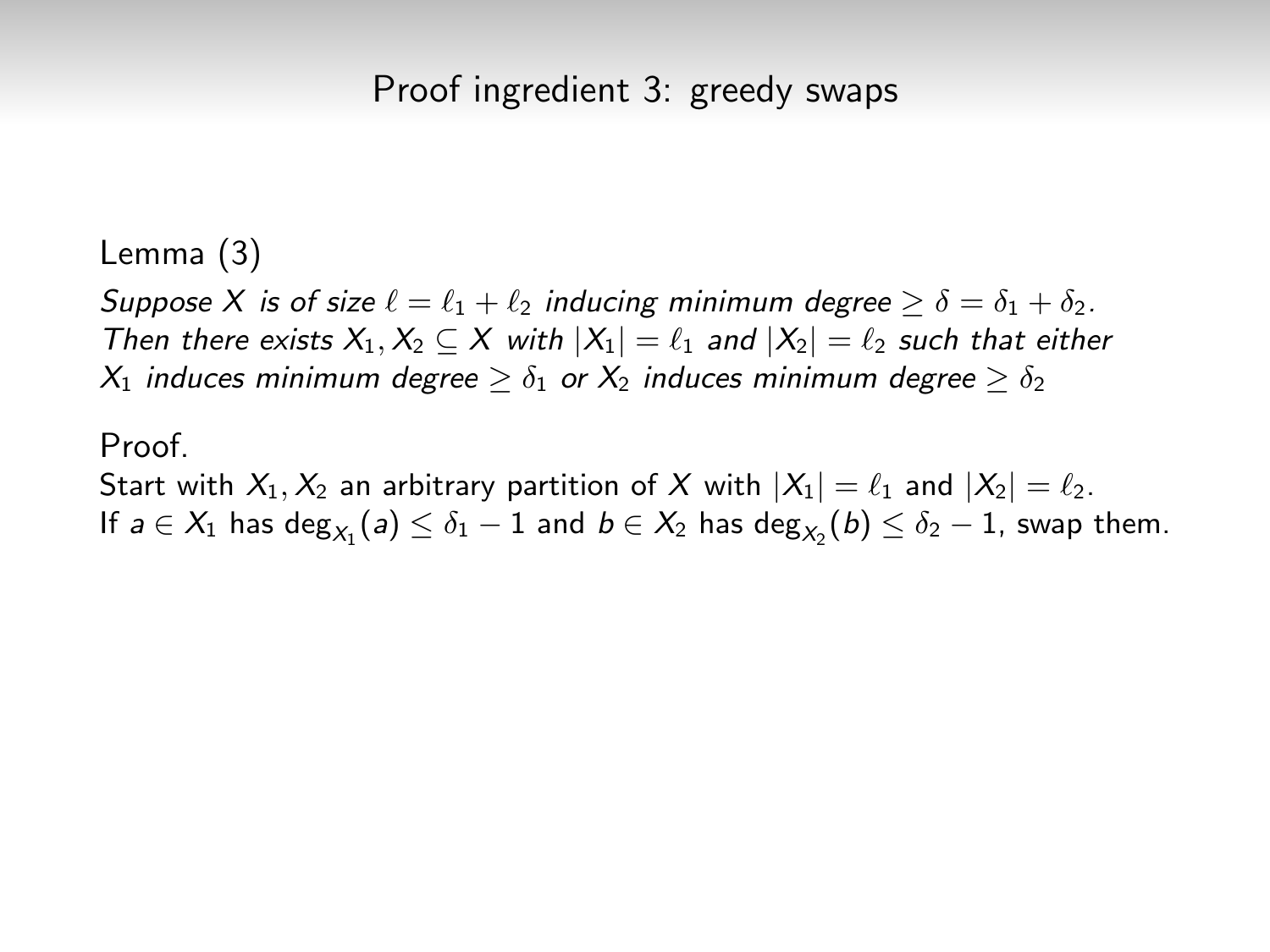Suppose X is of size  $\ell = \ell_1 + \ell_2$  inducing minimum degree  $\geq \delta = \delta_1 + \delta_2$ . Then there exists  $X_1, X_2 \subseteq X$  with  $|X_1| = \ell_1$  and  $|X_2| = \ell_2$  such that either  $X_1$  induces minimum degree  $\geq \delta_1$  or  $X_2$  induces minimum degree  $\geq \delta_2$ 

### Proof

Start with  $X_1, X_2$  an arbitrary partition of X with  $|X_1| = \ell_1$  and  $|X_2| = \ell_2$ . If  $a\in X_1$  has  $\deg_{X_1}(a)\leq \delta_1-1$  and  $b\in X_2$  has  $\deg_{X_2}(b)\leq \delta_2-1$ , swap them. The number of edges in  $X_1$  increases by at least

$$
\mathsf{deg}_{X_1}(\mathit{b}) - \mathsf{deg}_{X_1}(\mathit{a}) - 1 \geq \delta - \mathsf{deg}_{X_2}(\mathit{b}) - \mathsf{deg}_{X_1}(\mathit{a}) - 1 \geq \delta - \delta_2 - \delta_1 + 1 = 1
$$

(where the  $-1$  accounts for the possibility of the edge ab).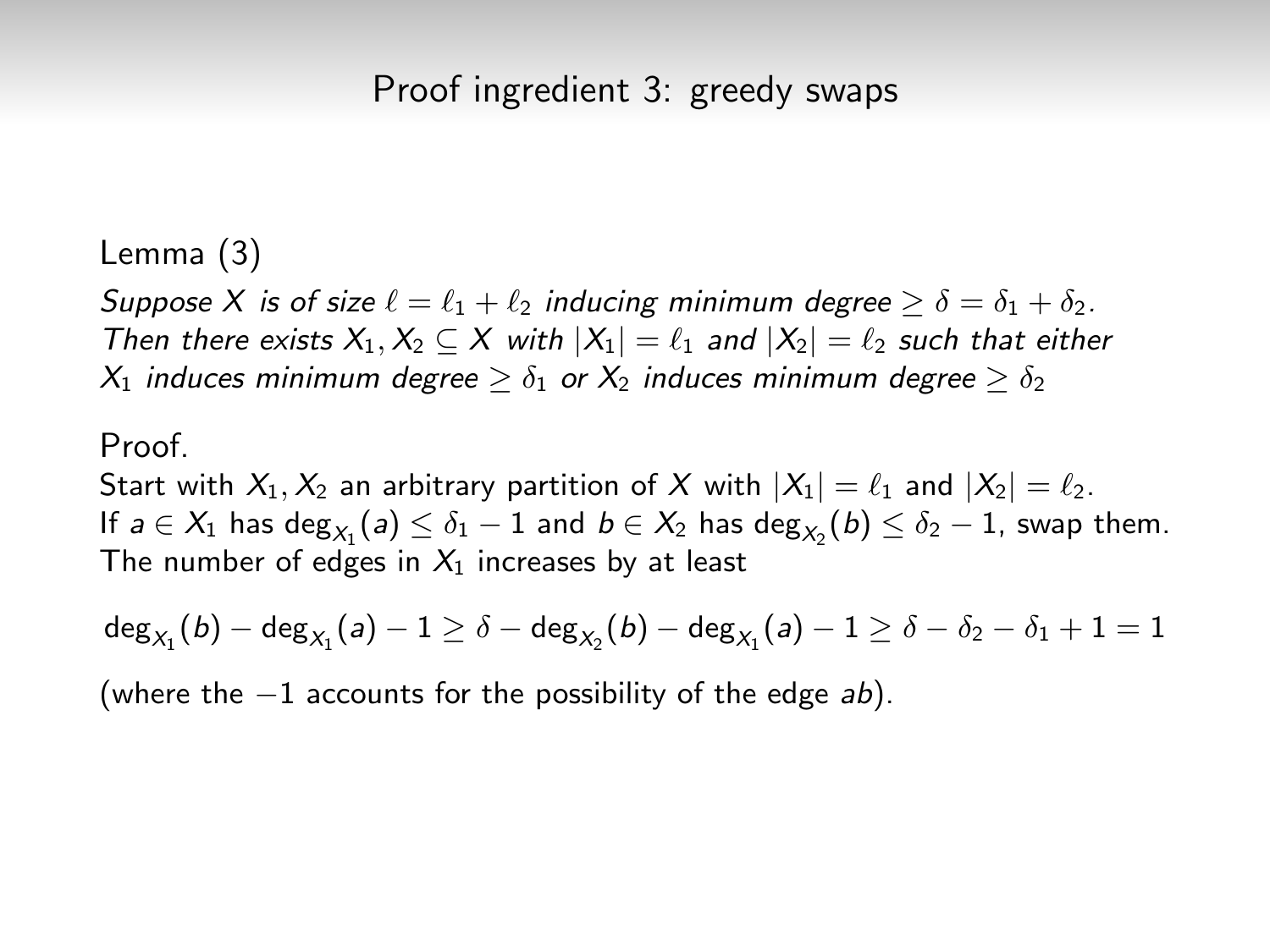Suppose X is of size  $\ell = \ell_1 + \ell_2$  inducing minimum degree  $\geq \delta = \delta_1 + \delta_2$ . Then there exists  $X_1, X_2 \subseteq X$  with  $|X_1| = \ell_1$  and  $|X_2| = \ell_2$  such that either  $X_1$  induces minimum degree  $\geq \delta_1$  or  $X_2$  induces minimum degree  $\geq \delta_2$ 

### Proof

Start with  $X_1, X_2$  an arbitrary partition of X with  $|X_1| = \ell_1$  and  $|X_2| = \ell_2$ . If  $a\in X_1$  has  $\deg_{X_1}(a)\leq \delta_1-1$  and  $b\in X_2$  has  $\deg_{X_2}(b)\leq \delta_2-1$ , swap them. The number of edges in  $X_1$  increases by at least

$$
\mathsf{deg}_{X_1}(\mathit{b}) - \mathsf{deg}_{X_1}(\mathit{a}) - 1 \geq \delta - \mathsf{deg}_{X_2}(\mathit{b}) - \mathsf{deg}_{X_1}(\mathit{a}) - 1 \geq \delta - \delta_2 - \delta_1 + 1 = 1
$$

(where the  $-1$  accounts for the possibility of the edge ab). At some point we cannot find two vertices to swap, but then we are done. $\Box$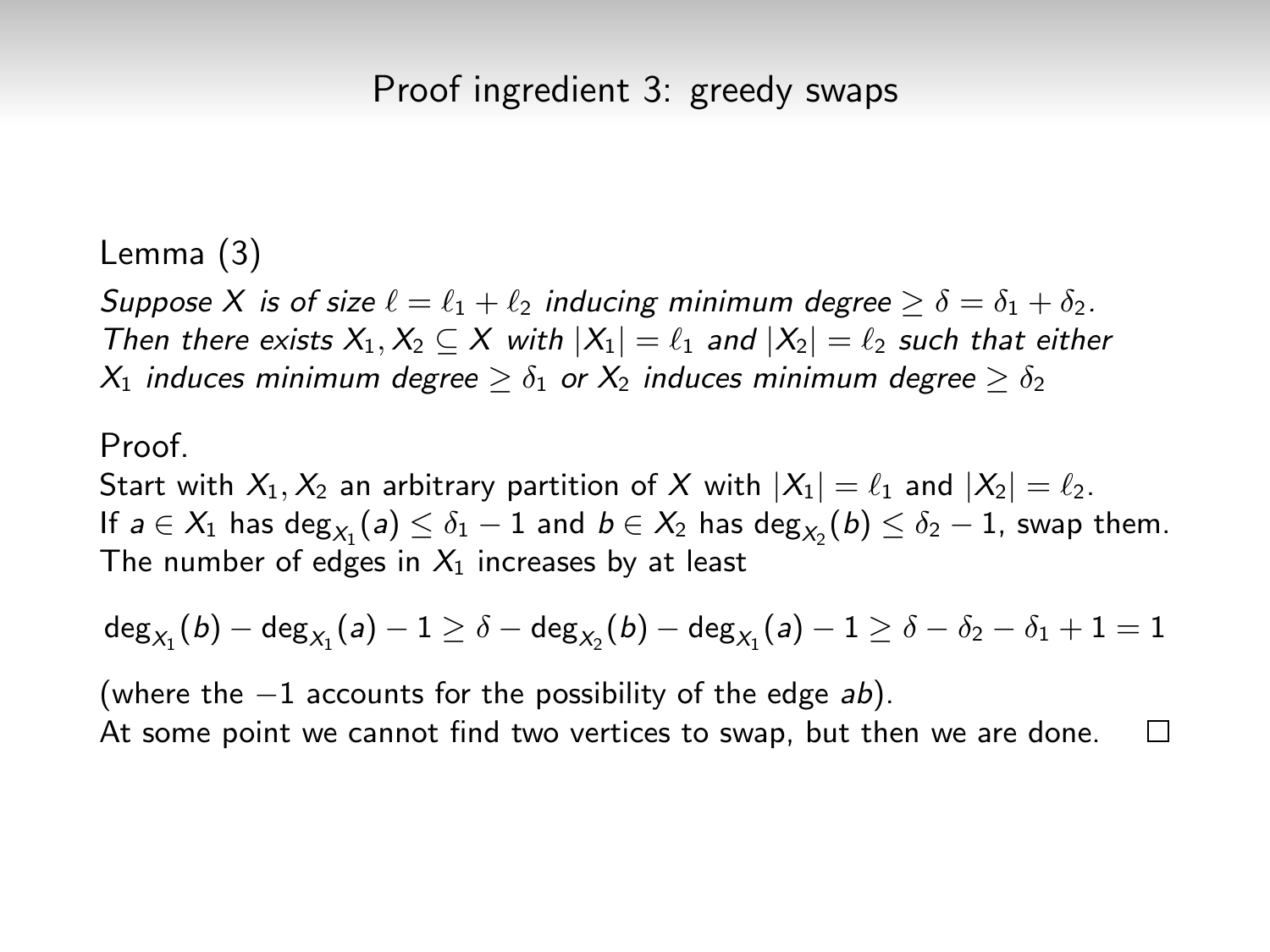# Proof ingredients

Theorem (Kang, Long, Patel and Regts  $2016+$ )

For some  $C > 0$ , in any graph on Ck log k vertices there is a set of k vertices inducing minimum degree  $k/2 + \Omega(\sqrt{k/\log k})$  in the graph or complement.

Call a subset of  $\ell$  vertices excessive if it induces minimum degree  $\geq \frac{1}{2}(\ell-1)+\zeta$  for some excess  $\zeta \geq 0$ .

Beginning with  $C_k$  log k vertices, here are the rough proof ingredients.

- 1. A "variable" quasi-Ramsey bound to produce a set of  $\ell > 2k$  vertices that A variable quasi-Ramsey bound to produce a set or<br>is  $\Omega(\sqrt{\ell})$  excessive either in the graph or complement.
- $2.$  Reduction from a  $\Omega(\sqrt{\ell})$  excessive set of Dk vertices,  $D > 1$  fixed, to an excessive set of exactly k vertices.
- 3. Partition of an excessive set into two parts of prescribed size at least one of which is excessive.

First apply 1.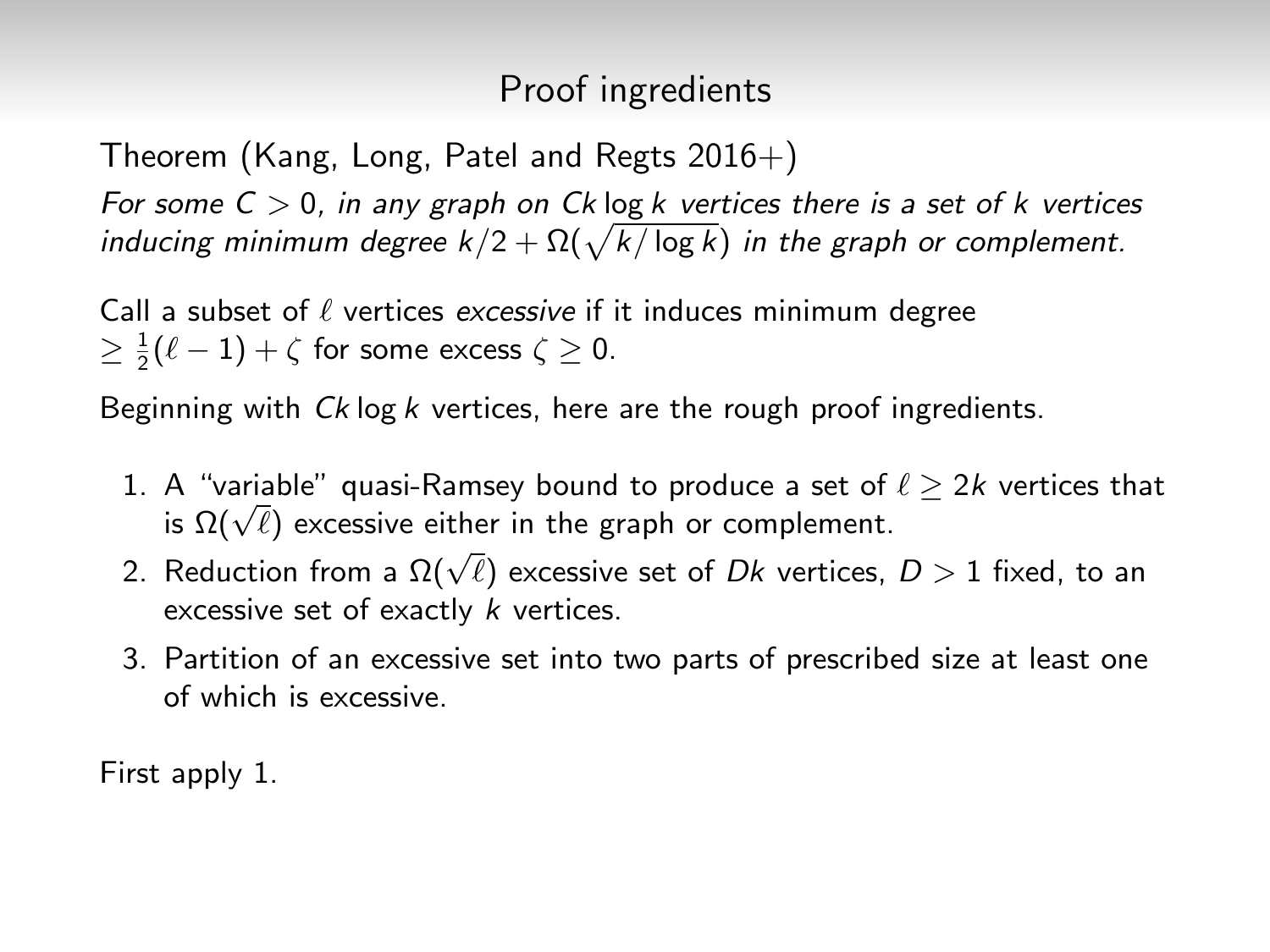# Proof ingredients

Theorem (Kang, Long, Patel and Regts  $2016+$ )

For some  $C > 0$ , in any graph on Ck log k vertices there is a set of k vertices inducing minimum degree  $k/2 + \Omega(\sqrt{k/\log k})$  in the graph or complement.

Call a subset of  $\ell$  vertices excessive if it induces minimum degree  $\geq \frac{1}{2}(\ell-1)+\zeta$  for some excess  $\zeta \geq 0$ .

Beginning with  $C_k$  log k vertices, here are the rough proof ingredients.

- 1. A "variable" quasi-Ramsey bound to produce a set of  $\ell > 2k$  vertices that A variable quasi-Ramsey bound to produce a set or<br>is  $\Omega(\sqrt{\ell})$  excessive either in the graph or complement.
- $2.$  Reduction from a  $\Omega(\sqrt{\ell})$  excessive set of Dk vertices,  $D > 1$  fixed, to an excessive set of exactly k vertices.
- 3. Partition of an excessive set into two parts of prescribed size at least one of which is excessive.

First apply 1. If  $\ell \neq 0$  (mod k), then apply 3 to lop off a possibly excessive piece of size Dk, with  $Dk \equiv \ell \pmod{k}$  and  $D > 1$  fixed, then possibly apply 2.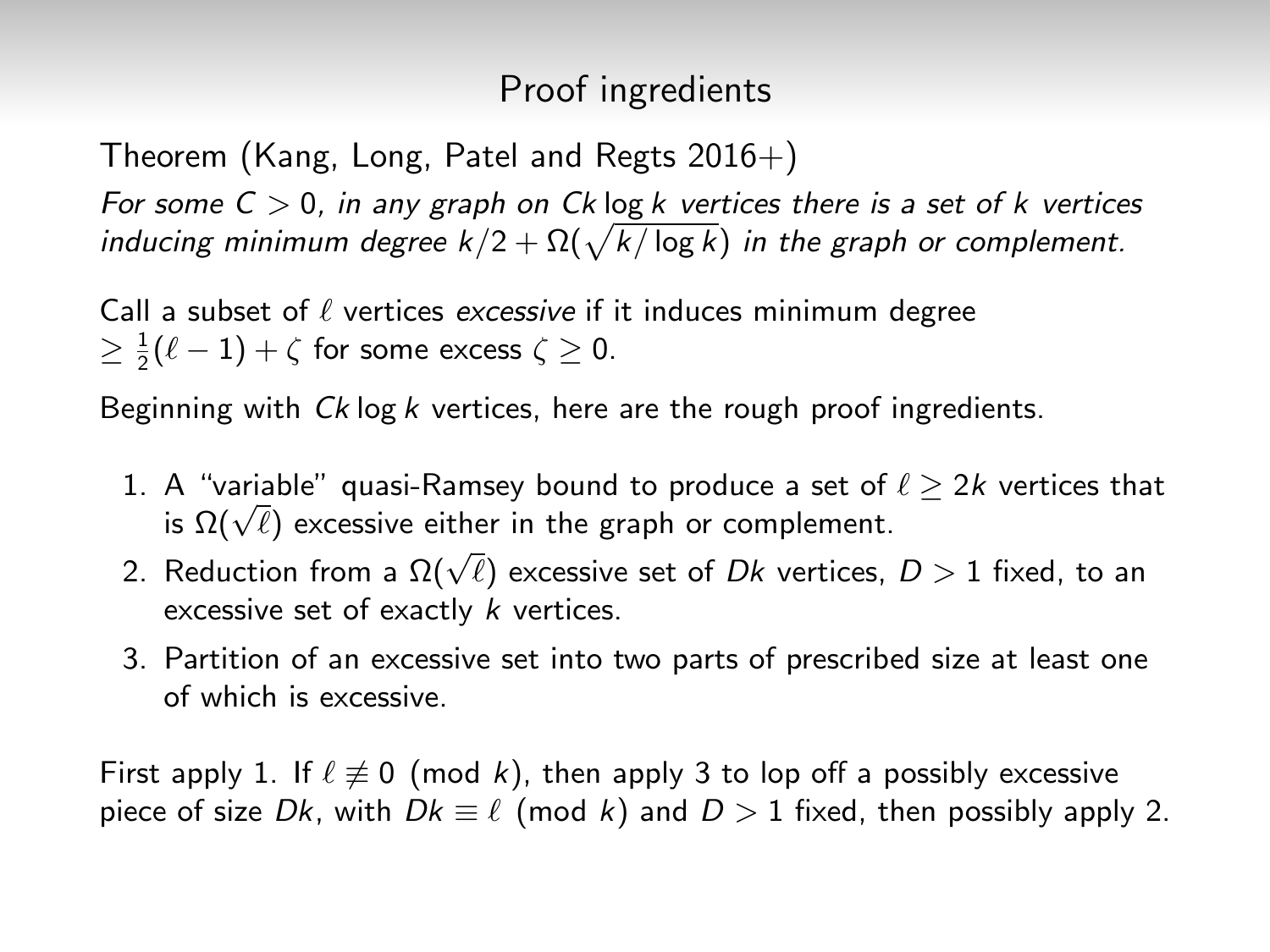# Proof ingredients

Theorem (Kang, Long, Patel and Regts  $2016+$ )

For some  $C > 0$ , in any graph on Ck log k vertices there is a set of k vertices inducing minimum degree  $k/2 + \Omega(\sqrt{k/\log k})$  in the graph or complement.

Call a subset of  $\ell$  vertices excessive if it induces minimum degree  $\geq \frac{1}{2}(\ell-1)+\zeta$  for some excess  $\zeta \geq 0$ .

Beginning with  $C_k$  log k vertices, here are the rough proof ingredients.

- 1. A "variable" quasi-Ramsey bound to produce a set of  $\ell \ge 2k$  vertices that A variable quasi-Ramsey bound to produce a set or<br>is  $\Omega(\sqrt{\ell})$  excessive either in the graph or complement.
- $2.$  Reduction from a  $\Omega(\sqrt{\ell})$  excessive set of Dk vertices,  $D > 1$  fixed, to an excessive set of exactly k vertices.
- 3. Partition of an excessive set into two parts of prescribed size at least one of which is excessive.

First apply 1. If  $\ell \neq 0$  (mod k), then apply 3 to lop off a possibly excessive piece of size Dk, with  $Dk \equiv \ell \pmod{k}$  and  $D > 1$  fixed, then possibly apply 2. Otherwise apply 3 repeatedly to partition an excessive set of size  $\equiv 0 \pmod{k}$ into roughly equal parts of size  $\equiv 0 \pmod{k}$ , one excessive.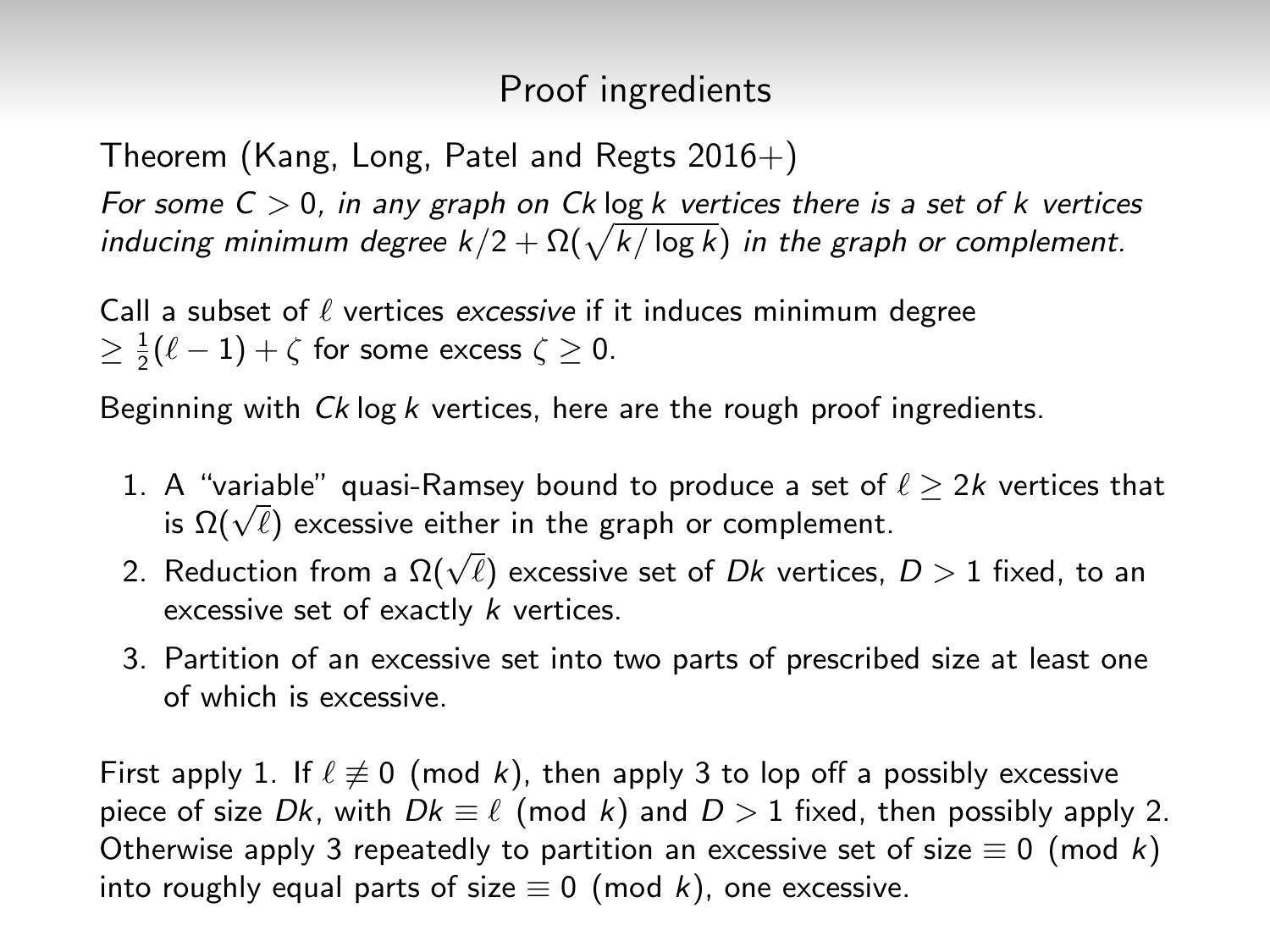For the quasi-Ramsey numbers

$$
R_c^*(k) = \min \{ n : |V(G)| = n \Rightarrow \max \{ \alpha_c(G), \omega_c(G) \} = k \} \text{ and}
$$
  

$$
R_c(k) = \min \{ n : |V(G)| = n \Rightarrow \max \{ \alpha_c(G), \omega_c(G) \} \ge k \},
$$

- $\bullet\,$  identified a sharp transition for  $R_c(k)$  at  $c=1/2+\Theta(\sqrt{\log \ell/\ell}),$  and
- solved a problem of Erdős and Pach by showing  $R^*_{1/2}(k) = O(k \log k)$ .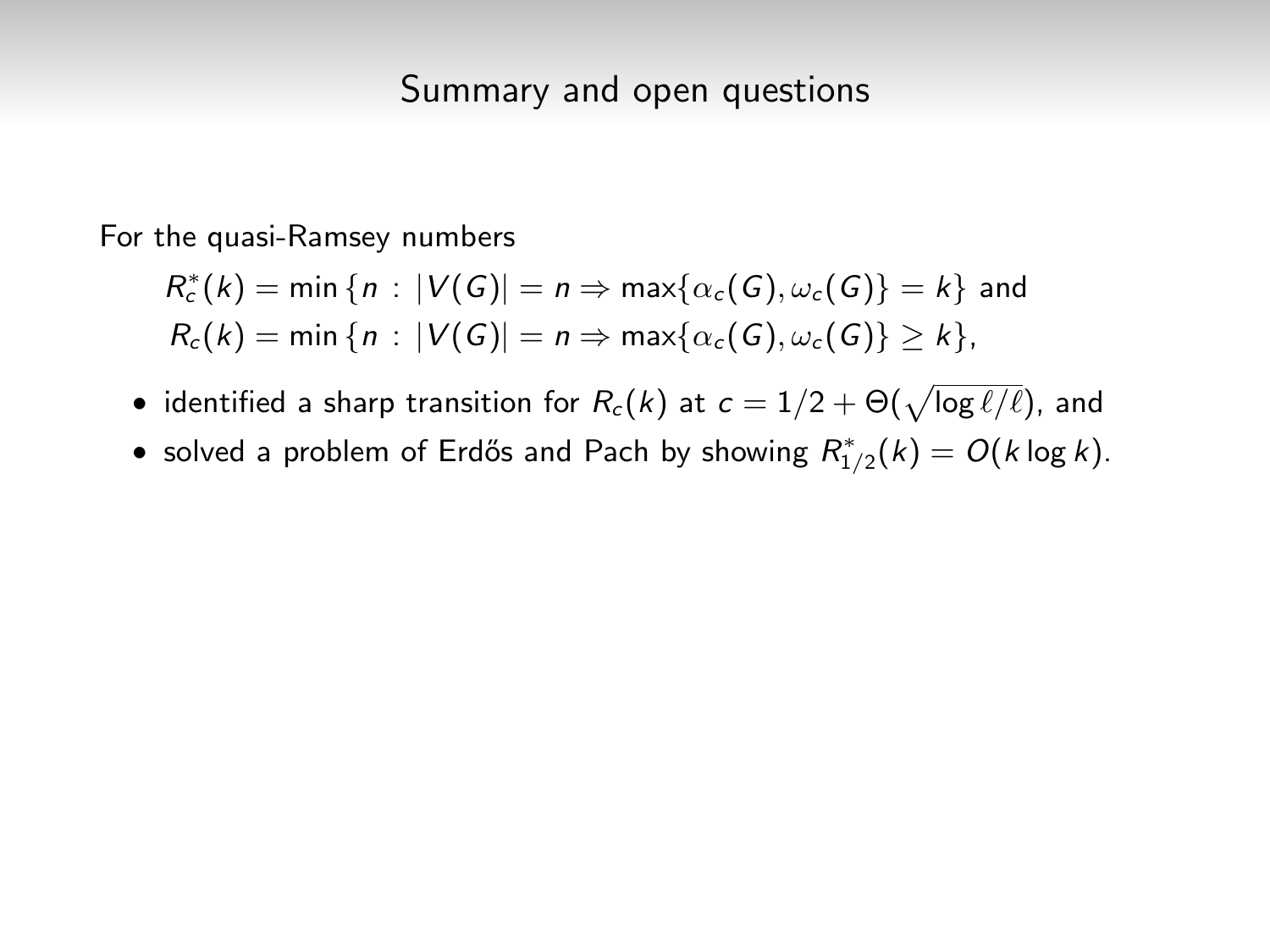For the quasi-Ramsey numbers

$$
R_c^*(k) = \min \{ n : |V(G)| = n \Rightarrow \max \{ \alpha_c(G), \omega_c(G) \} = k \} \text{ and}
$$
  

$$
R_c(k) = \min \{ n : |V(G)| = n \Rightarrow \max \{ \alpha_c(G), \omega_c(G) \} \ge k \},
$$

- $\bullet\,$  identified a sharp transition for  $R_c(k)$  at  $c=1/2+\Theta(\sqrt{\log \ell/\ell}),$  and
- solved a problem of Erdős and Pach by showing  $R^*_{1/2}(k) = O(k \log k)$ .

Open questions:

• The remaining log log k factor for  $R^*_{1/2}(k)$ ?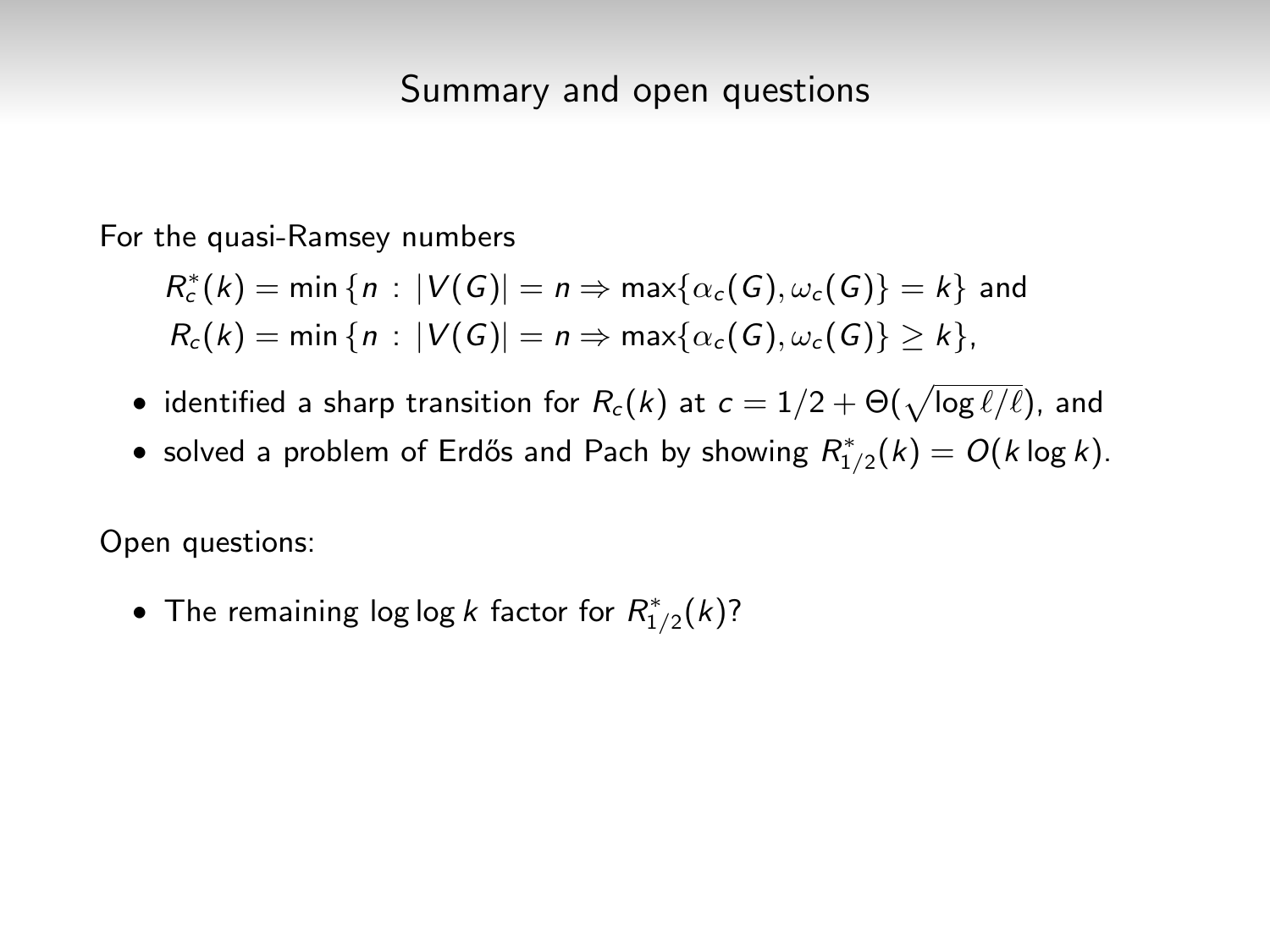For the quasi-Ramsey numbers

$$
R_c^*(k) = \min \{ n : |V(G)| = n \Rightarrow \max \{ \alpha_c(G), \omega_c(G) \} = k \} \text{ and}
$$
  

$$
R_c(k) = \min \{ n : |V(G)| = n \Rightarrow \max \{ \alpha_c(G), \omega_c(G) \} \ge k \},
$$

- $\bullet\,$  identified a sharp transition for  $R_c(k)$  at  $c=1/2+\Theta(\sqrt{\log \ell/\ell}),$  and
- solved a problem of Erdős and Pach by showing  $R^*_{1/2}(k) = O(k \log k)$ .

Open questions:

- The remaining log log k factor for  $R^*_{1/2}(k)$ ?
- How strict could the inequality  $R_c(k) \leq R_c^*(k)$  be?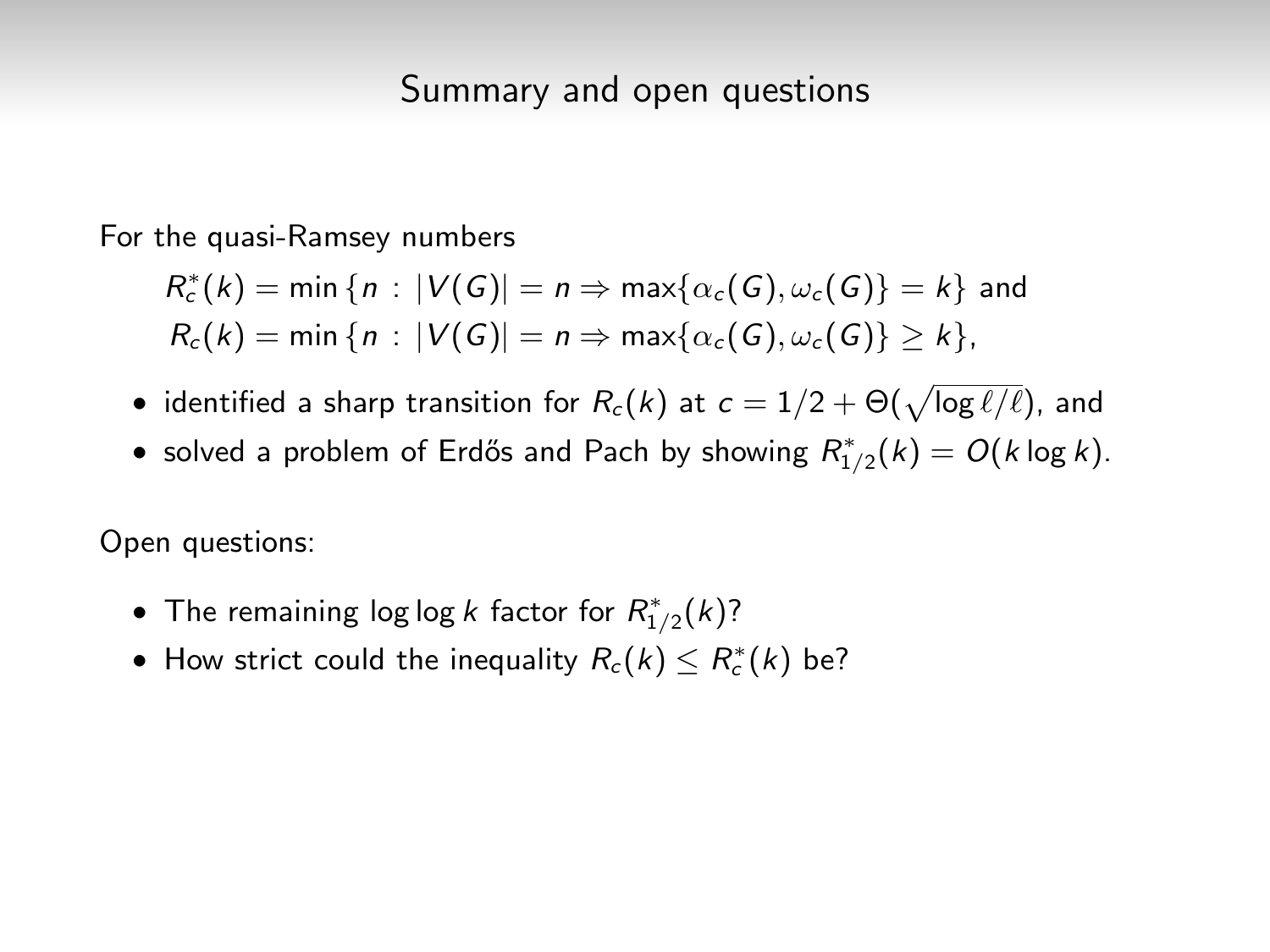For the quasi-Ramsey numbers

$$
R_c^*(k) = \min \{ n : |V(G)| = n \Rightarrow \max \{ \alpha_c(G), \omega_c(G) \} = k \} \text{ and}
$$
  

$$
R_c(k) = \min \{ n : |V(G)| = n \Rightarrow \max \{ \alpha_c(G), \omega_c(G) \} \ge k \},
$$

- $\bullet\,$  identified a sharp transition for  $R_c(k)$  at  $c=1/2+\Theta(\sqrt{\log \ell/\ell}),$  and
- solved a problem of Erdős and Pach by showing  $R^*_{1/2}(k) = O(k \log k)$ .

Open questions:

- The remaining log log k factor for  $R^*_{1/2}(k)$ ?
- How strict could the inequality  $R_c(k) \leq R_c^*(k)$  be?
- $\bullet$  For fixed  $c \in (1/2, 1)$ , is lim sup $_{k \to \infty}$   $k^{-1} \log (R(k)/R_c(k)) > 0$ ?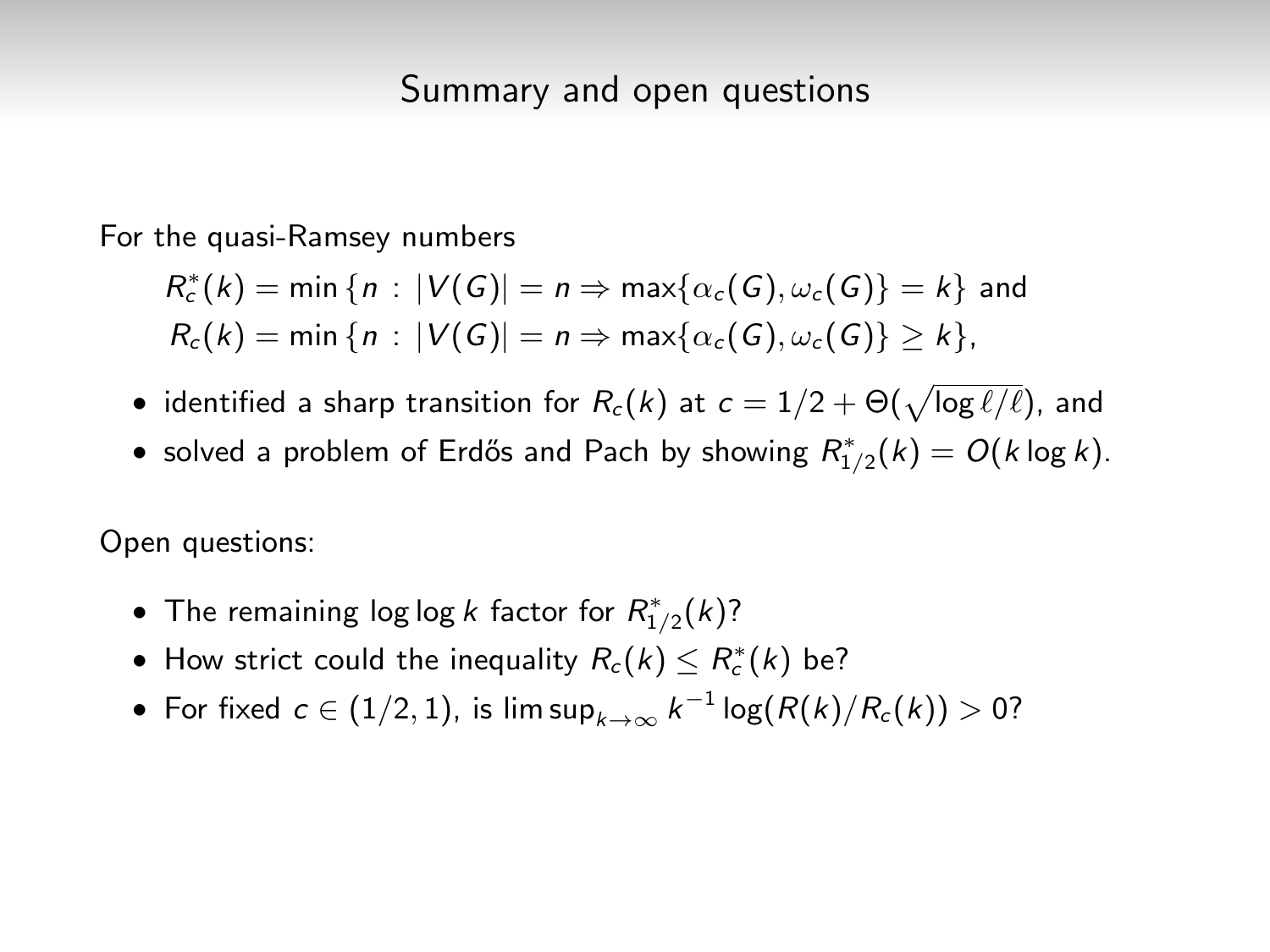For the quasi-Ramsey numbers

$$
R_c^*(k) = \min \{ n : |V(G)| = n \Rightarrow \max \{ \alpha_c(G), \omega_c(G) \} = k \} \text{ and}
$$
  

$$
R_c(k) = \min \{ n : |V(G)| = n \Rightarrow \max \{ \alpha_c(G), \omega_c(G) \} \ge k \},
$$

- $\bullet\,$  identified a sharp transition for  $R_c(k)$  at  $c=1/2+\Theta(\sqrt{\log \ell/\ell}),$  and
- solved a problem of Erdős and Pach by showing  $R^*_{1/2}(k) = O(k \log k)$ .

Open questions:

- The remaining log log k factor for  $R^*_{1/2}(k)$ ?
- How strict could the inequality  $R_c(k) \leq R_c^*(k)$  be?
- $\bullet$  For fixed  $c \in (1/2, 1)$ , is lim sup $_{k \to \infty}$   $k^{-1} \log (R(k)/R_c(k)) > 0$ ?
- Hypergraphs? (See next page.)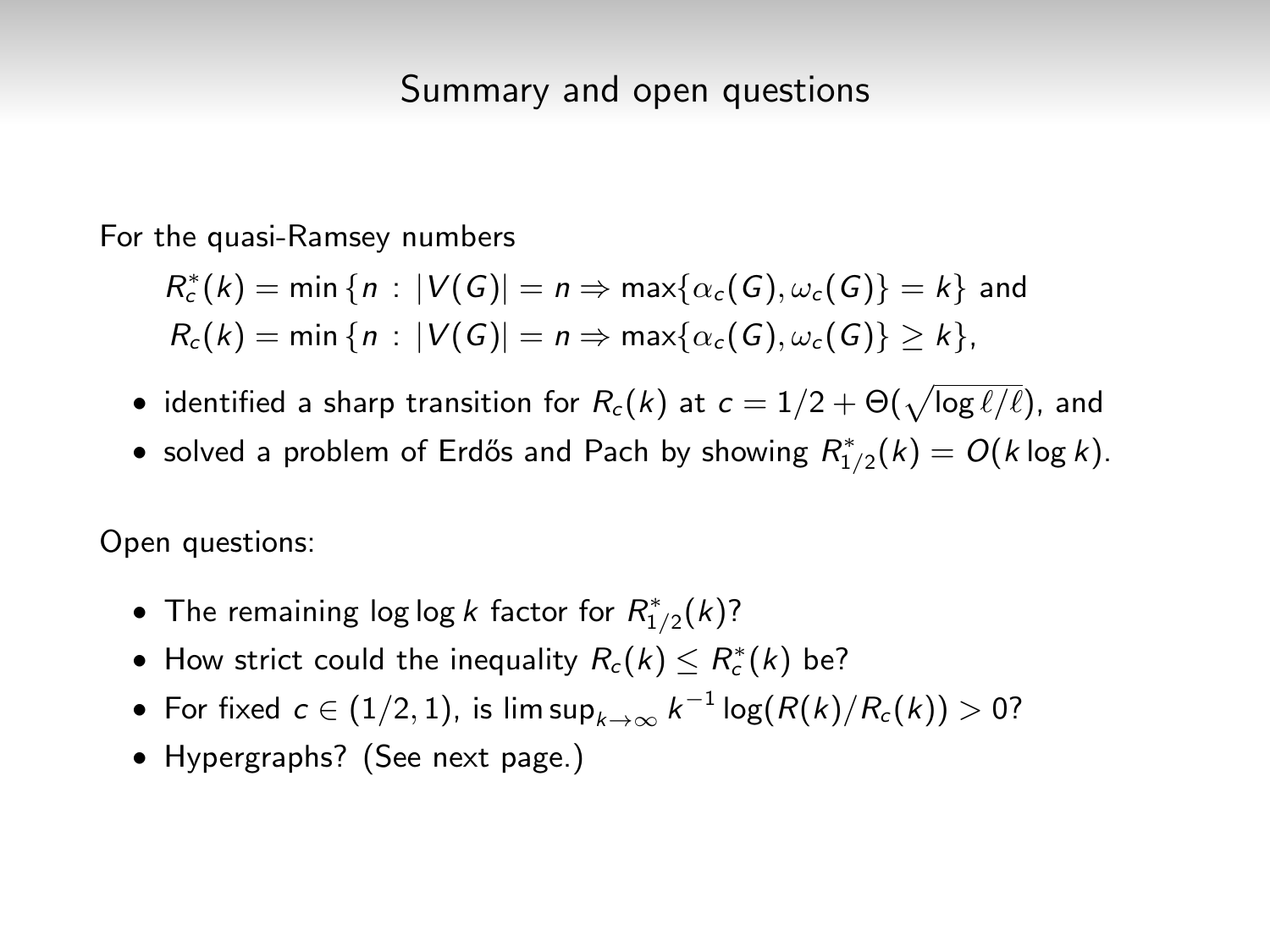# Thank you!

- [KPR16+] Ross J. Kang, Viresh Patel, and Guus Regts. Discrepancy and large dense monochromatic subsets. Submitted, 14 pp. arXiv:1610.06359
- [KLPR16+] Ross J. Kang, Eoin Long, Viresh Patel, and Guus Regts. On a Ramsey-type problem of Erdős and Pach. To appear in Bulletin of the London Mathematical Society, 9 pp.
	- [KPPR15] Ross J. Kang, János Pach, Viresh Patel, and Guus Regts. A precise threshold for quasi-Ramsey numbers. SIAM Journal on Discrete Mathematics, 29(3): 1670-1682, 2015.
		- [ErPa83] Paul Erdős and János Pach. On a quasi-Ramsey problem. Journal of Graph Theory 7(1): 137–147, 1983.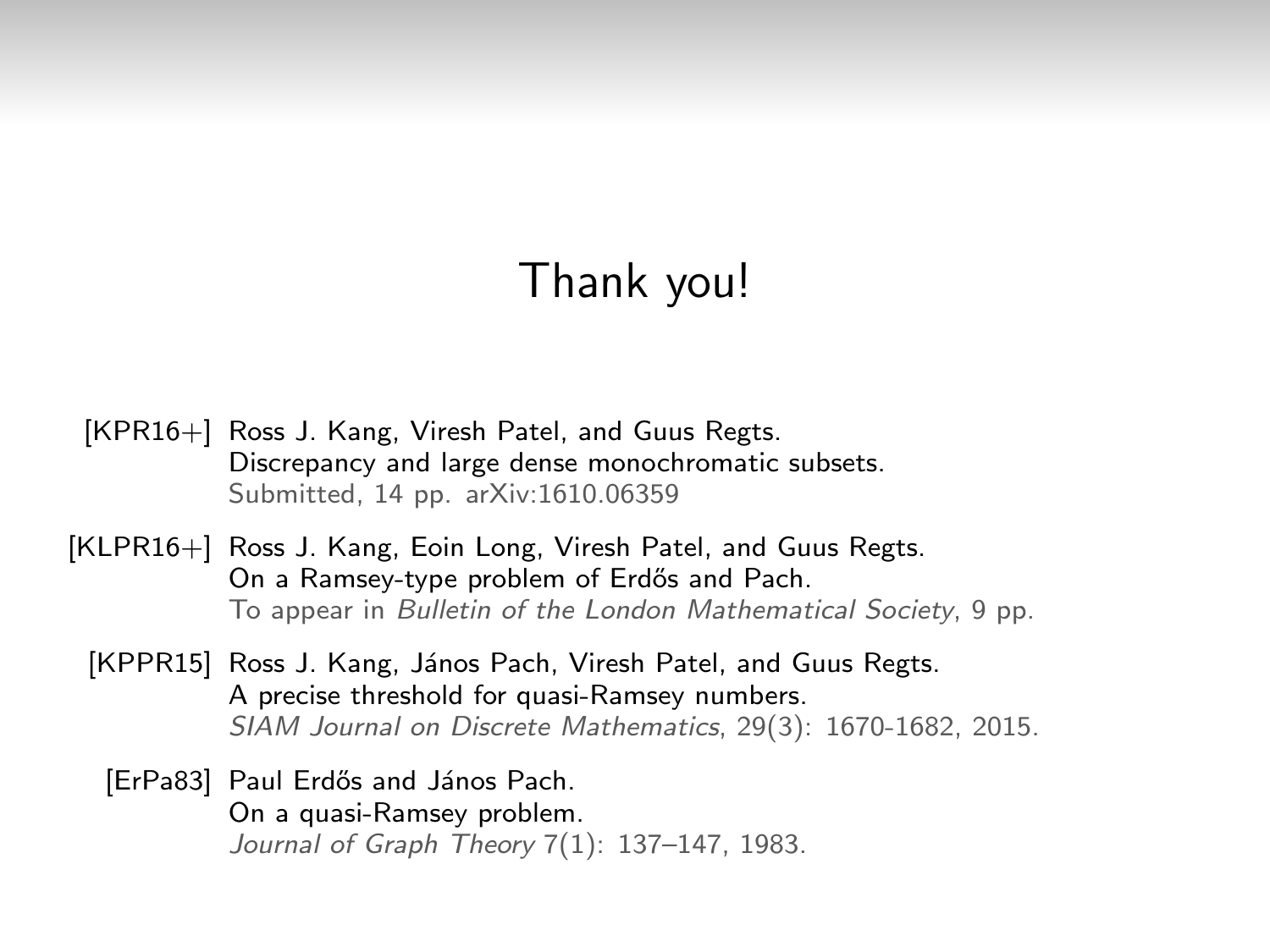Theorem (Erdős and Pach 1983, cf. Kang, Pach, Patel and Regts 2015)  $R_{1/2}(k) = \Omega(k \log k / \log \log k)$ .

i.e. there is some graph on  $Ck \log k / \log \log k$  vertices such that any set of  $\ell > k$  vertices is excessive in neither the graph nor complement.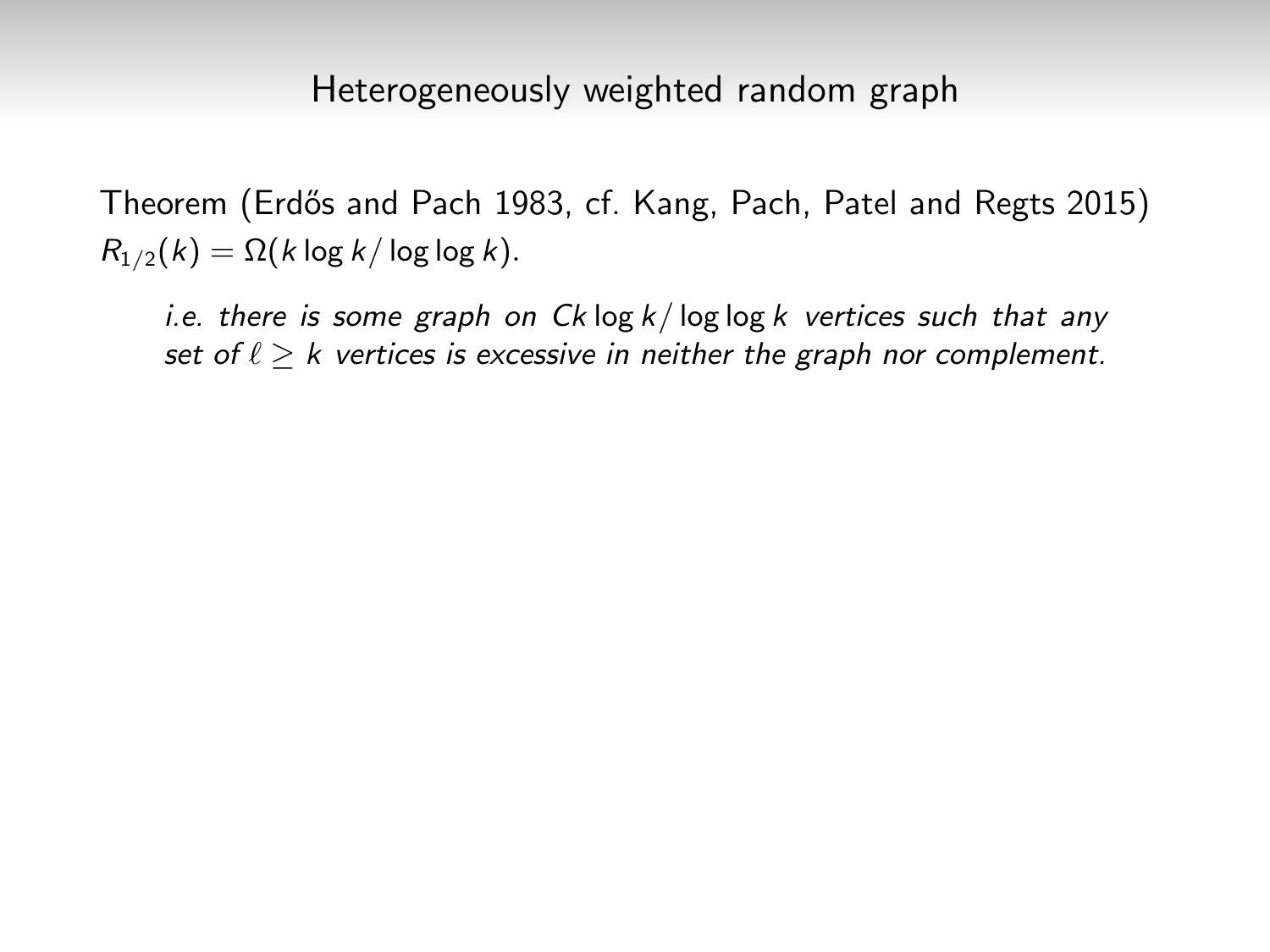Theorem (Erdős and Pach 1983, cf. Kang, Pach, Patel and Regts 2015)  $R_{1/2}(k) = \Omega(k \log k / \log \log k)$ .

i.e. there is some graph on  $C_k \log k / \log \log k$  vertices such that any set of  $\ell \geq k$  vertices is excessive in neither the graph nor complement.

Let 
$$
z = \frac{\zeta \log k}{\log \log k}
$$
 for some suitably chosen fixed  $\zeta > 0$ .  
Let  $V = V_1 \cup \cdots \cup V_z$  where  $|V_1| = \cdots = |V_z| = \left(1 - \frac{1}{2z}\right)k$ .

Generate E randomly for any  $v_i \in V_i$  and  $v_i \in V_j$  by

$$
\mathbb{P}(v_i v_j \in E) = \begin{cases} \frac{1}{2} - (2z)^{-4(i+j)-1} & \text{if } i \neq j; \\ \frac{1}{2} + (2z)^{-8i} & \text{if } i = j. \end{cases}
$$

There is a chance the graph  $G = (V, E)$  has the desired properties.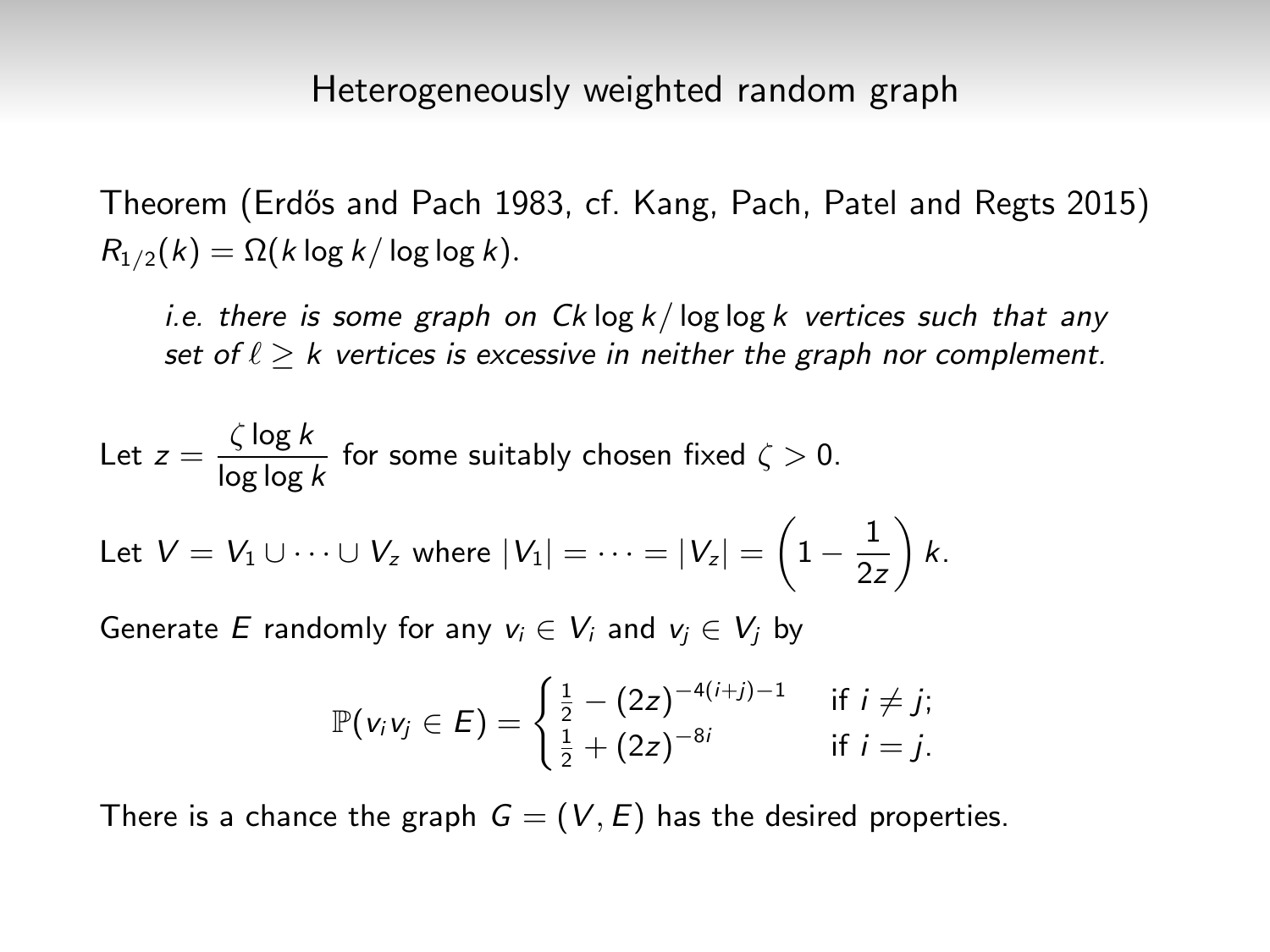Theorem (Spencer 1985, Lovász, Spencer and Vesztergombi 1986) For  $A_1, \ldots, A_n \subseteq [n]$  and  $p \in [0,1]$ , there exists  $Y \subseteq [n]$  such that for all i  $||A_i \cap Y| - p|A_i|| \leq 6\sqrt{n}.$ 

For  $\mathcal{H} = \{A_1, \ldots, A_n\} \subseteq 2^{|n|}$ , define the *discrepancy* of  $\mathcal{H}$  as  $\mathsf{disc}(\mathcal{H}) := \mathsf{min}_{\chi \in \{-1,1\}^V} \mathsf{max}_{\mathcal{S} \in \mathcal{H}} \sum_{i \in \mathcal{S}} \chi(i).$ 

Spencer showed that disc $(\mathcal{H}) \leq 6\sqrt{n}$  for any such  $\mathcal{H}.$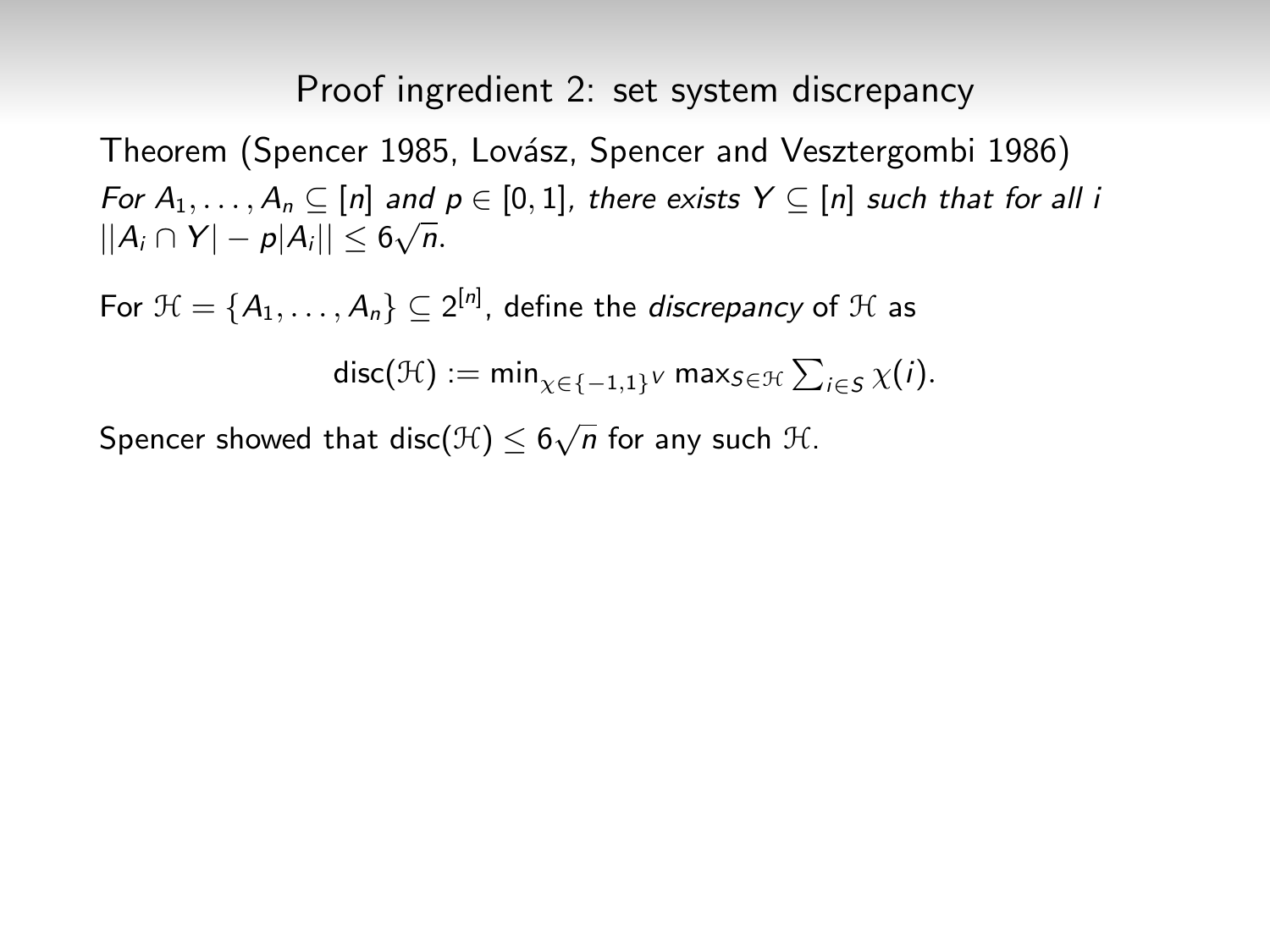Theorem (Spencer 1985, Lovász, Spencer and Vesztergombi 1986) For  $A_1, \ldots, A_n \subseteq [n]$  and  $p \in [0,1]$ , there exists  $Y \subseteq [n]$  such that for all i  $||A_i \cap Y| - p|A_i|| \leq 6\sqrt{n}.$ 

For  $\mathcal{H} = \{A_1, \ldots, A_n\} \subseteq 2^{|n|}$ , define the *discrepancy* of  $\mathcal{H}$  as  $\mathsf{disc}(\mathcal{H}) := \mathsf{min}_{\chi \in \{-1,1\}^V} \mathsf{max}_{\mathcal{S} \in \mathcal{H}} \sum_{i \in \mathcal{S}} \chi(i).$ 

Spencer showed that disc $(\mathcal{H}) \leq 6\sqrt{n}$  for any such  $\mathcal{H}.$ 

If A is the incidence matrix of  $H$ , i.e. A is the  $n \times n$  matrix given by

$$
A_{ij} = \begin{cases} 1 & \text{if } j \in A_i, \\ 0 & \text{otherwise.} \end{cases}
$$

then the linear discrepancy is

$$
\mathsf{lindisc}(\mathcal{H}):=\max_{c\in[0,1]^V}\min_{x\in\{0,1\}^V}\|A(x-c)\|_{\infty}.
$$

Via Lovász, Spencer and Vesztergombi, lindisc $(\mathcal{H}) \leq 6\sqrt{n}$  for any such  $\mathcal{H}.$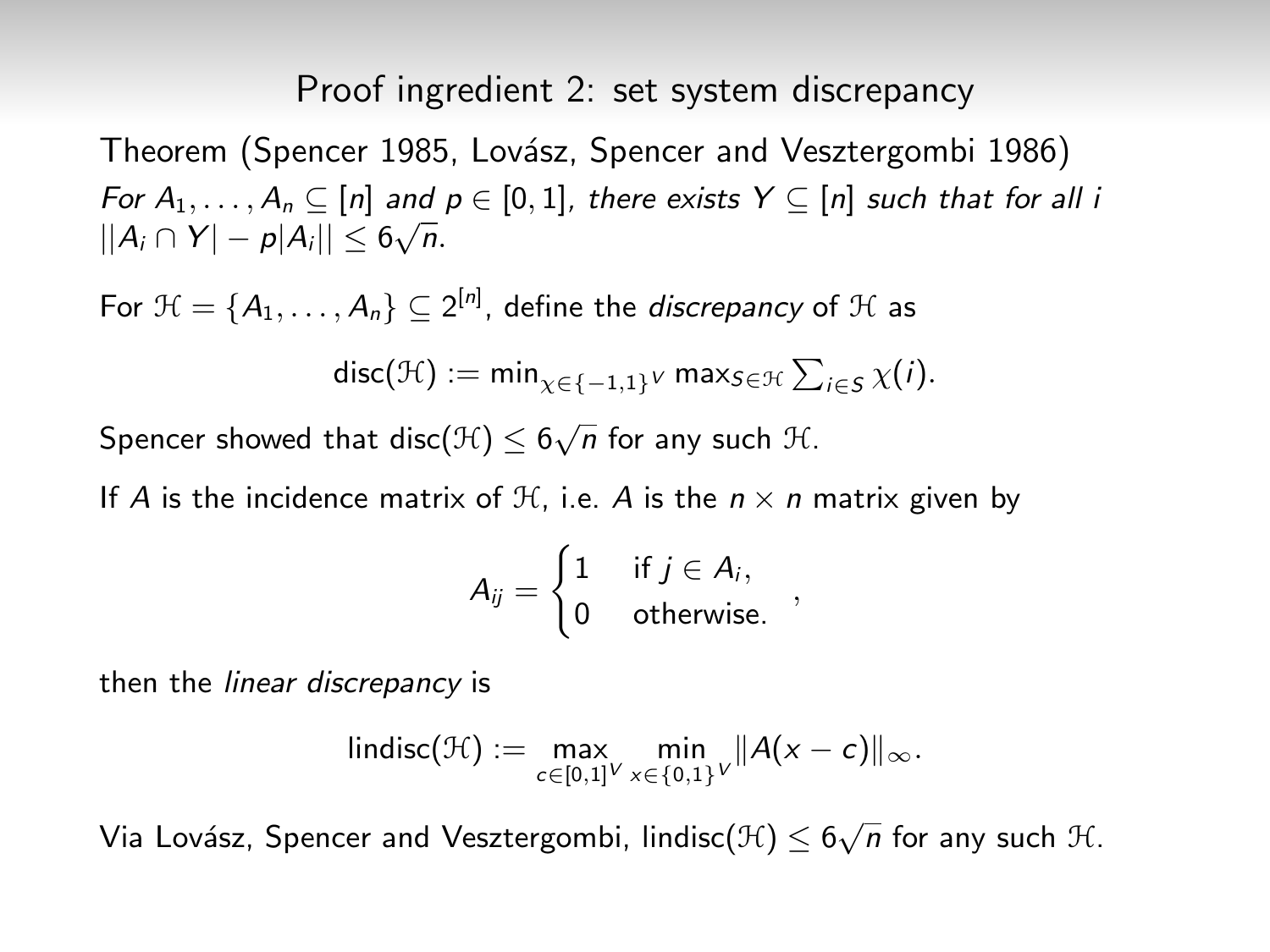Theorem (Spencer 1985, Lovász, Spencer and Vesztergombi 1986) For  $A_1, \ldots, A_n \subseteq [n]$  and  $p \in [0,1]$ , there exists  $Y \subseteq [n]$  such that for all i  $||A_i \cap Y| - p|A_i|| \leq 6\sqrt{n}.$ 

For  $\mathcal{H} = \{A_1, \ldots, A_n\} \subseteq 2^{|n|}$ , define the *discrepancy* of  $\mathcal{H}$  as  $\mathsf{disc}(\mathcal{H}) := \mathsf{min}_{\chi \in \{-1,1\}^V} \mathsf{max}_{\mathcal{S} \in \mathcal{H}} \sum_{i \in \mathcal{S}} \chi(i).$ 

Spencer showed that disc $(\mathcal{H}) \leq 6\sqrt{n}$  for any such  $\mathcal{H}.$ 

If A is the incidence matrix of  $H$ , i.e. A is the  $n \times n$  matrix given by

$$
A_{ij} = \begin{cases} 1 & \text{if } j \in A_i, \\ 0 & \text{otherwise.} \end{cases}
$$

then the linear discrepancy is

$$
\mathsf{lindisc}(\mathcal{H}):=\max_{c\in[0,1]^V}\min_{x\in\{0,1\}^V}\|A(x-c)\|_{\infty}.
$$

Via Lovász, Spencer and Vesztergombi, lindisc $(\mathcal{H}) \leq 6\sqrt{n}$  for any such  $\mathcal{H}.$ Apply this result with  $c$  the all  $p$  vector.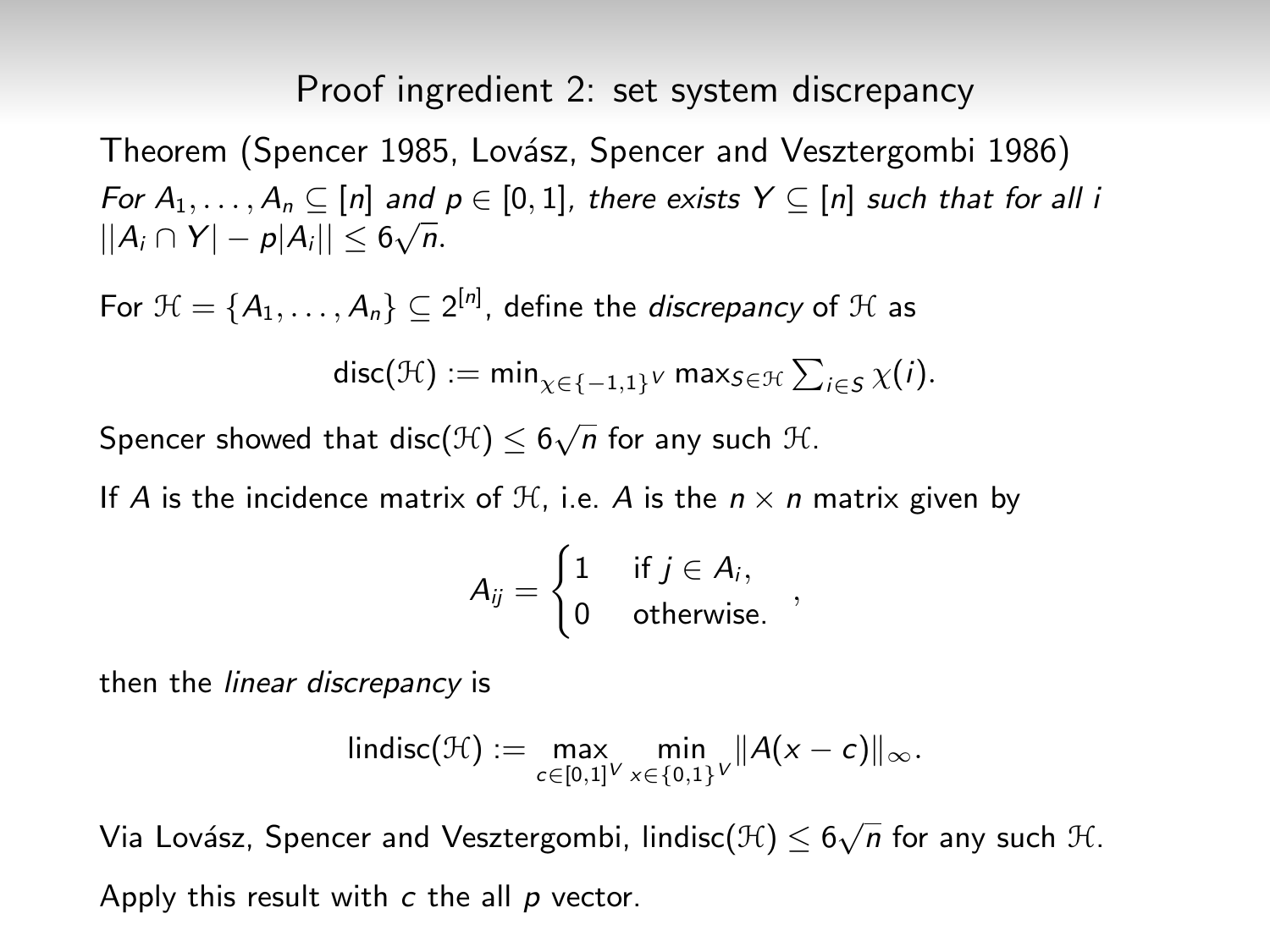# Proof ingredient 1: graph discrepancy

Lemma (1) For fixed  $\nu \geq 0$ , let  $c = 1/2 + \nu/\sqrt{\ell - 1}$ . Then  $R_c(k) = O(k \log k)$ .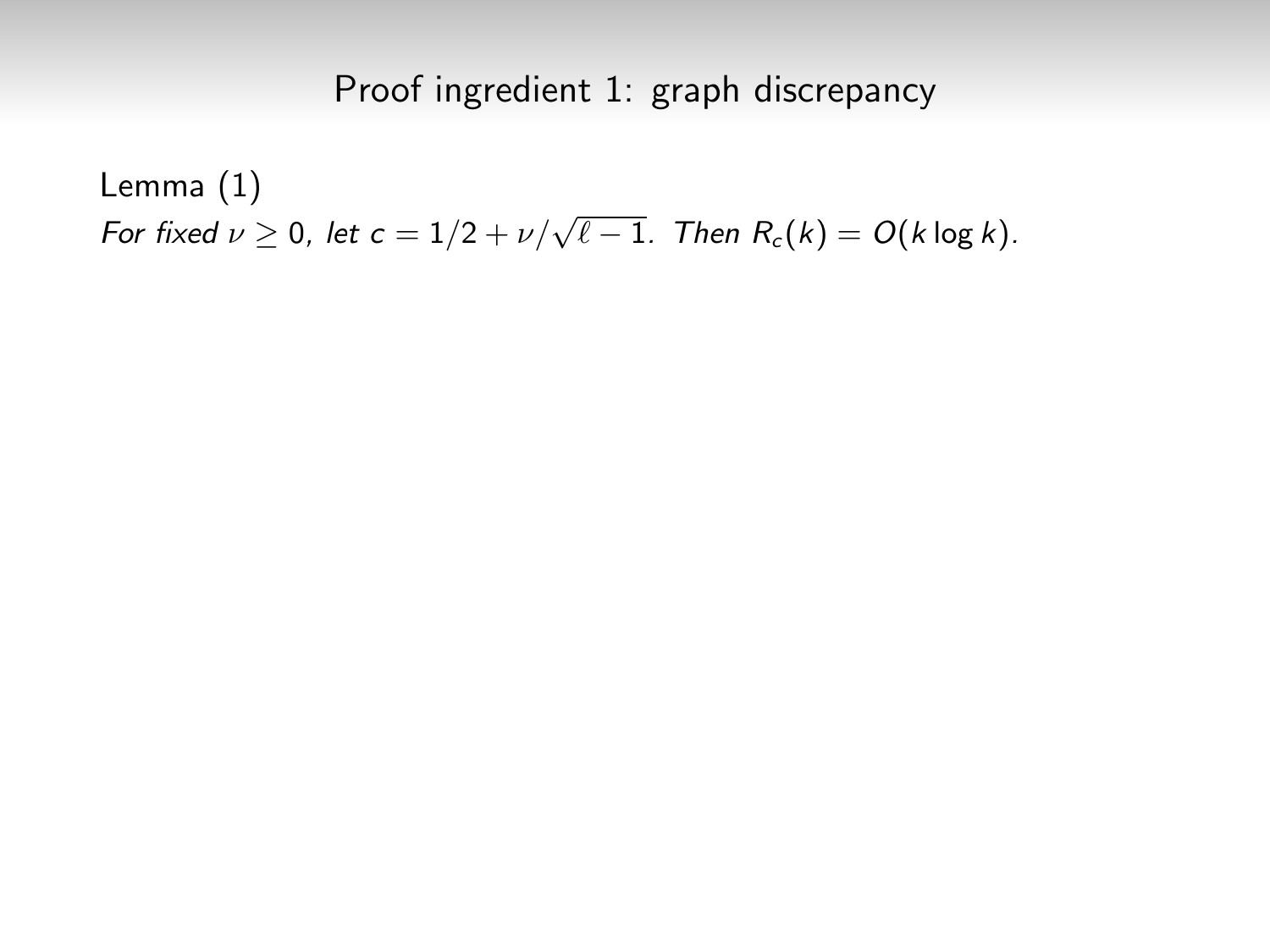## Proof ingredient 1: graph discrepancy

Lemma (1) For fixed  $\nu \geq 0$ , let  $c = 1/2 + \nu/\sqrt{\ell - 1}$ . Then  $R_c(k) = O(k \log k)$ . Outline proof of Lemma (1).

Let  $G = (V, E)$  be a graph on Ck log k vertices and define for any  $X \subseteq V$ 

 $D_{\nu}(X) := |D(X)| - \nu |X|^{3/2}.$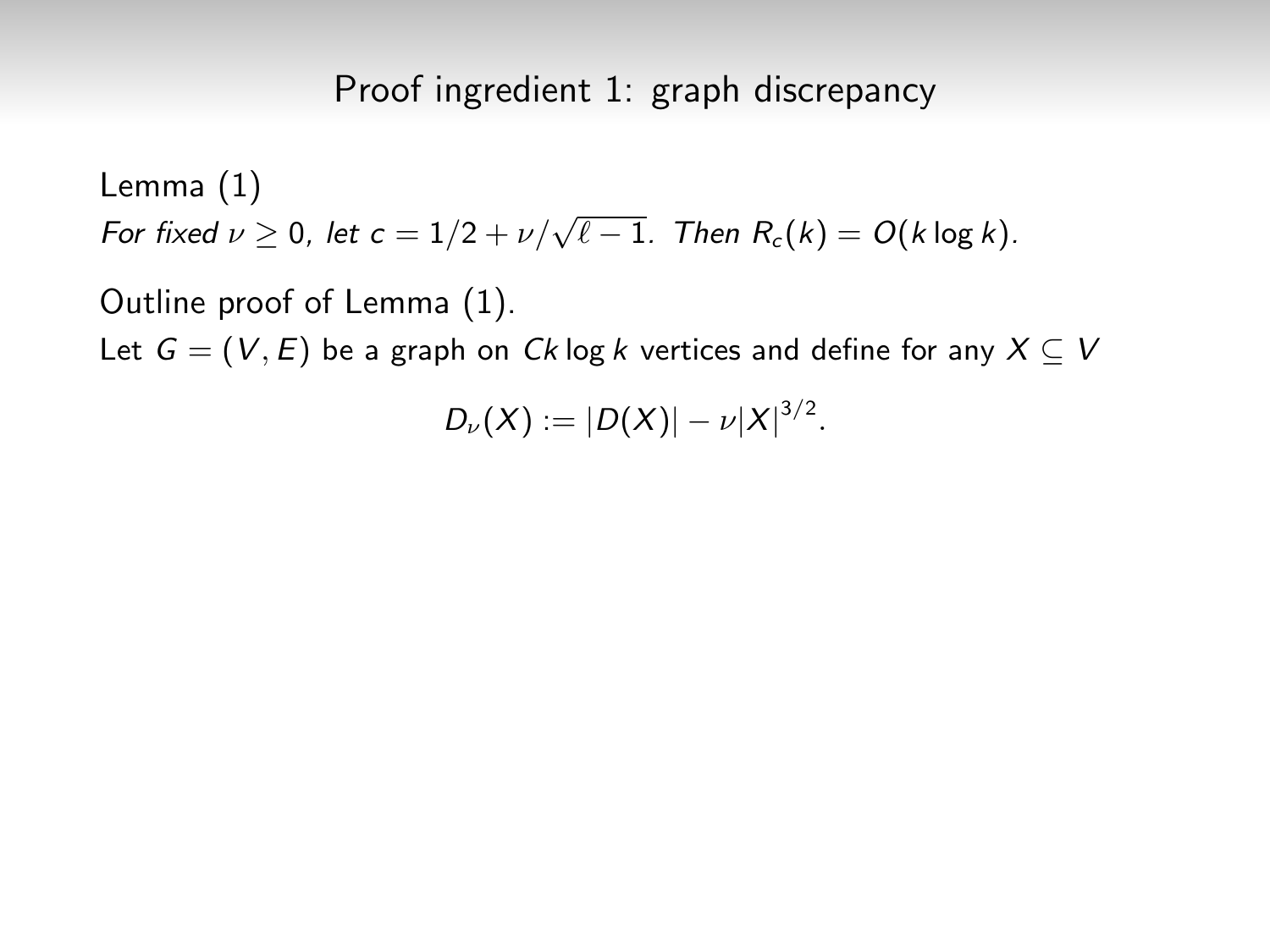Outline proof of Lemma (1).

Let  $G = (V, E)$  be a graph on Ck log k vertices and define for any  $X \subseteq V$ 

$$
D_{\nu}(X):=|D(X)|-\nu|X|^{3/2}.
$$

Let  $V_0 = V$ . Form  $V_{i+1}$  in step  $i+1$  by letting  $X_i \subseteq V_i$  maximise  $D_{\nu}(X_i)$  and  $V_{i+1} = V_i \setminus X_i$ . Stop after step  $t + 1$  if  $|V_{t+1}| < \frac{1}{2}|V|$ .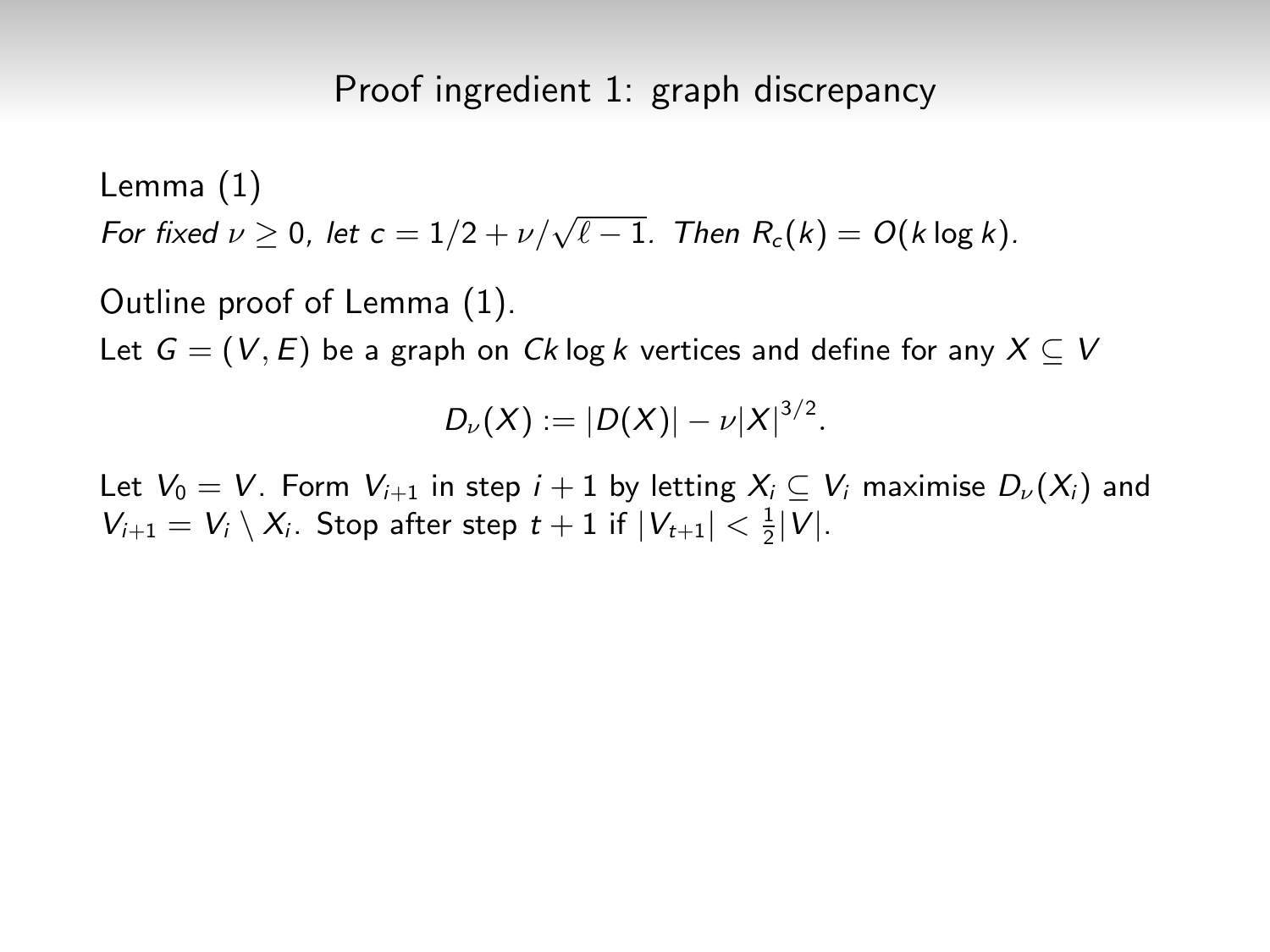Outline proof of Lemma (1).

Let  $G = (V, E)$  be a graph on Ck log k vertices and define for any  $X \subseteq V$ 

$$
D_{\nu}(X):=|D(X)|-\nu|X|^{3/2}.
$$

Let  $V_0 = V$ . Form  $V_{i+1}$  in step  $i+1$  by letting  $X_i \subset V_i$  maximise  $D_{\nu}(X_i)$  and  $V_{i+1} = V_i \setminus X_i$ . Stop after step  $t + 1$  if  $|V_{t+1}| < \frac{1}{2}|V|$ . Let  $\{i_1,\ldots,i_m\}\subseteq [t]$  be those  $i$  with  $D(X_i)>0.$  Wlog  $\sum_{j\in [m]}|X_{i_j}|\geq \frac{1}{4}|V|.$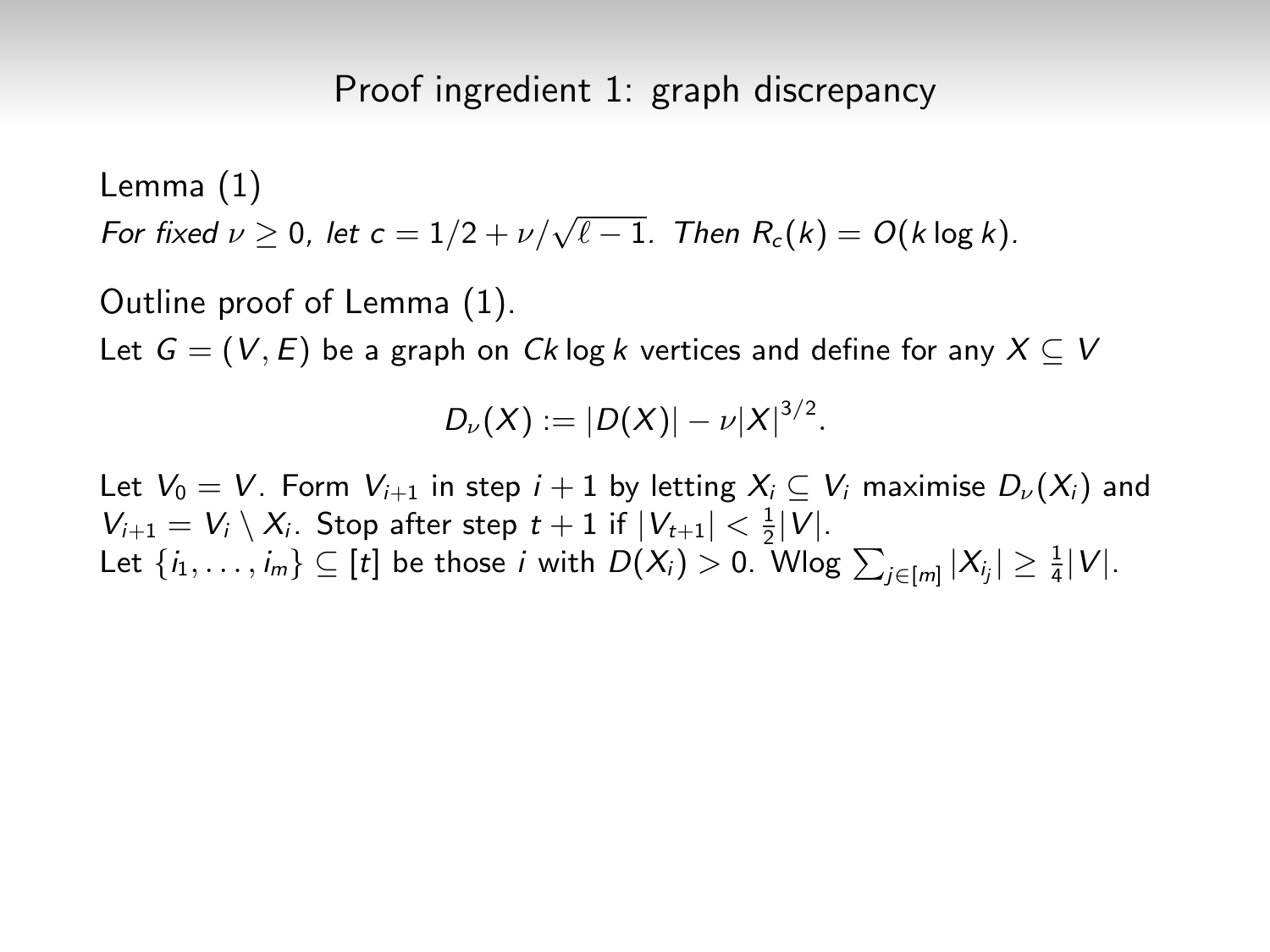Outline proof of Lemma (1).

Let  $G = (V, E)$  be a graph on Ck log k vertices and define for any  $X \subseteq V$ 

$$
D_{\nu}(X):=|D(X)|-\nu|X|^{3/2}.
$$

Let  $V_0 = V$ . Form  $V_{i+1}$  in step  $i+1$  by letting  $X_i \subset V_i$  maximise  $D_{\nu}(X_i)$  and  $V_{i+1} = V_i \setminus X_i$ . Stop after step  $t + 1$  if  $|V_{t+1}| < \frac{1}{2}|V|$ . Let  $\{i_1,\ldots,i_m\}\subseteq [t]$  be those  $i$  with  $D(X_i)>0.$  Wlog  $\sum_{j\in [m]}|X_{i_j}|\geq \frac{1}{4}|V|.$ Claim 1 For any  $j\in[m]$ ,  $H_{i_j}$  has minimum degree  $\geq \frac{1}{2}(|X_{i_j}|-1)+\nu\sqrt{|X_{i_j}|-1}.$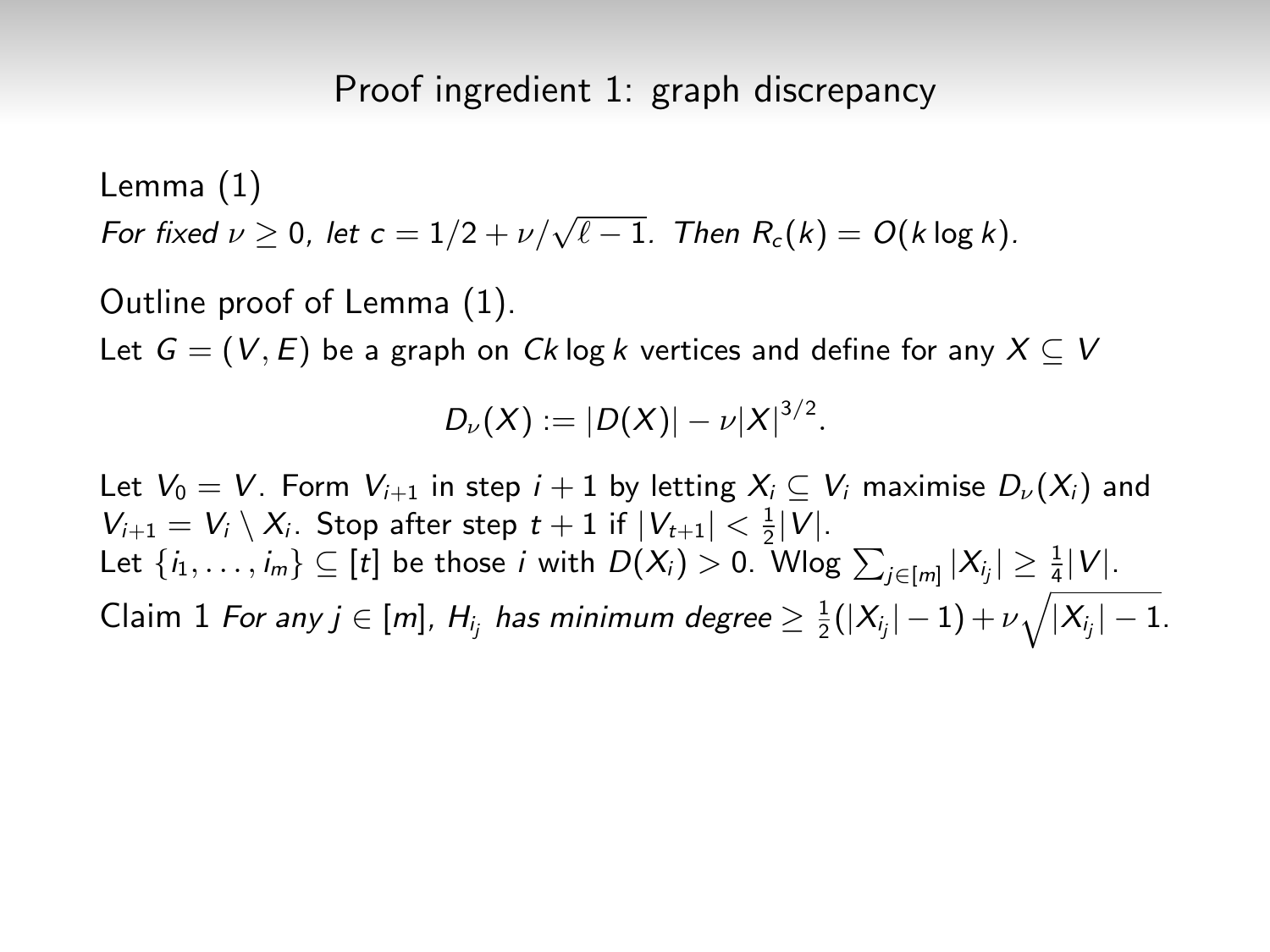Outline proof of Lemma (1).

Let  $G = (V, E)$  be a graph on Ck log k vertices and define for any  $X \subseteq V$ 

$$
D_{\nu}(X):=|D(X)|-\nu|X|^{3/2}.
$$

Let  $V_0 = V$ . Form  $V_{i+1}$  in step  $i + 1$  by letting  $X_i \subseteq V_i$  maximise  $D_{\nu}(X_i)$  and  $V_{i+1} = V_i \setminus X_i$ . Stop after step  $t+1$  if  $|V_{t+1}| < \frac{1}{2}|V|$ . Let  $\{i_1, \ldots, i_m\} \subseteq [t]$  be those i with  $D(X_i) > 0$ . Wlog  $\sum_{j \in [m]} |X_{i_j}| \geq \frac{1}{4}|V|$ . Claim 1 For any  $j\in[m]$ ,  $H_{i_j}$  has minimum degree  $\geq \frac{1}{2}(|X_{i_j}|-1)+\nu\sqrt{|X_{i_j}|-1}.$ Claim 2 For any  $\ell \in [m-3]$ ,  $D(X_{i_{\ell+3}}) \leq \frac{5}{6}D(X_{i_{\ell}})$ .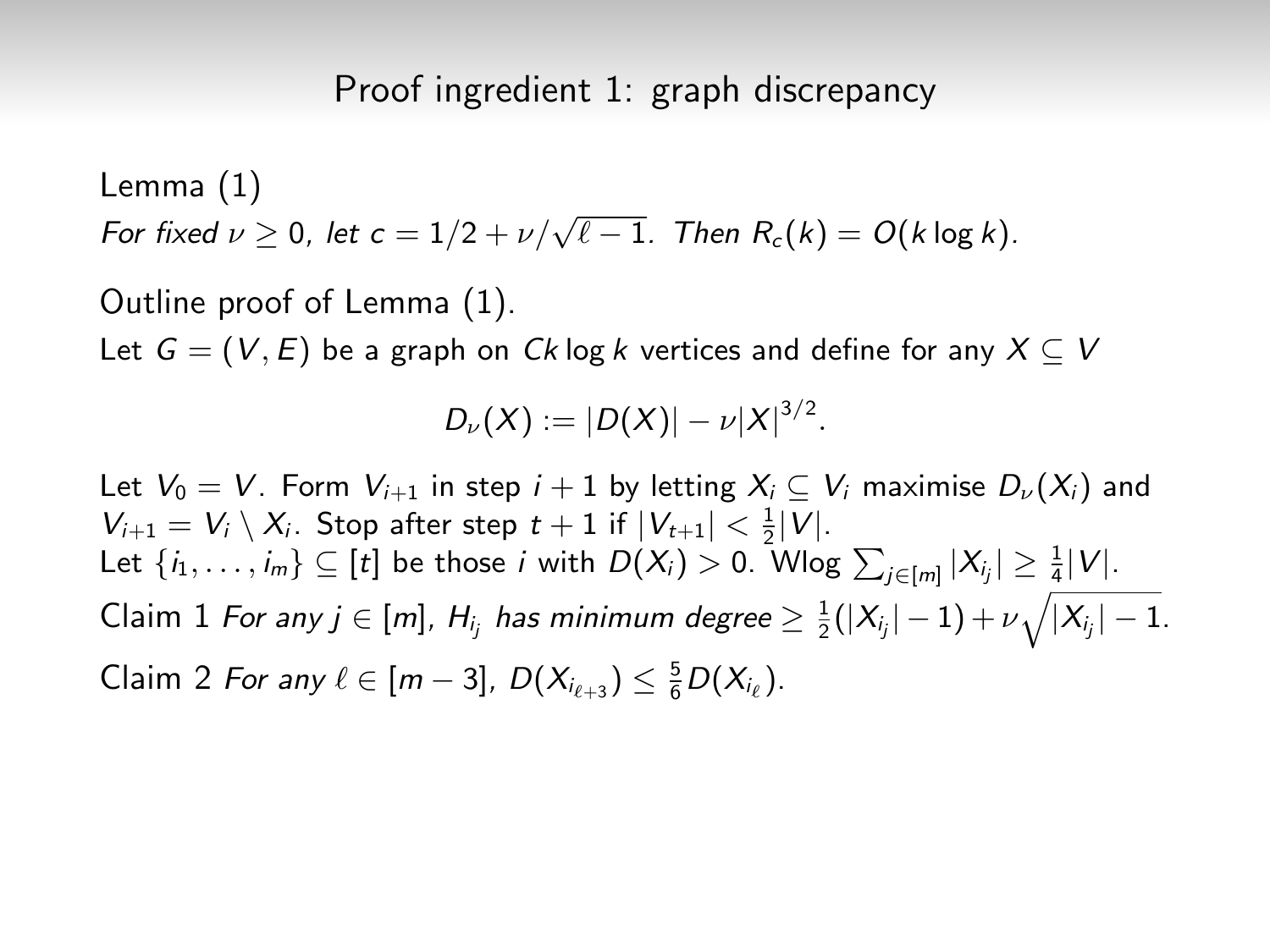Outline proof of Lemma (1).

Let  $G = (V, E)$  be a graph on Ck log k vertices and define for any  $X \subseteq V$ 

$$
D_{\nu}(X):=|D(X)|-\nu|X|^{3/2}.
$$

Let  $V_0 = V$ . Form  $V_{i+1}$  in step  $i+1$  by letting  $X_i \subset V_i$  maximise  $D_{\nu}(X_i)$  and  $V_{i+1} = V_i \setminus X_i$ . Stop after step  $t+1$  if  $|V_{t+1}| < \frac{1}{2}|V|$ . Let  $\{i_1, \ldots, i_m\} \subseteq [t]$  be those i with  $D(X_i) > 0$ . Wlog  $\sum_{j \in [m]} |X_{i_j}| \geq \frac{1}{4}|V|$ . Claim 1 For any  $j\in[m]$ ,  $H_{i_j}$  has minimum degree  $\geq \frac{1}{2}(|X_{i_j}|-1)+\nu\sqrt{|X_{i_j}|-1}.$ Claim 2 For any  $\ell \in [m-3]$ ,  $D(X_{i_{\ell+3}}) \leq \frac{5}{6}D(X_{i_{\ell}})$ . Then  $(\frac{5}{6})^{(m-1)/3}D(X_{i_1})\geq D(X_{i_m})\geq 1\Rightarrow \,m-1\leq 3\log_{6/5}D(X_{i_1})\leq 6\log_{6/5}k.$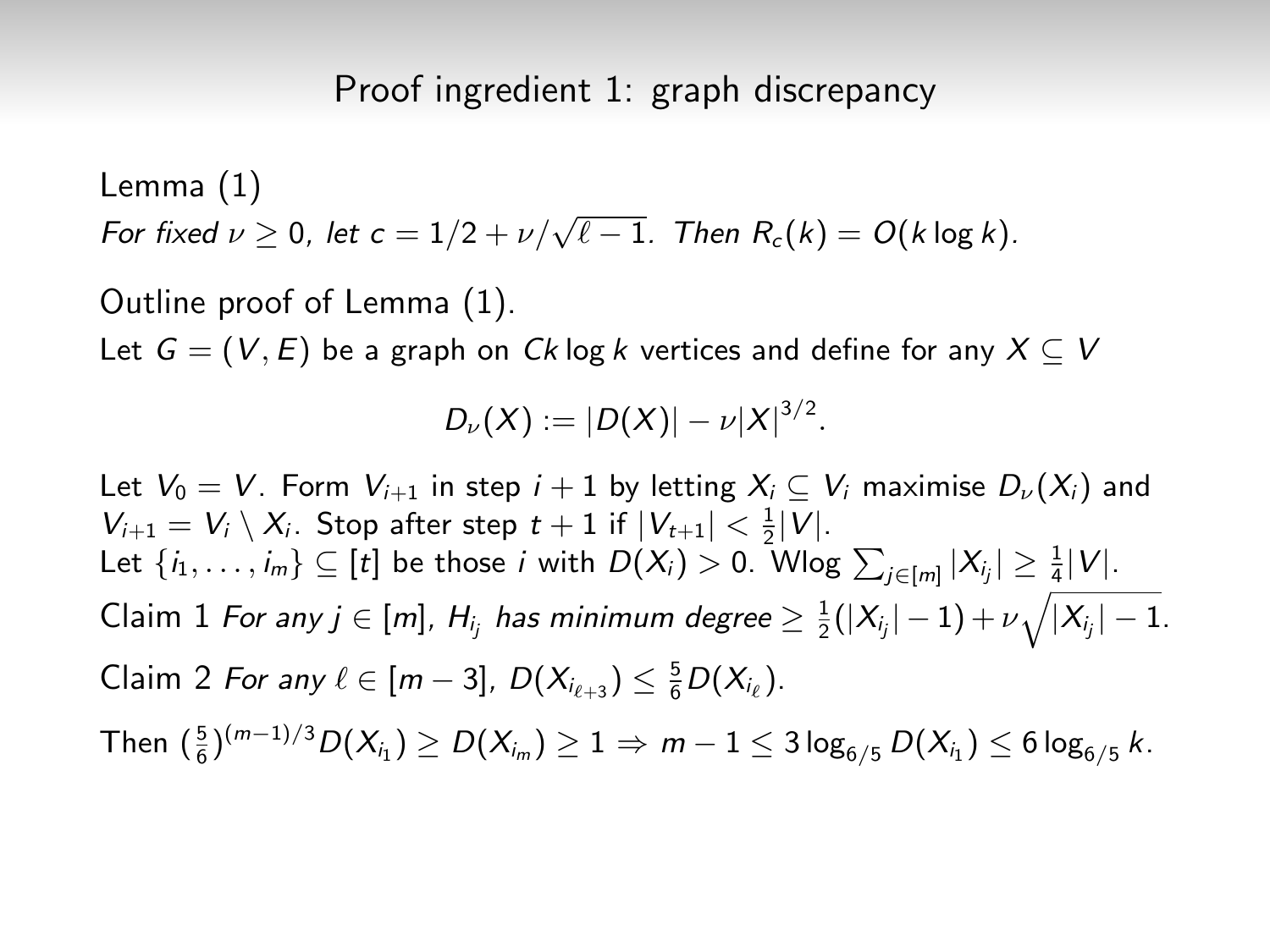Outline proof of Lemma (1).

Let  $G = (V, E)$  be a graph on Ck log k vertices and define for any  $X \subseteq V$ 

$$
D_{\nu}(X):=|D(X)|-\nu|X|^{3/2}.
$$

Let  $V_0 = V$ . Form  $V_{i+1}$  in step  $i+1$  by letting  $X_i \subset V_i$  maximise  $D_{\nu}(X_i)$  and  $V_{i+1} = V_i \setminus X_i$ . Stop after step  $t+1$  if  $|V_{t+1}| < \frac{1}{2}|V|$ . Let  $\{i_1, \ldots, i_m\} \subseteq [t]$  be those i with  $D(X_i) > 0$ . Wlog  $\sum_{j \in [m]} |X_{i_j}| \geq \frac{1}{4}|V|$ . Claim 1 For any  $j\in[m]$ ,  $H_{i_j}$  has minimum degree  $\geq \frac{1}{2}(|X_{i_j}|-1)+\nu\sqrt{|X_{i_j}|-1}.$ Claim 2 For any  $\ell \in [m-3]$ ,  $D(X_{i_{\ell+3}}) \leq \frac{5}{6}D(X_{i_{\ell}})$ . Then  $(\frac{5}{6})^{(m-1)/3}D(X_{i_1})\geq D(X_{i_m})\geq 1\Rightarrow \,m-1\leq 3\log_{6/5}D(X_{i_1})\leq 6\log_{6/5}k.$ 

Pigeonhole guarantees some  $|X_{i_j}| \geq \frac{|V| \log(6/5)}{25 \log k} = \frac{C \log(6/5)}{25} k \geq k$  if  $C \geq \frac{25}{\log(6/5)}$ .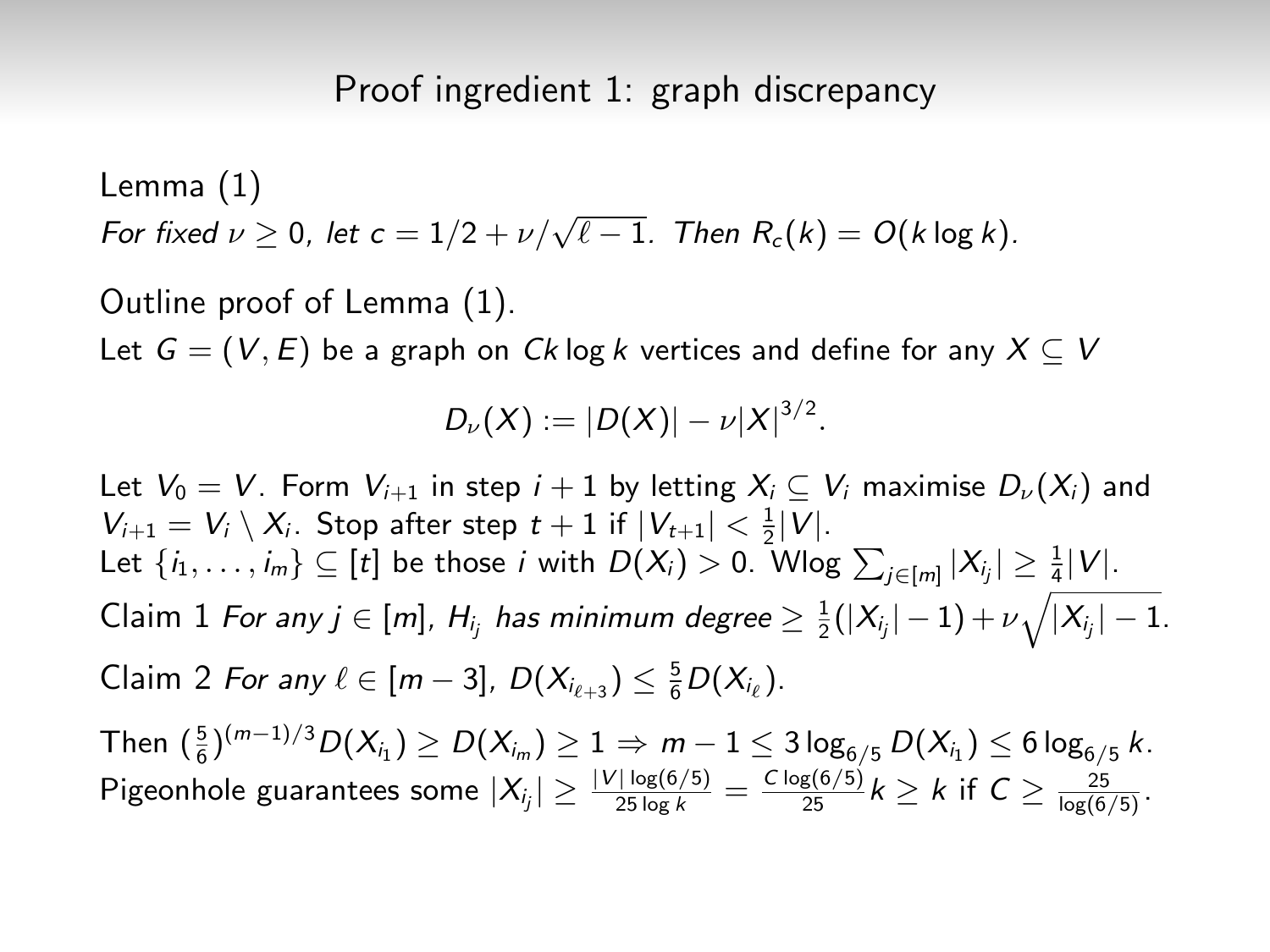Outline proof of Lemma (1).

Let  $G = (V, E)$  be a graph on Ck log k vertices and define for any  $X \subseteq V$ 

$$
D_{\nu}(X):=|D(X)|-\nu|X|^{3/2}.
$$

Let  $V_0 = V$ . Form  $V_{i+1}$  in step  $i+1$  by letting  $X_i \subset V_i$  maximise  $D_{\nu}(X_i)$  and  $V_{i+1} = V_i \setminus X_i$ . Stop after step  $t + 1$  if  $|V_{t+1}| < \frac{1}{2}|V|$ . Let  $\{i_1,\ldots,i_m\}\subseteq [t]$  be those  $i$  with  $D(X_i)>0.$  Wlog  $\sum_{j\in [m]}|X_{i_j}|\geq \frac{1}{4}|V|.$ Claim 1 For any  $j\in[m]$ ,  $H_{i_j}$  has minimum degree  $\geq \frac{1}{2}(|X_{i_j}|-1)+\nu\sqrt{|X_{i_j}|-1}.$ Claim 2 For any  $\ell \in [m-3]$ ,  $D(X_{i_{\ell+3}}) \leq \frac{5}{6}D(X_{i_{\ell}})$ . Then  $(\frac{5}{6})^{(m-1)/3}D(X_{i_1})\geq D(X_{i_m})\geq 1\Rightarrow \,m-1\leq 3\log_{6/5}D(X_{i_1})\leq 6\log_{6/5}k.$ Pigeonhole guarantees some  $|X_{i_j}| \geq \frac{|V| \log(6/5)}{25 \log k} = \frac{C \log(6/5)}{25} k \geq k$  if  $C \geq \frac{25}{\log(6/5)}$ . Claim 1 implies that  $X_{i_j}$  is the desired subset.